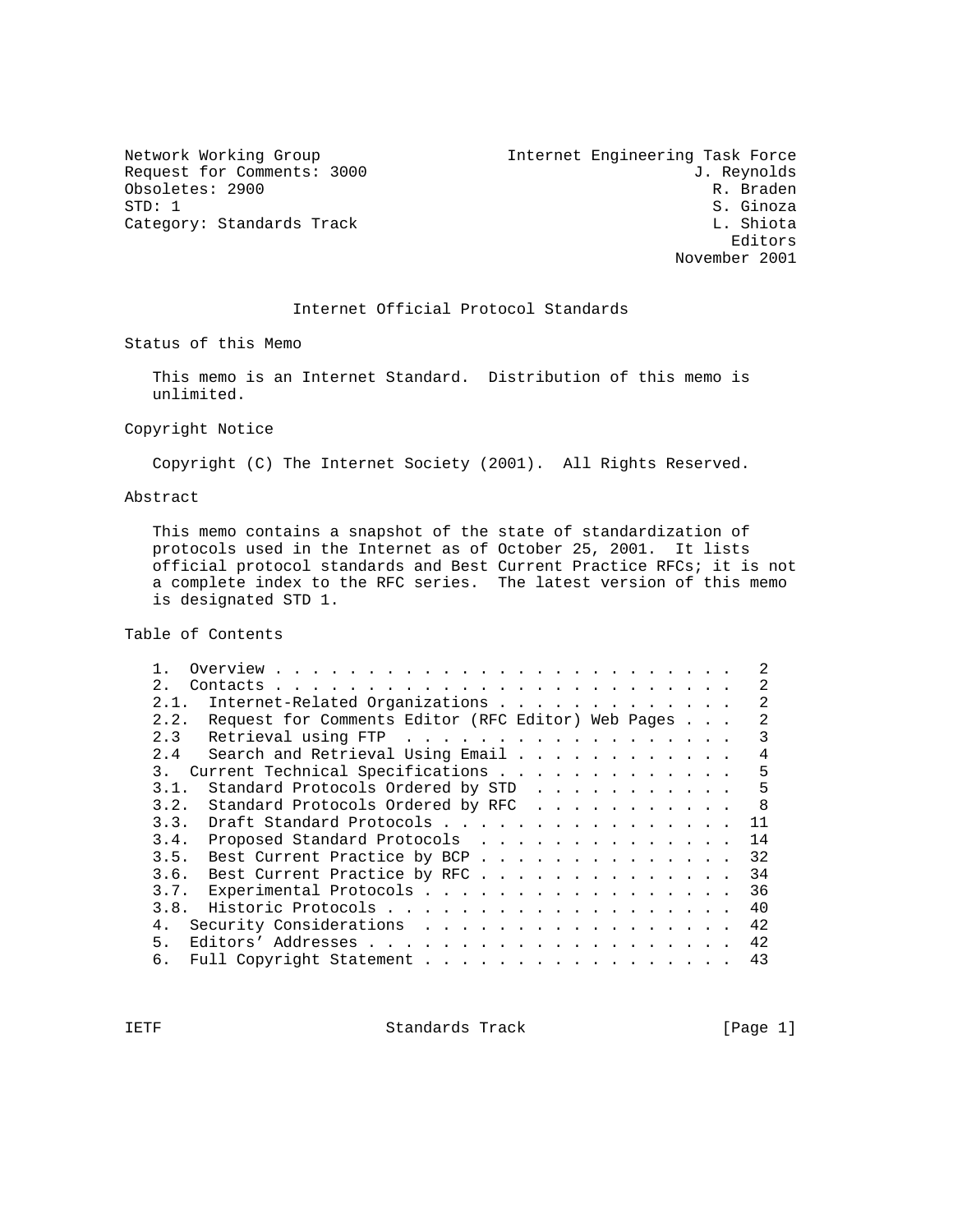#### 1. Overview

 This memo contains a snapshot of the state of standardization of protocols used in the Internet, as determined by the Internet Engineering Task Force (IETF). It is a October 25, 2001 snapshot of the current official protocol standards list and the Best Current Practice list, which is updated daily and is available from the RFC Editor Web site.

 The RFC Editor publishes Request for Comments (RFC) documents that are the output of the IETF process or are submitted individually via electronic mail. Further information about the RFC series is contained in section 2.1, RFC 2026 and at http://www.rfc-editor.org.

 This memo is published by the RFC Editor for the IESG and IAB in accordance with Section 2.1 of "The Internet Standards Process -- Revision 3", RFC 2026, which specifies the rules and procedures by which all Internet standards are set. Sections 3.1 - 3.6 of this memo contain the lists of protocols in each stage of standardization - Standard, Draft Standard, Proposed Standard, Experimental, Historic, as well as Best Current Practice documents. Protocols that are new to this document or have been moved from one protocol level to another, or that differ from the previous edition of this document are marked with an asterisk. Informational RFCs are not included. This memo lists the current standards track, Best Current Practice, Experimental, and Historic protocols; it is not a complete index to RFCs.

2. Resources

This section contains important contact information, for reference.

2.1. Internet-Related Organizations

Internet Architecture Board (IAB) Contact: www.iab.org

Internet Engineering Task Force (IETF) Contact: www.ietf.org

Internet Research Task Force (IRTF) Contact: www.irtf.org

Internet Assigned Numbers Authority (IANA) Contact: www.iana.org

2.2. Request for Comments Editor (RFC Editor) Web Pages

 The RFC Editor maintains the official repository of all RFCs and indexes to them. The RFC Editor web site is:

http://www.rfc-editor.org.

IETF Standards Track (Page 2)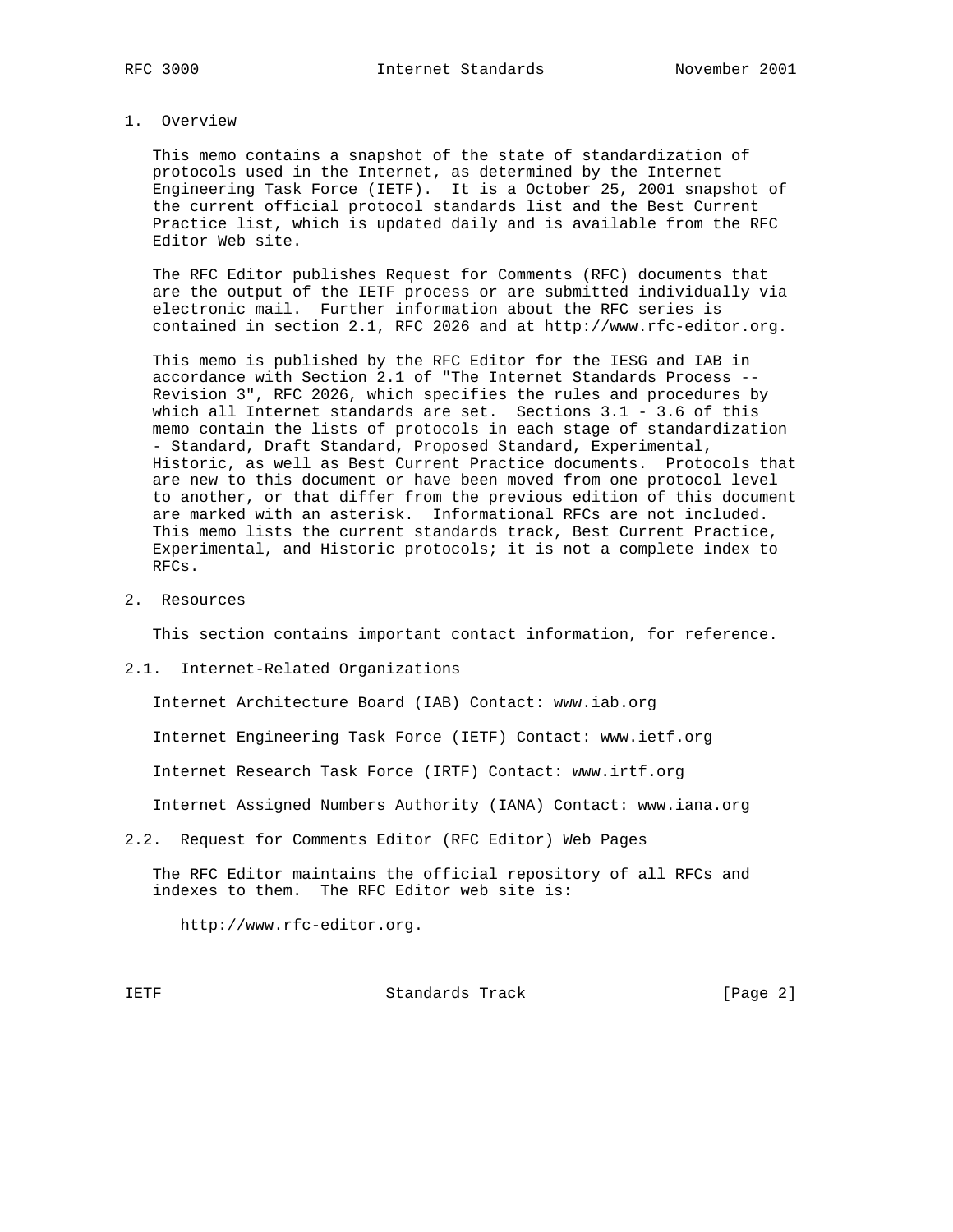At this URL, a user can:

 (a) Obtain the current "Internet Official Protocol Standards" list. See:

http://www.rfc-editor.org/rfcxx00.html

This hyper-linked listing is updated daily.

(b) Retrieve the latest version of this STD 1 memo. See:

http://www.rfc-editor.org/go.html, and select STD and "1".

(c) Retrieve text of any RFC. See:

http://www.rfc-editor.org/go.html

(d) Search for RFCs by category. See:

http://www.rfc-editor.org/category.html

 (e) Search the RFC index for document number, author, title, and/or keywords, and retrieve the text of any matching documents. See:

http://www.rfc-editor.org/rfcsearch.html

RFC information can also be retrieved using FTP or email.

2.3 Retrieval using FTP

 RFC-related files may be copied via FTP from the FTP.RFC-EDITOR.ORG computer using the FTP username "anonymous" and password "name@host.domain". An FTP user can:

(a) Retrieve the latest version of this STD 1 memo.

File: "in-notes/std/std1.txt"

(b) Retrieve text of any RFC.

 File: "in-notes/rfcnnnn.txt" will retrieve the ASCII version. Some RFCs also have secondary Postscript and/or PDF versions, available from File: "in-notes/rfcnnnn.ps" and/or "in-notes/rfcnnnn.pdf", respectively.

Here "nnnn" is a 1-4 digit RFC number, with no leading zeros.

IETF Standards Track [Page 3]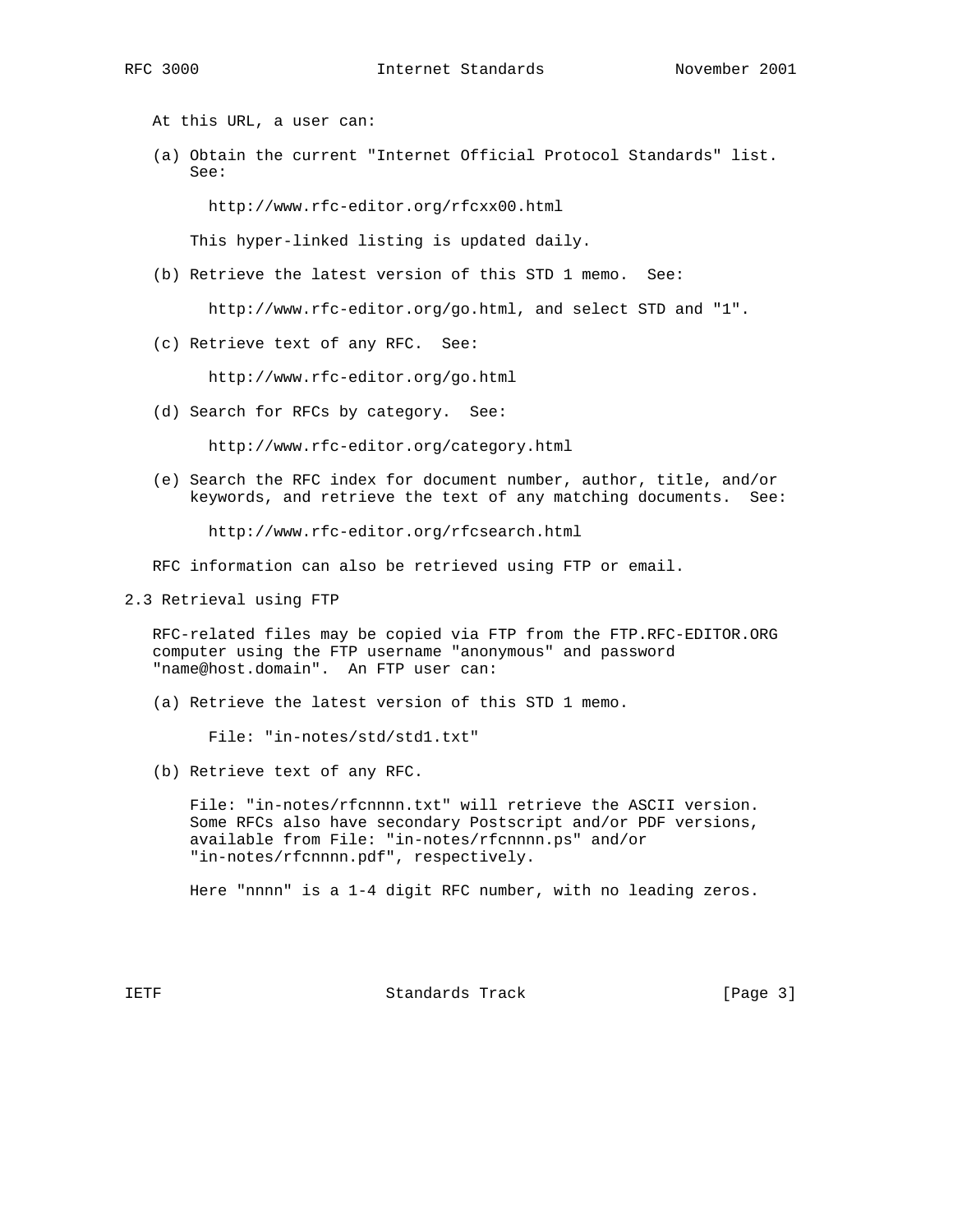2.4 Search and Retrieval Using Email

 To use the RFC Editor's email-based RFC-INFO service, send a request to:

RFC-INFO@RFC-EDITOR.ORG

 In the message body, include your information request. For example, the following message bodies may be used.

(a) To retrieve the latest version of this STD 1 memo:

 Retrieve: STD Doc-ID: STD0001

(b) To retrieve ASCII text of any RFC:

 Retrieve: RFC Doc-ID: RFCnnnn

Here "nnnn" must be filled with leading zeros to 4 digits.

 (c) The RFC-INFO@RFC-EDITOR.ORG server provides other capabilities, e.g., search and retrieval based on author, title, and/or keyword. For more information, send the following message body to the server:

help: help

The server will email back the results.

IETF Standards Track (Page 4)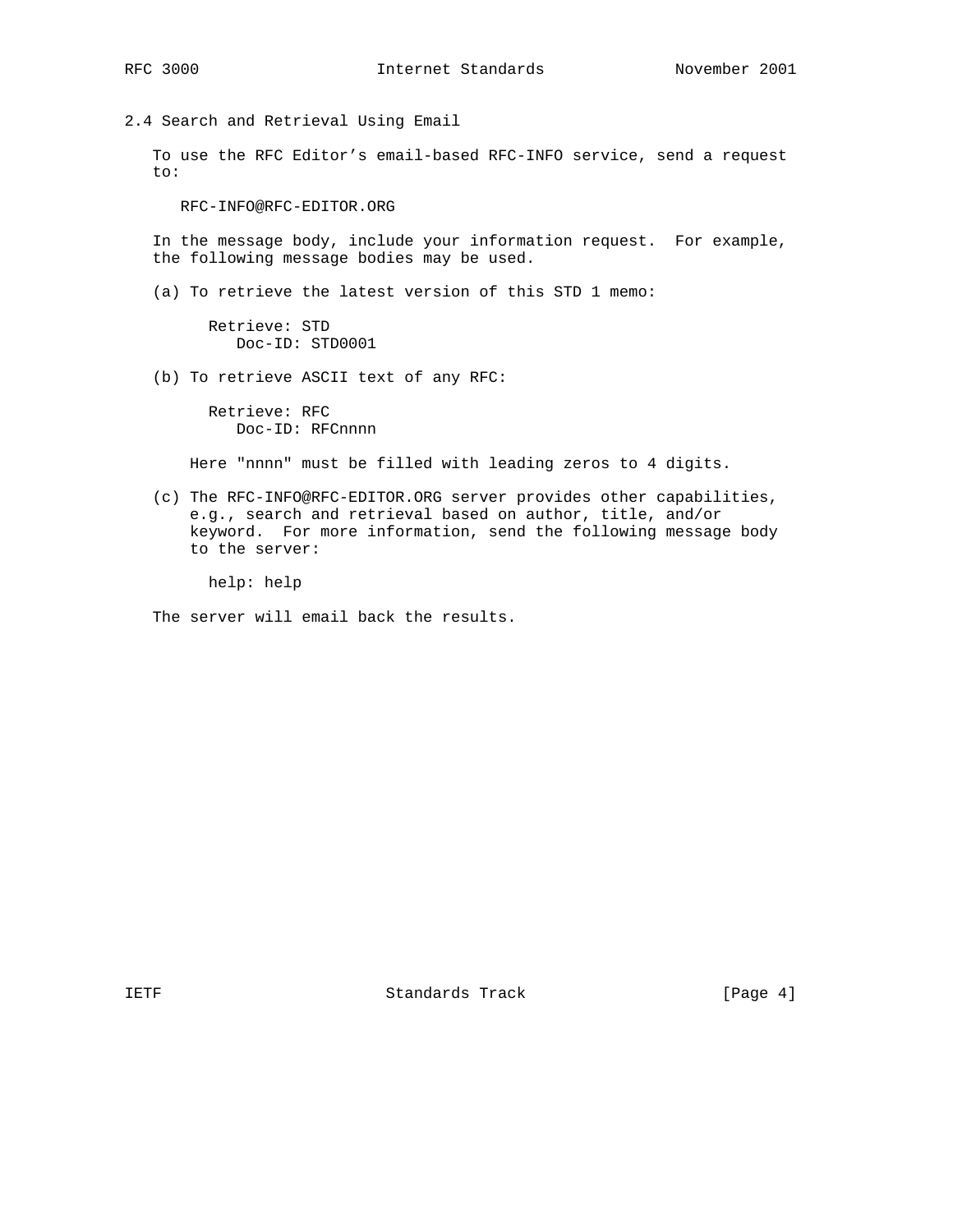# 3. Current Technical Specifications

3.1. Standard Protocols Ordered by STD

| Mnemonic          | Title                                                                                      | RFC# STD# |                |
|-------------------|--------------------------------------------------------------------------------------------|-----------|----------------|
|                   | Internet Official Protocol Standards                                                       | 3000      | $1*$           |
| -------           | Assigned Numbers                                                                           | 1700      | $\overline{2}$ |
| -------           | Requirements for Internet Hosts - Communication<br>Layers                                  | 1122      | 3              |
|                   | Requirements for Internet Hosts - Application<br>and Support                               | 1123      | 3              |
| -------           | [Reserved for Router Requirements. See RFC 1812.]                                          |           | 4              |
| ΙP                | Internet Protocol                                                                          | 791       | 5              |
| ICMP              | Internet Control Message Protocol                                                          | 792       | 5              |
| - - - - - - - - - | Broadcasting Internet Datagrams                                                            | 919       | 5              |
| -------           | Broadcasting Internet datagrams in the presence<br>of subnets                              | 922       | 5              |
| $- - - - - - -$   | Internet Standard Subnetting Procedure                                                     | 950       | 5              |
| IGMP              | Host extensions for IP multicasting                                                        | 1112      | 5              |
| UDP               | User Datagram Protocol                                                                     | 768       | 6              |
| TCP               | Transmission Control Protocol                                                              | 793       | 7              |
| TELNET            | Telnet Protocol Specification                                                              | 854       | 8              |
| TELNET            | Telnet Option Specifications                                                               | 855       | 8              |
| FTP               | File Transfer Protocol                                                                     | 959       | 9              |
| SMTP              | Simple Mail Transfer Protocol                                                              | 821       | 10             |
| SMTP-SIZE         | SMTP Service Extension for Message Size Declaration 1870                                   |           | 10             |
| MAIL              | Standard for the format of ARPA Internet text<br>messages                                  | 822       | 11             |
| NTP               | [Reserved for Network Time Protocol (NTP). See RFC<br>305.1                                |           | 12             |
| DOMAIN            | Domain names - concepts and facilities                                                     | 1034      | 13             |
| DOMAIN            | Domain names - implementation and specification                                            | 1035      | 13             |
| --------          | [Was Mail Routing and the Domain System.<br>Now<br>Historic.l                              |           | 14             |
| SNMP              | Simple Network Management Protocol (SNMP)                                                  | 1157      | 15             |
| SMI               | Structure and identification of management<br>information for TCP/IP-based internets       | 1155      | 16             |
|                   | Concise-MI Concise MIB definitions                                                         | 1212      | 16             |
| MIB-II            | Management Information Base for Network Management<br>of TCP/IP-based internets:MIB-II     | 1213      | 17             |
| EGP               | [Was Exterior Gateway Protocol (RFC 904).<br>Now<br>Historic.l                             |           | 18             |
| <b>NETBIOS</b>    | Protocol standard for a NetBIOS service on<br>a TCP/UDP transport: Concepts and methods    | 1001      | 19             |
| <b>NETBIOS</b>    | Protocol standard for a NetBIOS service on<br>a TCP/UDP transport: Detailed specifications | 1002      | 19             |
| ECHO              | Echo Protocol                                                                              | 862       | 20             |

IETF Standards Track [Page 5]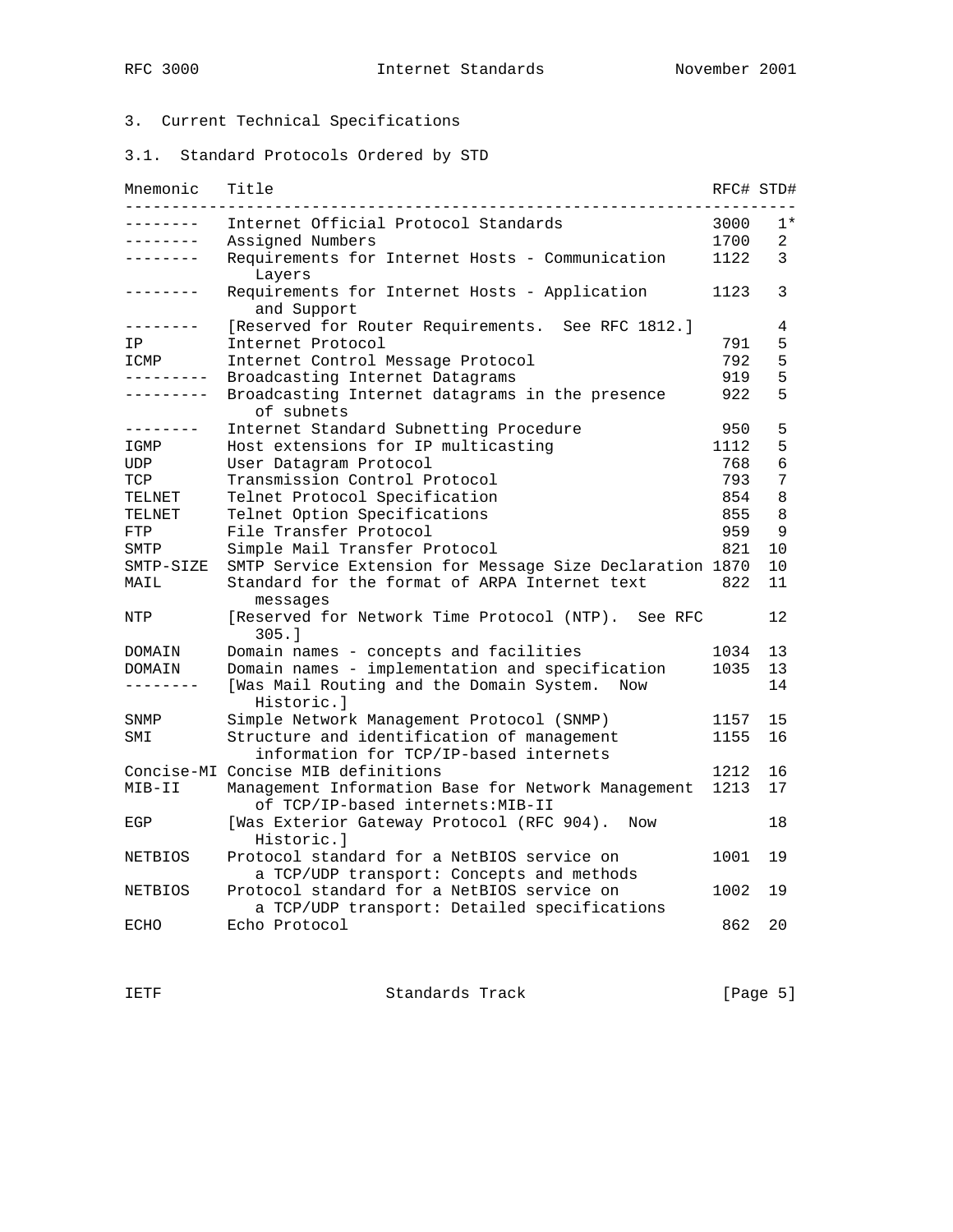| DISCARD   | Discard Protocol                                                         | 863  | 21 |
|-----------|--------------------------------------------------------------------------|------|----|
| CHARGEN   | Character Generator Protocol                                             | 864  | 22 |
| QUOTE     | Quote of the Day Protocol                                                | 865  | 23 |
| USERS     | Active users                                                             | 866  | 24 |
| DAYTIME   | Daytime Protocol                                                         | 867  | 25 |
| TIME      | Time Protocol                                                            | 868  | 26 |
| TOPT-BIN  | Telnet Binary Transmission                                               | 856  | 27 |
| TOPT-ECHO | Telnet Echo Option                                                       | 857  | 28 |
| TOPT-SUPP | Telnet Suppress Go Ahead Option                                          | 858  | 29 |
| TOPT-STAT | Telnet Status Option                                                     | 859  | 30 |
| TOPT-TIM  | Telnet Timing Mark Option                                                | 860  | 31 |
|           | TOPT-EXTOP Telnet Extended Options: List Option                          | 861  | 32 |
| TFTP      | The TFTP Protocol (Revision 2)                                           | 1350 | 33 |
| RIP1      | [Was Routing Information Protocol (RIP). Replaced<br>by STD 56.]         |      | 34 |
| $TP-TCP$  | ISO transport services on top of the TCP:<br>Version 3                   | 1006 | 35 |
| IP-FDDI   | Transmission of IP and ARP over FDDI Networks                            | 1390 | 36 |
| ARP       | Ethernet Address Resolution Protocol: Or converting                      | 826  | 37 |
|           | network protocol addresses to 48.bit Ethernet                            |      |    |
|           | address for transmission on Ethernet hardware                            |      |    |
| RARP      | Reverse Address Resolution Protocol                                      | 903  | 38 |
| IP-ARPA   | [Was BBN Report 1822 (IMP/Host Interface).<br>Now<br>Historic.l          |      | 39 |
| $IP-WB$   | Host Access Protocol specification                                       | 907  | 40 |
| $IP-E$    | Standard for the transmission of IP datagrams                            | 894  | 41 |
|           | over Ethernet networks                                                   |      |    |
| $IP-EE$   | Standard for the transmission of IP datagrams                            | 895  | 42 |
|           | over experimental Ethernet networks                                      |      |    |
| IP-IEEE   | Standard for the transmission of IP datagrams<br>over IEEE 802 networks  | 1042 | 43 |
| $IP-DC$   | DCN local-network protocols                                              | 891  | 44 |
| $IP-HC$   | Internet Protocol on Network System's HYPERchannel: 1044                 |      | 45 |
|           | Protocol specification                                                   |      |    |
| $IP-ARC$  | Transmitting IP traffic over ARCNET networks                             | 1201 | 46 |
| IP-SLIP   | Nonstandard for transmission of IP datagrams                             | 1055 | 47 |
|           | over serial lines: SLIP                                                  |      |    |
|           | IP-NETBIOS Standard for the transmission of IP datagrams                 | 1088 | 48 |
|           | over NetBIOS networks                                                    |      |    |
| IP-IPX    | Standard for the transmission of 802.2 packets                           | 1132 | 49 |
|           | over IPX networks                                                        |      |    |
| ETHER-MIB | Definitions of Managed Objects for the Ethernet-<br>like Interface Types | 1643 | 50 |
| PPP       | The Point-to-Point Protocol (PPP)                                        | 1661 | 51 |
| PPP-HDLC  | PPP in HDLC-like Framing                                                 | 1662 | 51 |
| IP-SMDS   | Transmission of IP datagrams over the SMDS Service                       | 1209 | 52 |
| POP3      | Post Office Protocol - Version 3                                         | 1939 | 53 |
| OSPF2     | OSPF Version 2                                                           | 2328 | 54 |
|           |                                                                          |      |    |

IETF Standards Track [Page 6]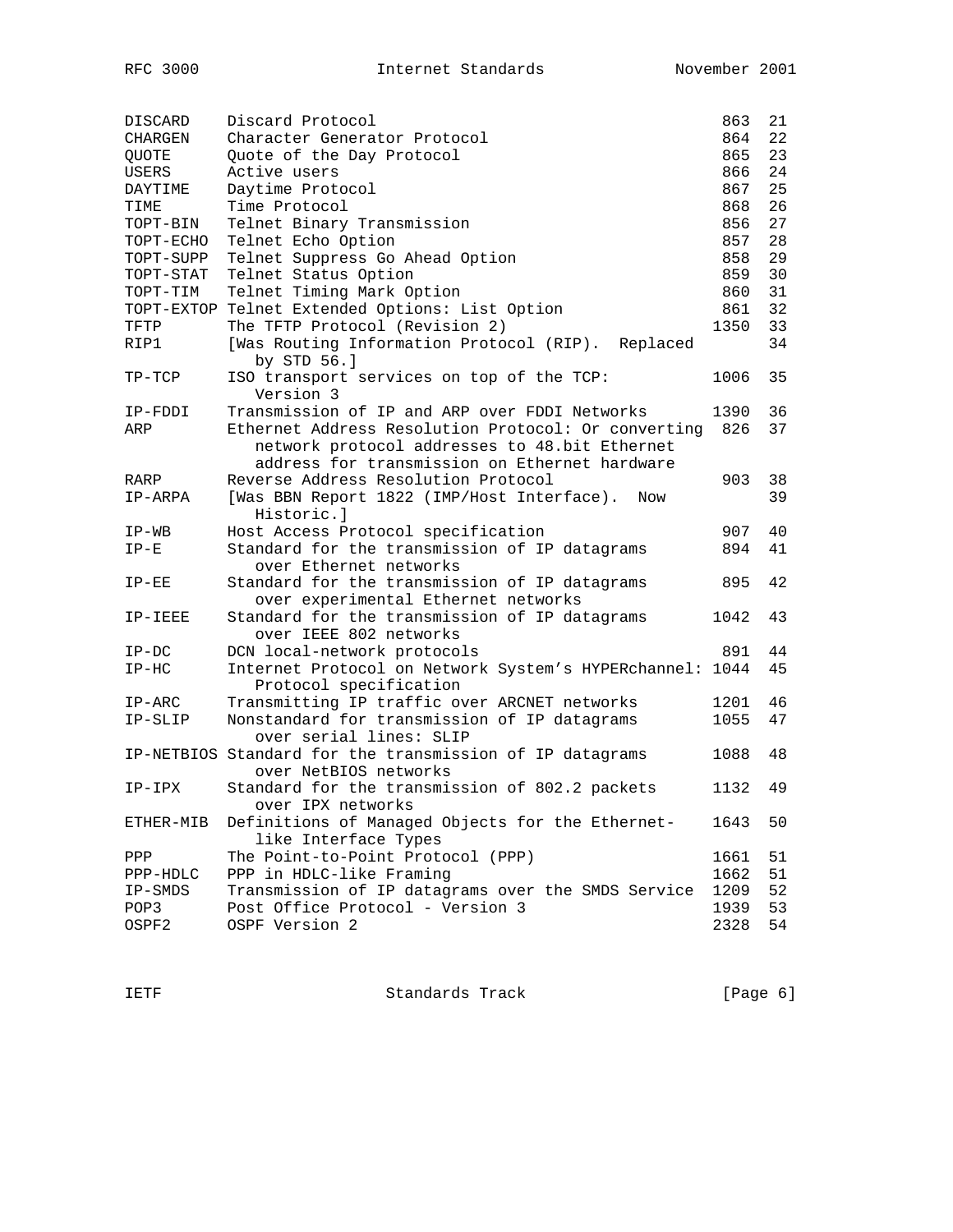| $IP-FR$   | Multiprotocol Interconnect over Frame Relay      | 2427 | 55 |
|-----------|--------------------------------------------------|------|----|
| RIP2      | RIP Version 2                                    | 2453 | 56 |
| RIP2-APP  | RIP Version 2 Protocol Applicability Statement   | 1722 | 57 |
| SMIv2     | Structure of Management Information Version      | 2578 | 58 |
|           | $2$ (SMI $v2$ )                                  |      |    |
| CONV-MIB  | Textual Conventions for SMIv2                    | 2579 | 58 |
| CONF-MIB  | Conformance Statements for SMIv2                 | 2580 | 58 |
| RMON-MIB  | Remote Network Monitoring Management Information | 2819 | 59 |
|           | Base                                             |      |    |
| SMTP-Pipe | SMTP Service Extension for Command Pipelining    | 2920 | 60 |
| ONE-PASS  | A One-Time Password System                       | 2289 | 61 |
|           |                                                  |      |    |

 [Note: an asterisk at the end of a line indicates a change from the previous edition of this document.]

IETF Standards Track [Page 7]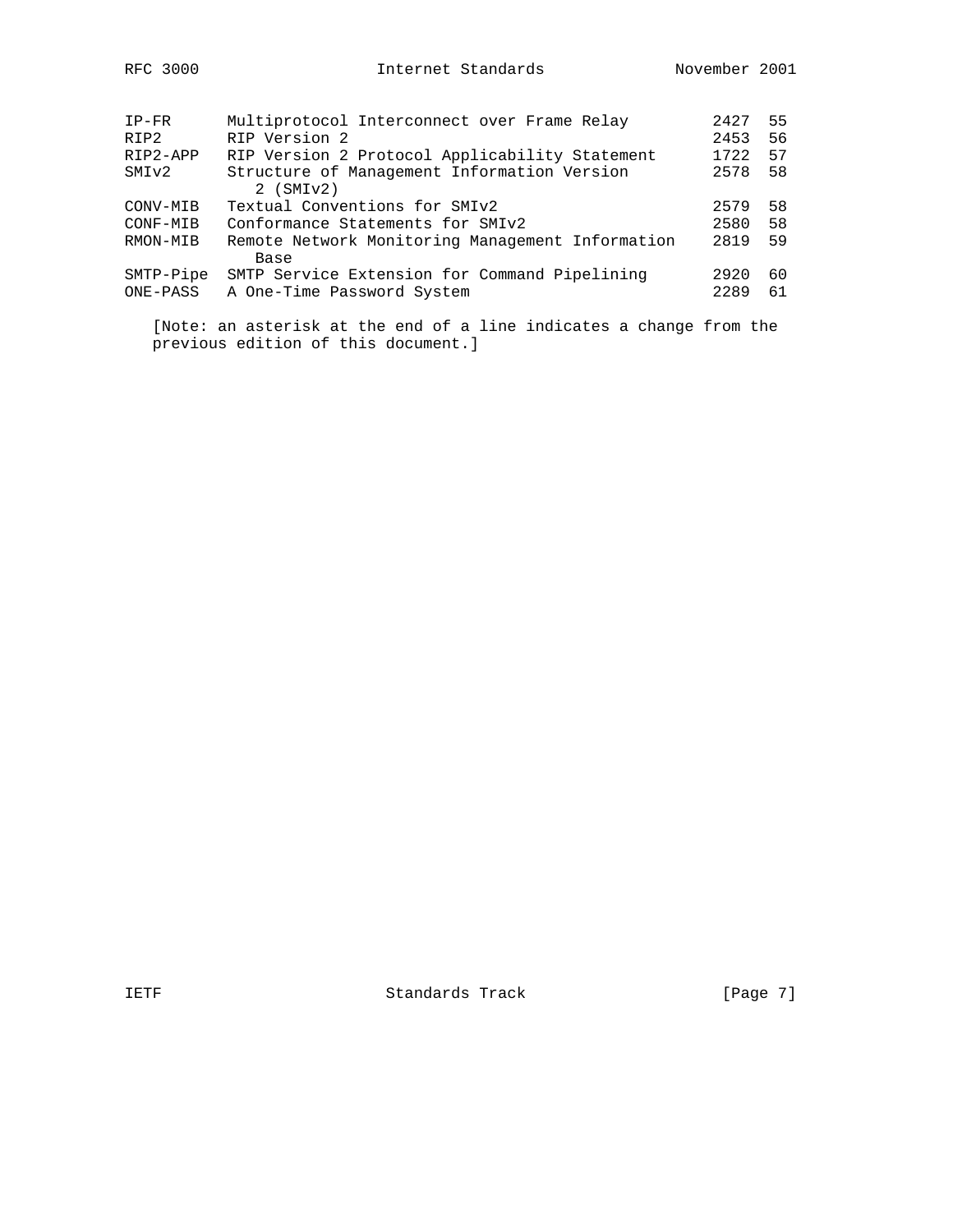# 3.2. Standard Protocols Ordered by RFC

| Mnemonic          | Title                                                                                   |                | STD# RFC# |
|-------------------|-----------------------------------------------------------------------------------------|----------------|-----------|
|                   | Internet Official Protocol Standards                                                    |                | $1*3000*$ |
| SMTP-Pipe         | SMTP Service Extension for Command Pipelining                                           | 60             | 2920      |
| RMON-MIB          | Remote Network Monitoring Management Information<br><b>Base</b>                         | 59             | 2819      |
| CONF-MIB          | Conformance Statements for SMIv2                                                        | 58             | 2580      |
| CONV-MIB          | Textual Conventions for SMIv2                                                           | 58             | 2579      |
| SMI <sub>v2</sub> | Structure of Management Information Version<br>$2$ (SMI $v2$ )                          | 58             | 2578      |
| RIP2              | RIP Version 2                                                                           | 56             | 2453      |
| $IP-FR$           | Multiprotocol Interconnect over Frame Relay                                             | 55             | 2427      |
| OSPF2             | OSPF Version 2                                                                          | 54             | 2328      |
| ONE-PASS          | A One-Time Password System                                                              | 61             | 2289      |
| POP3              | Post Office Protocol - Version 3                                                        | 53             | 1939      |
| SMTP-SIZE         | SMTP Service Extension for Message Size Declaration 10                                  |                | 1870      |
| RIP2-APP          | RIP Version 2 Protocol Applicability Statement                                          | 57             | 1722      |
| --------          | Assigned Numbers                                                                        | $\overline{2}$ | 1700      |
| PPP-HDLC          | PPP in HDLC-like Framing                                                                | 51             | 1662      |
| PPP               | The Point-to-Point Protocol (PPP)                                                       | 51             | 1661      |
| ETHER-MIB         | Definitions of Managed Objects for the Ethernet-<br>like Interface Types                | 50             | 1643      |
| IP-FDDI           | Transmission of IP and ARP over FDDI Networks                                           | 36             | 1390      |
| TFTP              | The TFTP Protocol (Revision 2)                                                          | 33             | 1350      |
| MIB-II            | Management Information Base for Network Management<br>of TCP/IP-based internets: MIB-II | 17             | 1213      |
|                   | Concise-MI Concise MIB definitions                                                      | 16             | 1212      |
| IP-SMDS           | Transmission of IP datagrams over the SMDS Service                                      | 52             | 1209      |
| $IP-ARC$          | Transmitting IP traffic over ARCNET networks                                            | 46             | 1201      |
| SNMP              | Simple Network Management Protocol (SNMP)                                               | 15             | 1157      |
| SMI               | Structure and identification of management                                              | 16             | 1155      |
|                   | information for TCP/IP-based internets                                                  |                |           |
| IP-IPX            | Standard for the transmission of 802.2 packets<br>over IPX networks                     | 49             | 1132      |
|                   | Requirements for Internet Hosts - Application<br>and Support                            | 3              | 1123      |
|                   | Requirements for Internet Hosts - Communication<br>Layers                               | 3              | 1122      |
| IGMP              | Host extensions for IP multicasting                                                     | 5              | 1112      |
|                   | IP-NETBIOS Standard for the transmission of IP datagrams<br>over NetBIOS networks       | 48             | 1088      |
| IP-SLIP           | Nonstandard for transmission of IP datagrams<br>over serial lines: SLIP                 | 47             | 1055      |
| $IP-HC$           | Internet Protocol on Network System's HYPERchannel: 45<br>Protocol specification        |                | 1044      |
|                   |                                                                                         |                |           |

IETF Standards Track [Page 8]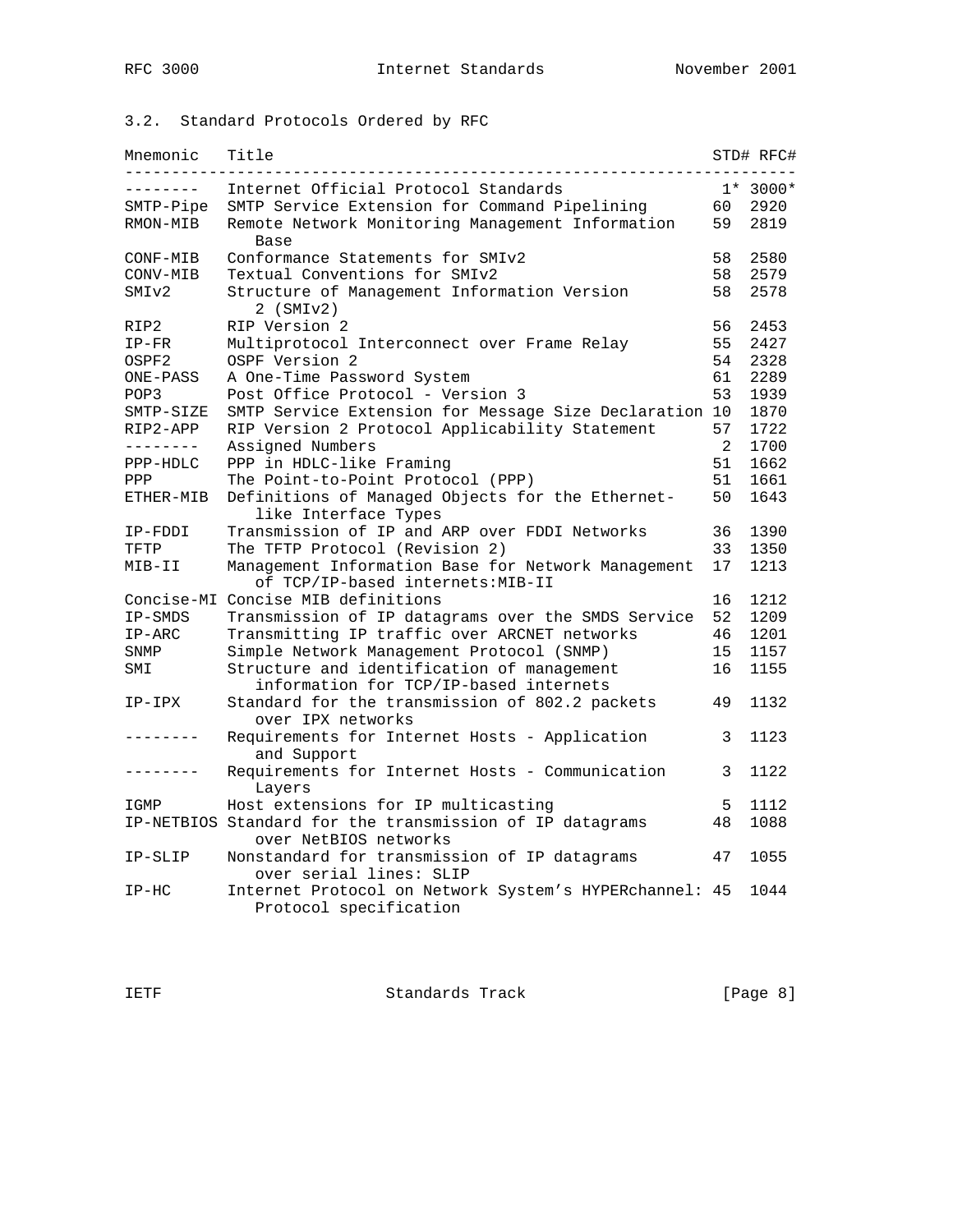| IP-IEEE                | Standard for the transmission of IP datagrams<br>over IEEE 802 networks | 43 | 1042 |
|------------------------|-------------------------------------------------------------------------|----|------|
| DOMAIN                 | Domain names - implementation and specification                         | 13 | 1035 |
| DOMAIN                 | Domain names - concepts and facilities                                  | 13 | 1034 |
| TP-TCP                 | ISO transport services on top of the TCP:                               | 35 | 1006 |
|                        | Version 3                                                               |    |      |
| <b>NETBIOS</b>         | Protocol standard for a NetBIOS service on                              | 19 | 1002 |
|                        | a TCP/UDP transport: Detailed specifications                            |    |      |
| <b>NETBIOS</b>         | Protocol standard for a NetBIOS service on                              | 19 | 1001 |
|                        | a TCP/UDP transport: Concepts and methods                               |    |      |
| FTP                    | File Transfer Protocol                                                  | 9  | 959  |
| .                      | Internet Standard Subnetting Procedure                                  | 5  | 950  |
| . _ _ _ _ _ _ _ _      | Broadcasting Internet datagrams in the presence                         | 5  | 922  |
|                        | of subnets                                                              |    |      |
| . <u>.</u>             | Broadcasting Internet Datagrams                                         | 5  | 919  |
| $IP-WB$                | Host Access Protocol specification                                      | 40 | 907  |
| RARP                   | Reverse Address Resolution Protocol                                     | 38 | 903  |
| $IP-EE$                | Standard for the transmission of IP datagrams                           | 42 | 895  |
|                        | over experimental Ethernet networks                                     |    |      |
| $IP-E$                 | Standard for the transmission of IP datagrams                           | 41 | 894  |
|                        | over Ethernet networks                                                  |    |      |
| $IP-DC$                | DCN local-network protocols                                             | 44 | 891  |
| TIME                   | Time Protocol                                                           | 26 | 868  |
| DAYTIME                | Daytime Protocol                                                        | 25 | 867  |
| USERS                  | Active users                                                            | 24 | 866  |
| QUOTE                  | Quote of the Day Protocol                                               | 23 | 865  |
|                        | Character Generator Protocol                                            | 22 | 864  |
| CHARGEN                | Discard Protocol                                                        | 21 | 863  |
| DISCARD<br><b>ECHO</b> | Echo Protocol                                                           | 20 | 862  |
|                        |                                                                         | 32 | 861  |
| TOPT-EXTOP             | Telnet Extended Options: List Option                                    | 31 | 860  |
| TOPT-TIM               | Telnet Timing Mark Option                                               | 30 | 859  |
| TOPT-STAT              | Telnet Status Option                                                    | 29 |      |
| TOPT-SUPP              | Telnet Suppress Go Ahead Option                                         |    | 858  |
| TOPT-ECHO              | Telnet Echo Option                                                      | 28 | 857  |
| TOPT-BIN               | Telnet Binary Transmission                                              | 27 | 856  |
| TELNET                 | Telnet Option Specifications                                            | 8  | 855  |
| TELNET                 | Telnet Protocol Specification                                           | 8  | 854  |
| ARP                    | Ethernet Address Resolution Protocol: Or converting 37                  |    | 826  |
|                        | network protocol addresses to 48.bit Ethernet                           |    |      |
|                        | address for transmission on Ethernet hardware                           |    |      |
| MAIL                   | Standard for the format of ARPA Internet text                           | 11 | 822  |
|                        | messages                                                                |    |      |
| SMTP                   | Simple Mail Transfer Protocol                                           | 10 | 821  |
| TCP                    | Transmission Control Protocol                                           | 7  | 793  |

IETF Standards Track [Page 9]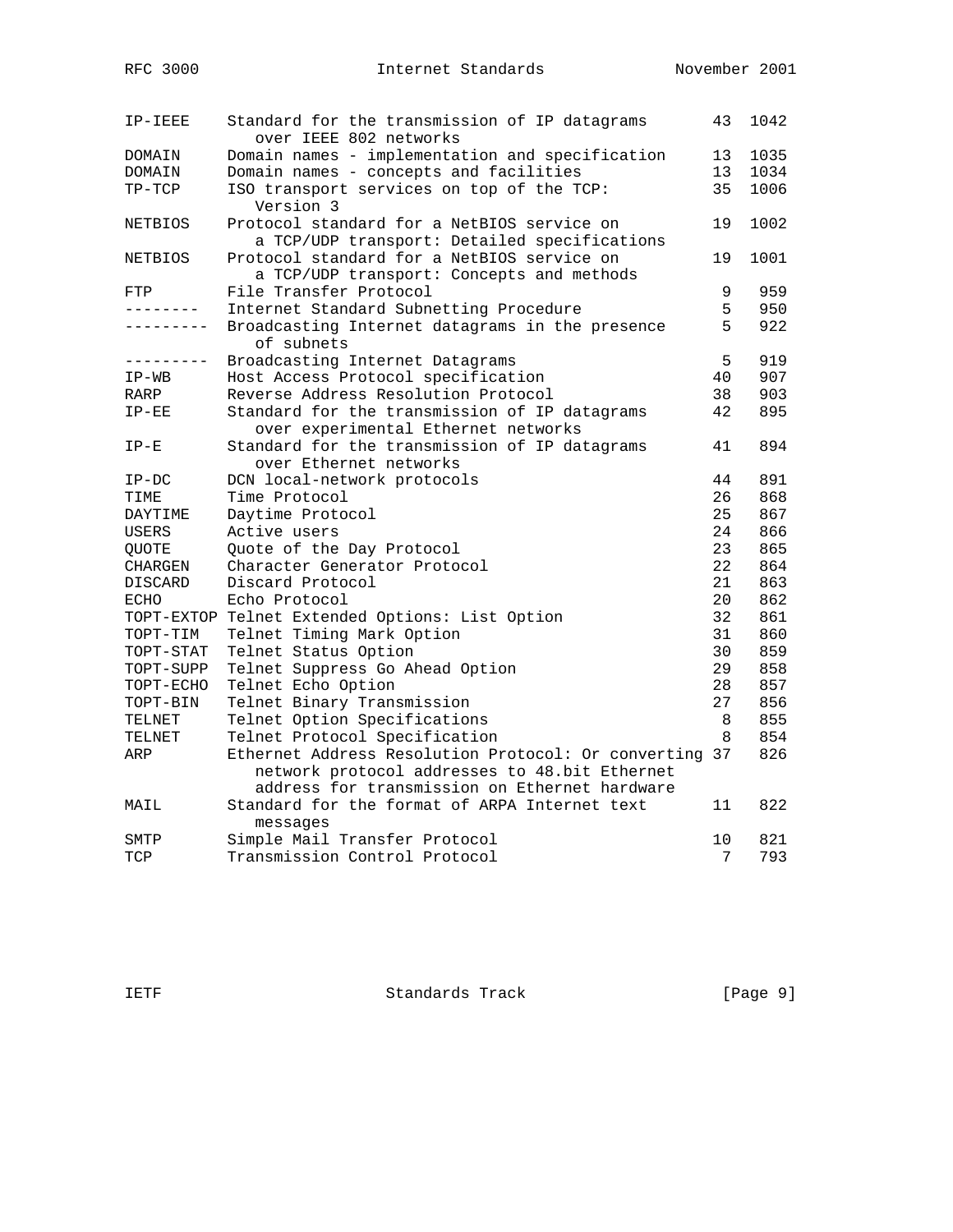| ICMP | Internet Control Message Protocol |       | 792 |
|------|-----------------------------------|-------|-----|
| ΙP   | Internet Protocol                 | 5 791 |     |
| UDP  | User Datagram Protocol            |       | 768 |

 [Note: an asterisk at the end of a line indicates a change from the previous edition of this document.]

IETF Standards Track [Page 10]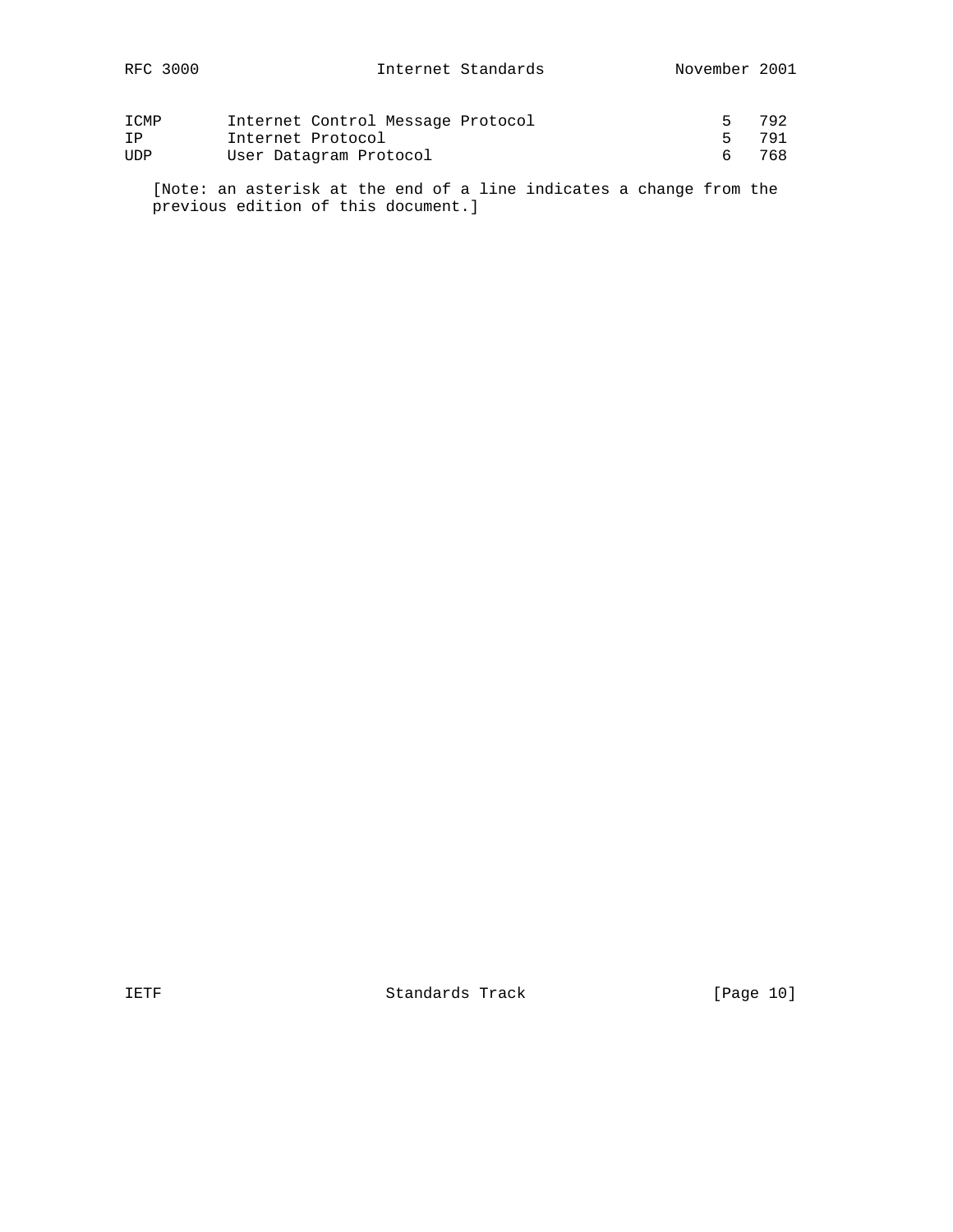### 3.3. Draft Standard Protocols

| Mnemonic       | Title                                                                                                          | RFC# |
|----------------|----------------------------------------------------------------------------------------------------------------|------|
| RADIUS         | Remote Authentication Dial In User Service (RADIUS)                                                            | 2865 |
|                | INTERGRMIB The Interfaces Group MIB                                                                            | 2863 |
| . <u>.</u> .   | Host Resources MIB                                                                                             | 2790 |
| --------       | HTTP Authentication: Basic and Digest Access<br>Authentication                                                 | 2617 |
| HTTP           | Hypertext Transfer Protocol -- HTTP/1.1                                                                        | 2616 |
| VACM-SNMP      | View-based Access Control Model (VACM) for<br>the Simple Network Management Protocol (SNMP)                    | 2575 |
|                | USM-SNMPV3 User-based Security Model (USM) for version<br>3 of the Simple Network Management Protocol (SNMPv3) | 2574 |
| SNMP-APP       | SNMP Applications                                                                                              | 2573 |
| MPD-SNMP       | Message Processing and Dispatching for the                                                                     | 2572 |
|                | Simple Network Management Protocol (SNMP)                                                                      |      |
| ARCH-SNMP      | An Architecture for Describing SNMP Management<br>Frameworks                                                   | 2571 |
| ICMPv6         | Internet Control Message Protocol (ICMPv6)                                                                     | 2463 |
|                | for the Internet Protocol Version 6 (IPv6)<br>Specification                                                    |      |
| IPV6-AUTO      | IPv6 Stateless Address Autoconfiguration                                                                       | 2462 |
| IPV6-ND        | Neighbor Discovery for IP Version 6 (IPv6)                                                                     | 2461 |
| IPV6           | Internet Protocol, Version 6 (IPv6) Specification                                                              | 2460 |
| URI-GEN        | Uniform Resource Identifiers (URI): Generic Syntax                                                             | 2396 |
| IARP           | Inverse Address Resolution Protocol                                                                            | 2390 |
| <b>TN3270E</b> | TN3270 Enhancements                                                                                            | 2355 |
| TFTP-Opt       | TFTP Timeout Interval and Transfer Size Options                                                                | 2349 |
| TFTP-Blk       | TFTP Blocksize Option                                                                                          | 2348 |
| TFTP-Ext       | TFTP Option Extension                                                                                          | 2347 |
| $UTF-8$        | UTF-8, a transformation format of ISO 10646                                                                    | 2279 |
|                | DHCP-BOOTP DHCP Options and BOOTP Vendor Extensions                                                            | 2132 |
| DHCP           | Dynamic Host Configuration Protocol                                                                            | 2131 |
| FRAME-MIB      | Management Information Base for Frame Relay<br>DTEs Using SMIv2                                                | 2115 |
| IP-HIPPI       | IP over HIPPI                                                                                                  | 2067 |
| MIME-CONF      | Multipurpose Internet Mail Extensions (MIME)<br>Part Five: Conformance Criteria and Examples                   | 2049 |
| MIME-MSG       | MIME (Multipurpose Internet Mail Extensions)<br>Part Three: Message Header Extensions for<br>Non-ASCII Text    | 2047 |
|                | MIME-MEDIA Multipurpose Internet Mail Extensions (MIME)<br>Part Two: Media Types                               | 2046 |
| MIME           | Multipurpose Internet Mail Extensions (MIME)<br>Part One: Format of Internet Message Bodies                    | 2045 |
| $PPP-CHAP$     | PPP Challenge Handshake Authentication Protocol (CHAP)                                                         | 1994 |
| $PPP-MP$       | The PPP Multilink Protocol (MP)                                                                                | 1990 |

IETF Standards Track [Page 11]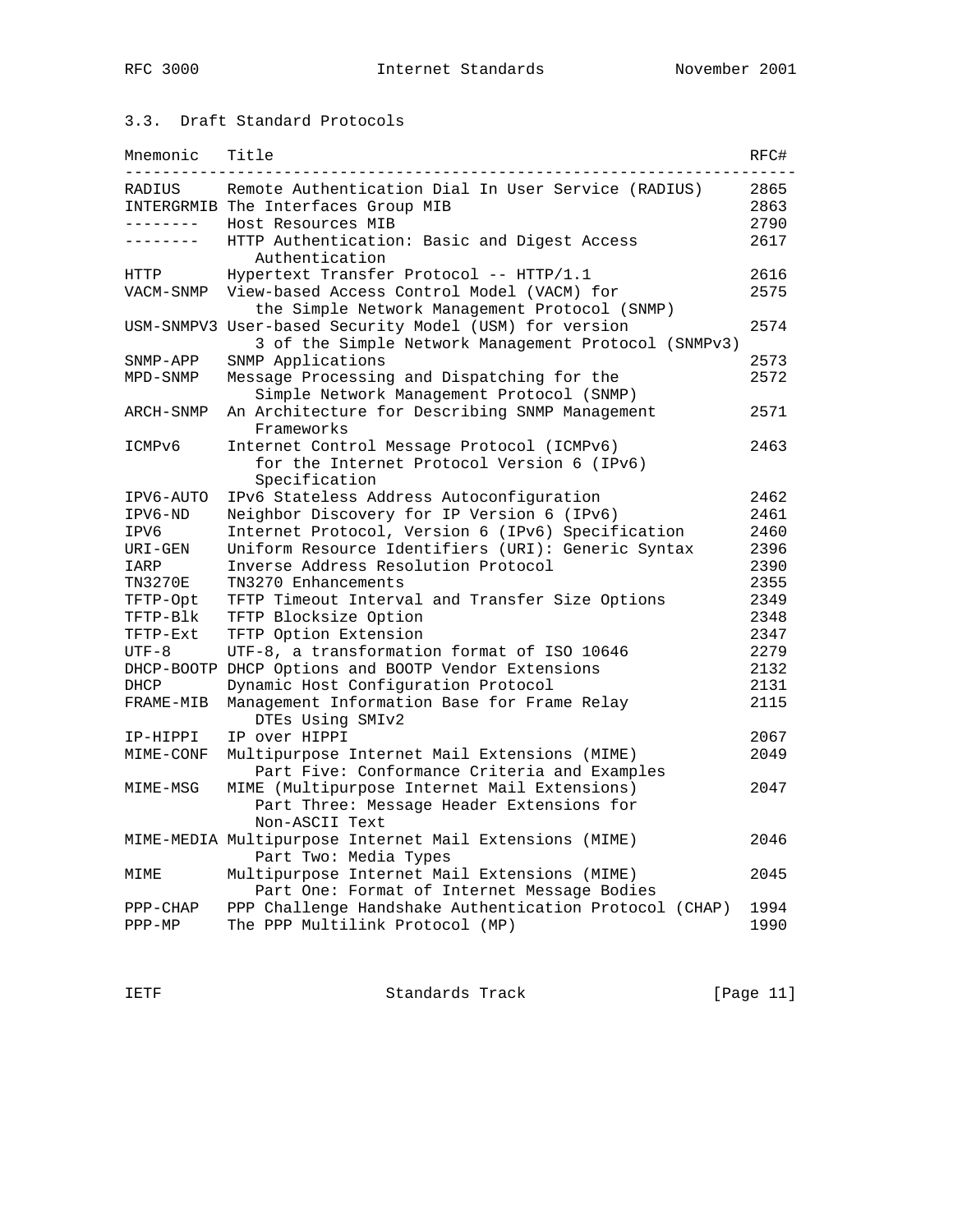| PPP-LINK     | PPP Link Quality Monitoring                           | 1989 |
|--------------|-------------------------------------------------------|------|
|              | SNMPv2-MIB Management Information Base for Version 2  | 1907 |
|              | of the Simple Network Management Protocol (SNMPv2)    |      |
| TRANS-MIB    | Transport Mappings for Version 2 of the Simple        | 1906 |
|              | Network Management Protocol (SNMPv2)                  |      |
| OPS-MIB      | Protocol Operations for Version 2 of the Simple       | 1905 |
|              | Network Management Protocol (SNMPv2)                  |      |
| CON-MD5      | The Content-MD5 Header Field                          | 1864 |
| OSPF-MIB     | OSPF Version 2 Management Information Base            | 1850 |
| XDR          | XDR: External Data Representation Standard            | 1832 |
| --------     | The String Representation of Standard Attribute       | 1778 |
|              | Syntaxes                                              |      |
| . <u>.</u> . | Lightweight Directory Access Protocol                 | 1777 |
| $BGP-4-APP$  | Application of the Border Gateway Protocol            | 1772 |
|              | in the Internet                                       |      |
| $BGP-4$      | A Border Gateway Protocol 4 (BGP-4)                   | 1771 |
| PPP-DNCP     | The PPP DECnet Phase IV Control Protocol (DNCP)       | 1762 |
| 802.5-MIB    | IEEE 802.5 MIB using SMIv2                            | 1748 |
| RIP2-MIB     | RIP Version 2 MIB Extension                           | 1724 |
| SIP-MIB      | Definitions of Managed Objects for SMDS Interfaces    | 1694 |
|              | using SMIv2                                           |      |
| -------      | Definitions of Managed Objects for Parallel-          | 1660 |
|              | printer-like Hardware Devices using SMIv2             |      |
|              | Definitions of Managed Objects for RS-232-            | 1659 |
|              | like Hardware Devices using SMIv2                     |      |
|              | Definitions of Managed Objects for Character          | 1658 |
|              | Stream Devices using SMIv2                            |      |
| $BGP-4-MIB$  | Definitions of Managed Objects for the Fourth         | 1657 |
|              | Version of the Border Gateway Protocol (BGP-          |      |
|              | 4) using SMIv2                                        |      |
| --------     | SMTP Service Extension for 8bit-MIMEtransport         | 1652 |
| OSI-NSAP     | Guidelines for OSI NSAP Allocation in the Internet    | 1629 |
|              | ISO-TS-ECH An Echo Function for CLNP (ISO 8473)       | 1575 |
|              | DECNET-MIB DECnet Phase IV MIB Extensions             | 1559 |
| --------     |                                                       | 1542 |
|              | Clarifications and Extensions for the Bootstrap       |      |
|              | Protocol                                              |      |
|              | DHCP-BOOTP Interoperation Between DHCP and BOOTP      | 1534 |
|              | BRIDGE-MIB Definitions of Managed Objects for Bridges | 1493 |
| $IP-X.25$    | Multiprotocol Interconnect on X.25 and ISDN           | 1356 |
|              | in the Packet Mode                                    |      |
| NTPV3        | Network Time Protocol (Version 3) Specification,      | 1305 |
|              | Implementation                                        |      |
| FINGER       | The Finger User Information Protocol                  | 1288 |
| IP-MTU       | Path MTU discovery                                    | 1191 |
| --------     | Proposed Standard for the Transmission of             | 1188 |
|              | IP Datagrams over FDDI Networks                       |      |

IETF Standards Track [Page 12]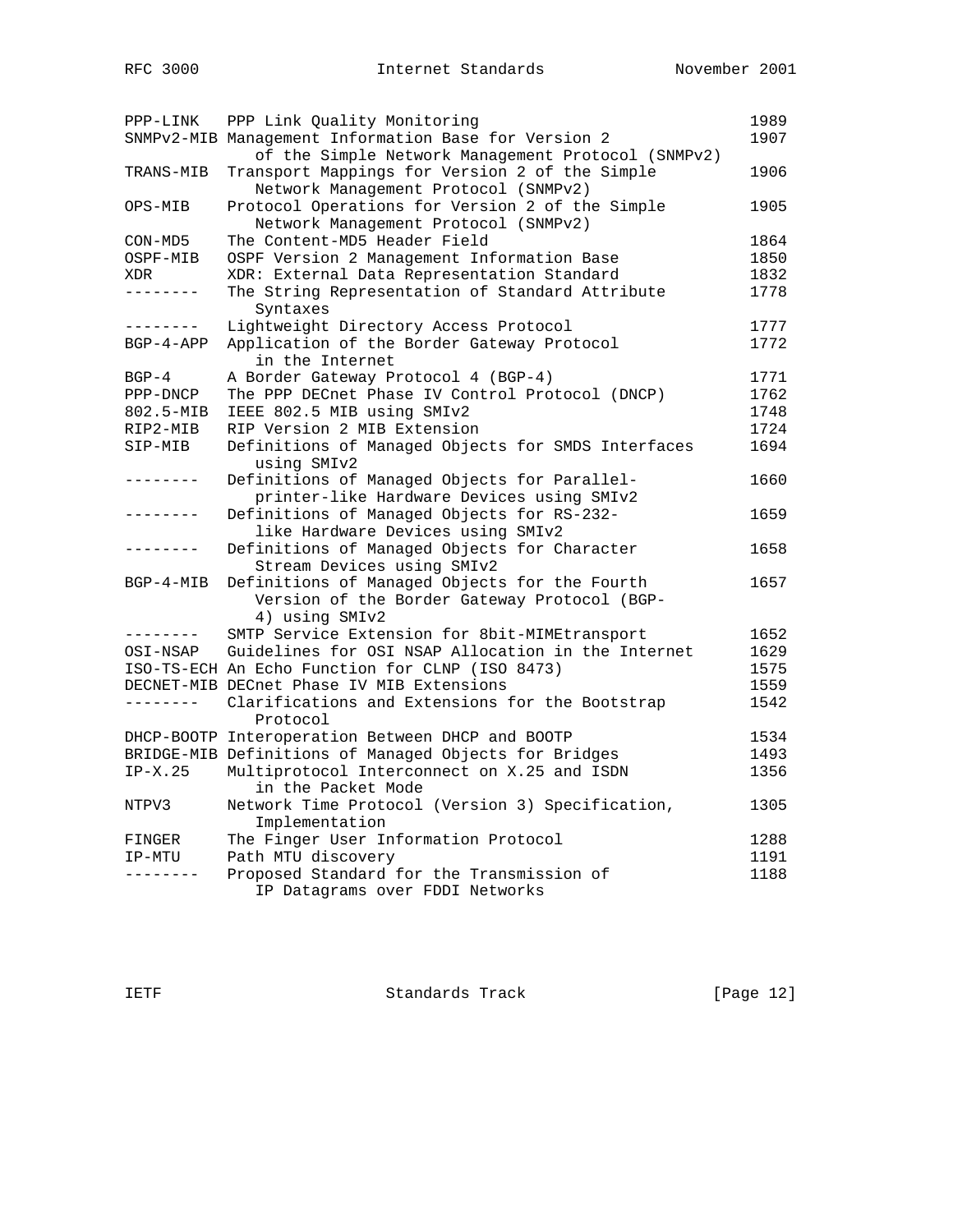|         | TOPT-LINE Telnet Linemode Option | 1184 |
|---------|----------------------------------|------|
| NICNAME | NICNAME/WHOIS                    | 954  |
| BOOTP   | Bootstrap Protocol               | 951  |

 [Note: an asterisk at the end of a line indicates a change from the previous edition of this document.]

IETF Standards Track [Page 13]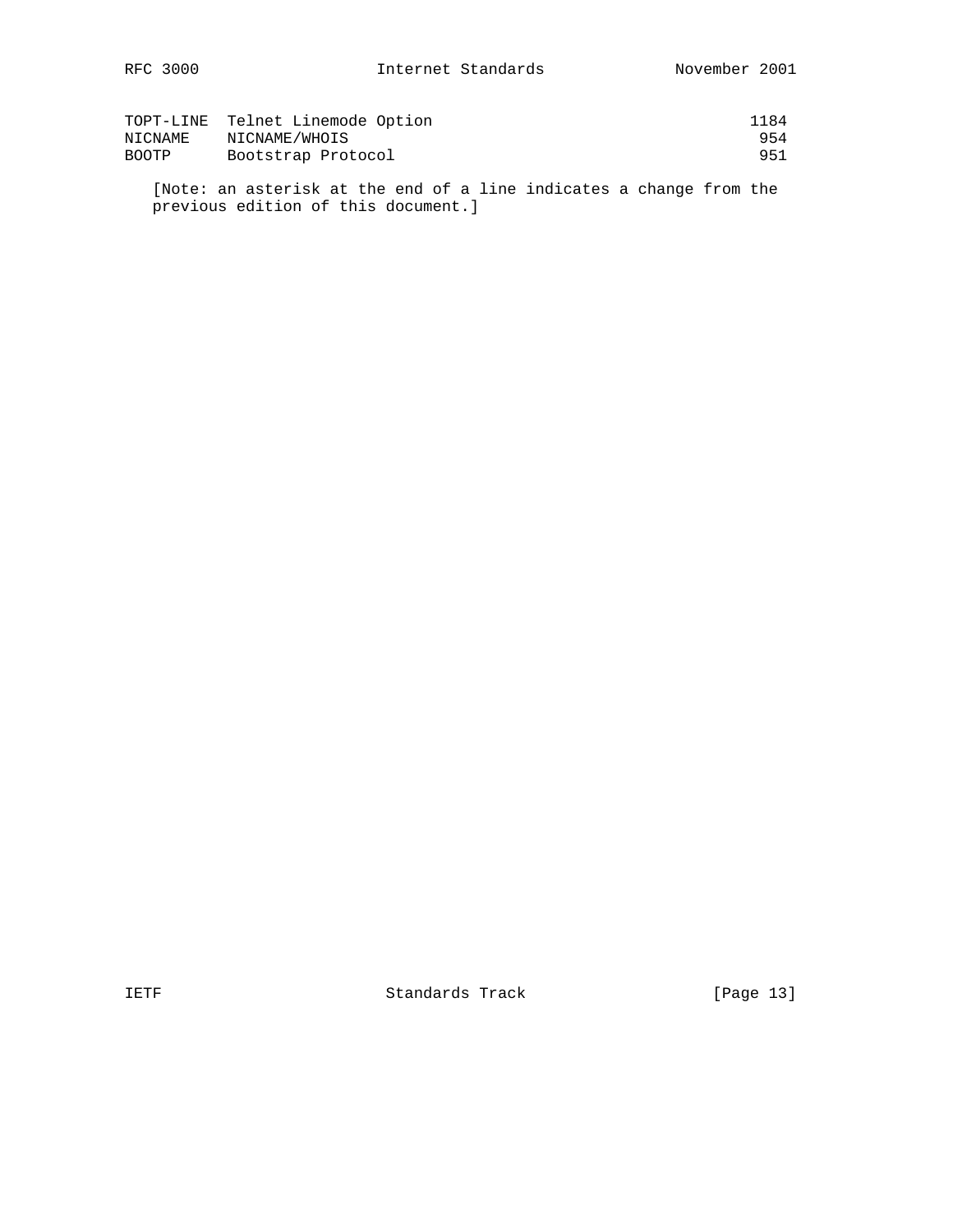# 3.4. Proposed Standard Protocols

| Mnemonic               | Title                                                                                           | RFC#    |
|------------------------|-------------------------------------------------------------------------------------------------|---------|
| .                      | Reuse of CMS Content Encryption Keys                                                            | 3185*   |
| - - - - - - - -        | Aggregation of RSVP for IPv4 and IPv6 Reservations                                              | $3175*$ |
| IPCOMP                 | IP Payload Compression Protocol (IPComp)                                                        | $3173*$ |
| .                      | The Addition of Explicit Congestion Notification<br>(ECN) to IP                                 | $3168*$ |
| . <u>.</u> .           | Definitions of Managed Objects for the Delegation<br>of Management Scripts                      | $3165*$ |
| - - - - - - - -        | RADIUS and IPv6                                                                                 | $3162*$ |
| TSA                    | Internet X.509 Public Key Infrastructure Time-Stamp<br>Protocol (TSP)                           | $3161*$ |
| PIB                    | Structure of Policy Provisioning Information (SPPI)                                             | $3159*$ |
| MIME-PGP               | MIME Security with OpenPGP                                                                      | 3156*   |
| --------               | PPP Multiplexing                                                                                | $3153*$ |
| . <u>.</u> .           | Transmission of IPv6 Packets over IEEE 1394 Networks                                            | 3146*   |
| --------               | L2TP Disconnect Cause Information                                                               | 3145    |
| --------               | Remote Monitoring MIB Extensions for Interface                                                  | $3144*$ |
|                        | Parameters Monitoring                                                                           |         |
| .                      | Per Hop Behavior Identification Codes                                                           | 3140    |
| - - - - - - - -        | The Congestion Manager                                                                          | 3124    |
| .                      | Extensions to IPv6 Neighbor Discovery for Inverse<br>Discovery Specification                    | 3122    |
| ---------              | A More Loss-Tolerant RTP Payload Format for MP3 Audio                                           | 3119    |
| --------               | Authentication for DHCP Messages                                                                | 3118    |
| --------               | Mobile IP Vendor/Organization-Specific Extensions                                               | 3115    |
| .                      | Service Location Protocol Modifications for IPv6                                                | 3111    |
| .                      | RSA/SHA-1 SIGs and RSA KEYs in the Domain Name<br>System (DNS)                                  | 3110    |
| ب کا کا کا کا کا کا کا | Conventions for the use of the Session Description<br>Protocol (SDP) for ATM Bearer Connections | 3108    |
| SDP                    | Carrying Label Information in BGP-4                                                             | 3107    |
| <b>RSVP</b>            | RSVP Cryptographic Authentication -- Updated Message<br>Type Value                              | 3097    |
| .                      | RObust Header Compression (ROHC): Framework and<br>four profiles                                | 3095    |
| . <u>.</u> .           | DNS Security Extension Clarification on Zone Status                                             | 3090    |
| $COPS-PR$              | COPS Usage for Policy Provisioning (COPS-PR)                                                    | 3084    |
| --------               | Mapping the BEEP Core onto TCP                                                                  | 3081    |
| BEEP                   | The Blocks Extensible Exchange Protocol Core                                                    | 3080    |
| . <u>.</u> .           | A Link-Layer Tunneling Mechanism for Unidirectional<br>Links                                    | 3077    |
| . <u>.</u>             | XML-Signature Syntax and Processing                                                             | 3075    |
| --------               | DHC Load Balancing Algorithm                                                                    | 3074    |
| L2TP-FR                | Layer Two Tunneling Protocol (L2TP) over Frame Relay                                            | 3070    |
| --------               | An Anycast Prefix for 6to4 Relay Routers                                                        | 3068    |

IETF Standards Track [Page 14]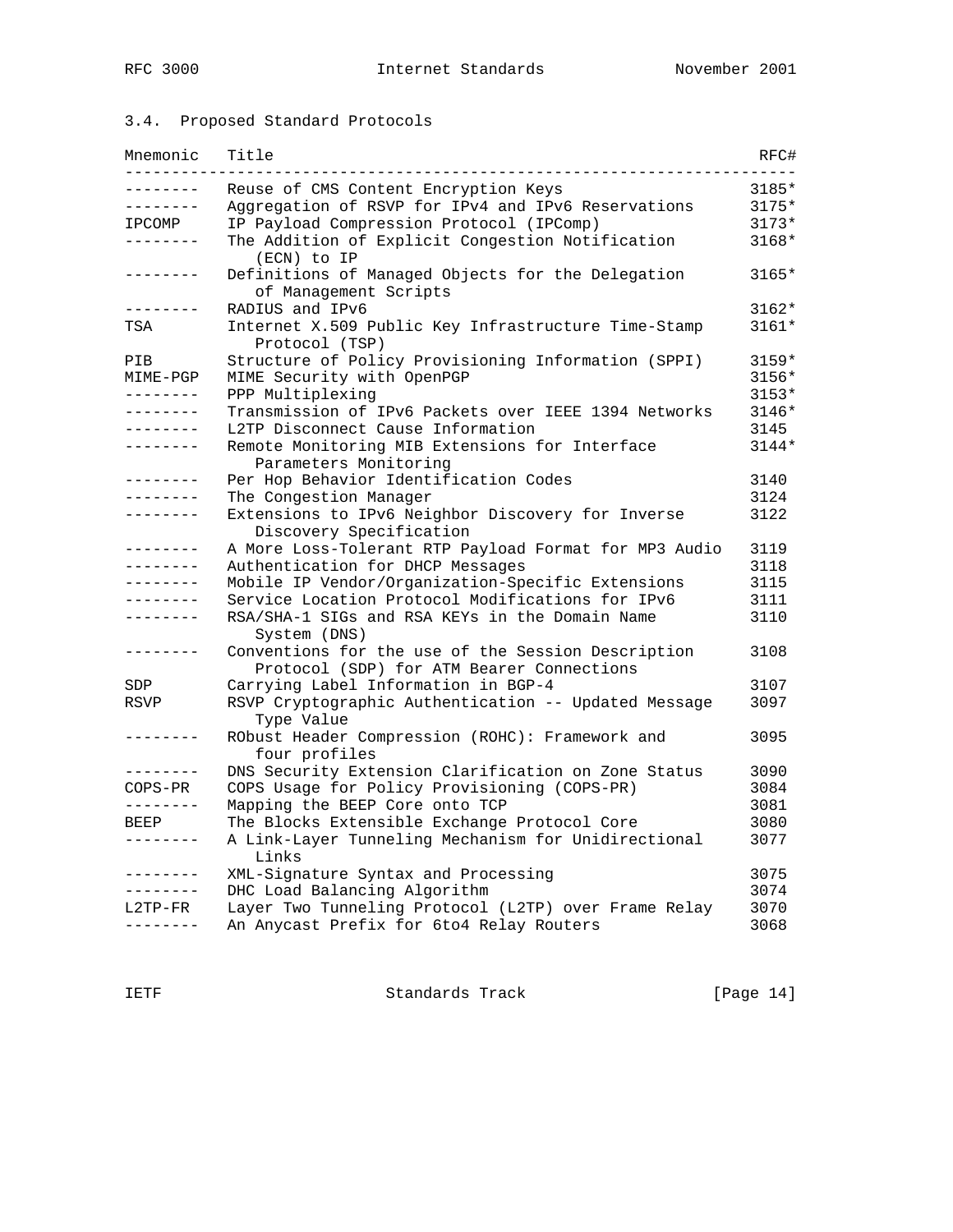| BGP-ASC         | Autonomous System Confederations for BGP<br>LDAP Password Modify Extended Operation                                                                                   | 3065<br>3062 |
|-----------------|-----------------------------------------------------------------------------------------------------------------------------------------------------------------------|--------------|
| CIM             | Policy Core Information Model -- Version 1<br>Specification                                                                                                           | 3060         |
| SLPv2           | Attribute List Extension for the Service Location<br>Protocol                                                                                                         | 3059         |
| ---------       | ISDN Q.921-User Adaptation Layer                                                                                                                                      | 3057         |
| . <u>.</u> .    | Connection of IPv6 Domains via IPv4 Clouds                                                                                                                            | 3056         |
| --------        | Management Information Base for the PINT Services<br>Architecture                                                                                                     | 3055         |
| --------        | TN3270E Service Location and Session Balancing                                                                                                                        | 3049         |
| --------        | RTP Payload Format for ITU-T Recommendation G.722.1                                                                                                                   | 3047         |
| . <u>.</u> .    | DHCP Relay Agent Information Option                                                                                                                                   | 3046         |
| . <u>.</u> .    | Enhancing TCP's Loss Recovery Using Limited Transmit                                                                                                                  | 3042         |
|                 | Privacy Extensions for Stateless Address<br>Autoconfiguration in IPv6                                                                                                 | 3041         |
| . <u>.</u>      | Internet X.509 Public Key Infrastructure Qualified<br>Certificates Profile                                                                                            | 3039         |
| .               | VCID Notification over ATM link for LDP                                                                                                                               | 3038         |
| ---------       | LDP Specification                                                                                                                                                     | 3036         |
| . <u>.</u> .    | MPLS using LDP and ATM VC Switching                                                                                                                                   | 3035         |
| --------        | Use of Label Switching on Frame Relay Networks<br>Specification                                                                                                       | 3034         |
|                 | The Assignment of the Information Field and Protocol<br>Identifier in the Q.2941 Generic Identifier<br>and Q.2957 User-to-user Signaling for the Internet<br>Protocol | 3033         |
| --------        | MPLS Label Stack Encoding                                                                                                                                             | 3032         |
| MPLS            | Multiprotocol Label Switching Architecture                                                                                                                            | 3031         |
|                 | SMTP Service Extensions for Transmission of Large<br>and Binary MIME Messages                                                                                         | 3030         |
| . <u>.</u> .    | Sieve: A Mail Filtering Language                                                                                                                                      | 3028         |
| --------        | Reverse Tunneling for Mobile IP, revised                                                                                                                              | 3024         |
| --------        | XML Media Types                                                                                                                                                       | 3023         |
| --------        | Using 31-Bit Prefixes on IPv4 Point-to-Point Links                                                                                                                    | 3021         |
|                 | Definitions of Managed Objects for Monitoring and<br>Controlling the UNI/NNI Multilink Frame Relay<br>Function                                                        | 3020         |
|                 | IP Version 6 Management Information Base for The<br>Multicast Listener Discovery Protocol                                                                             | 3019         |
|                 | XML DTD for Roaming Access Phone Book                                                                                                                                 | 3017         |
| --------        | RTP Payload Format for MPEG-4 Audio/Visual Streams                                                                                                                    | 3016         |
| MEGACO          | Megaco Protocol Version 1.0                                                                                                                                           | 3015         |
| .               | Notification Log MIB                                                                                                                                                  | 3014         |
|                 | Mobile IPv4 Challenge/Response Extensions                                                                                                                             | 3012         |
| . – – – – – – – | The IPv4 Subnet Selection Option for DHCP                                                                                                                             | 3011         |
| NFSv4           | NFS version 4 Protocol                                                                                                                                                | 3010         |
|                 | Registration of parityfec MIME types                                                                                                                                  | 3009         |

IETF Standards Track [Page 15]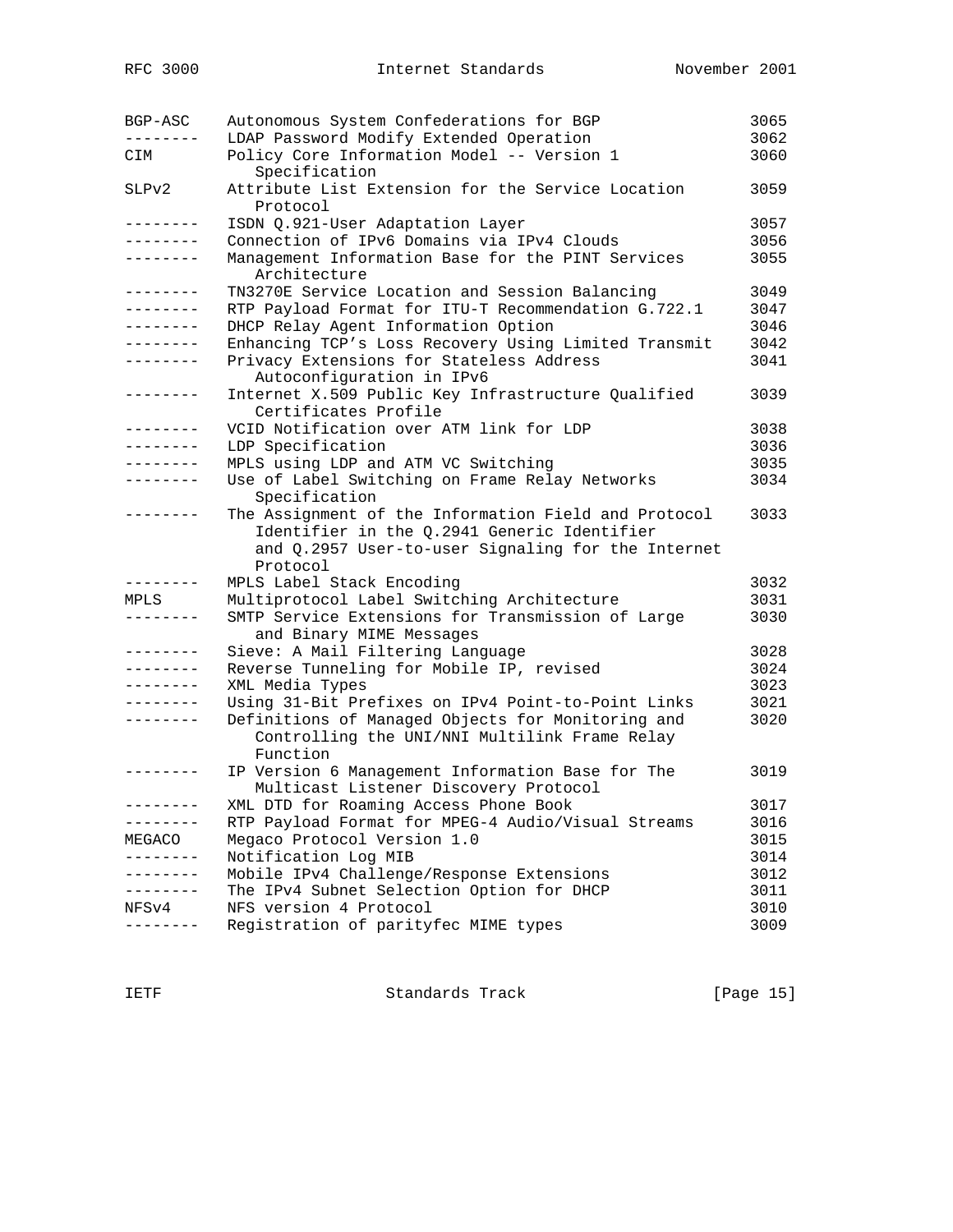| <b>DNSSEC</b>     | Domain Name System Security (DNSSEC) Signing Authority       | 3008 |
|-------------------|--------------------------------------------------------------|------|
| $- - - - - - -$   | Secure Domain Name System (DNS) Dynamic Update               | 3007 |
| . _ _ _ _ _ _ _   | Integrated Services in the Presence of Compressible<br>Flows | 3006 |
| --------          | The User Class Option for DHCP                               | 3004 |
| --------          | The audio/mpeg Media Type                                    | 3003 |
| --------          | Specification of the Null Service Type                       | 2997 |
| --------          | Format of the RSVP DCLASS Object                             | 2996 |
| --------          | Computing TCP's Retransmission Timer                         | 2988 |
| --------          | Registration of Charset and Languages Media Features         | 2987 |
|                   | Taqs                                                         |      |
| ---------         | Use of the CAST-128 Encryption Algorithm in CMS              | 2984 |
| . <u>.</u>        | Distributed Management Expression MIB                        | 2982 |
| . <u>.</u> .      | Event MIB                                                    | 2981 |
| .                 | The SIP INFO Method                                          | 2976 |
| --------          | IMAP4 ID extension                                           | 2971 |
| --------          | HTTP State Management Mechanism                              | 2965 |
| --------          | RSVP Refresh Overhead Reduction Extensions                   | 2961 |
| --------          | Stream Control Transmission Protocol                         | 2960 |
| --------          | Real-Time Transport Protocol Management Information          | 2959 |
|                   | Base                                                         |      |
| --------          | Definitions of Managed Objects for Monitoring and            | 2955 |
|                   | Controlling the Frame Relay/ATM PVC Service                  |      |
|                   | Interworking Function                                        |      |
| FR-MIB            | Definitions of Managed Objects for Frame Relay Service       | 2954 |
| .                 | Telnet Encryption: CAST-128 64 bit Cipher Feedback           | 2950 |
| .                 | Telnet Encryption: CAST-128 64 bit Output Feedback           | 2949 |
| --------          | Telnet Encryption: DES3 64 bit Output Feedback               | 2948 |
| --------          | Telnet Encryption: DES3 64 bit Cipher Feedback               | 2947 |
| --------          | Telnet Data Encryption Option                                | 2946 |
| --------          | The SRP Authentication and Key Exchange System               | 2945 |
| --------          | Telnet Authentication: SRP                                   | 2944 |
| --------          | TELNET Authentication Using DSA                              | 2943 |
| .                 | Telnet Authentication: Kerberos Version 5                    | 2942 |
| TOPT-AUTH         | Telnet Authentication Option                                 | 2941 |
| --------          | Definitions of Managed Objects for Common Open               | 2940 |
|                   | Policy Service (COPS) Protocol Clients                       |      |
| --------          | Identifying Composite Media Features                         | 2938 |
| --------          | The Name Service Search Option for DHCP                      | 2937 |
| IOTP-HTTP         | Internet Open Trading Protocol (IOTP) HTTP Supplement        | 2935 |
| $- - - - - - - -$ | Internet Group Management Protocol MIB                       | 2933 |
| $- - - - - - - -$ | IPv4 Multicast Routing MIB                                   | 2932 |
|                   | DNS Request and Transaction Signatures (SIG(0)s)             | 2931 |
| TKEY-RR           | Secret Key Establishment for DNS (TKEY RR)                   | 2930 |
|                   | Definitions of Managed Objects for Remote Ping,              | 2925 |
|                   | Traceroute, and Lookup Operations                            |      |
|                   | List-Id: A Structured Field and Namespace for the            | 2919 |
|                   | Identification of Mailing Lists                              |      |

IETF Standards Track [Page 16]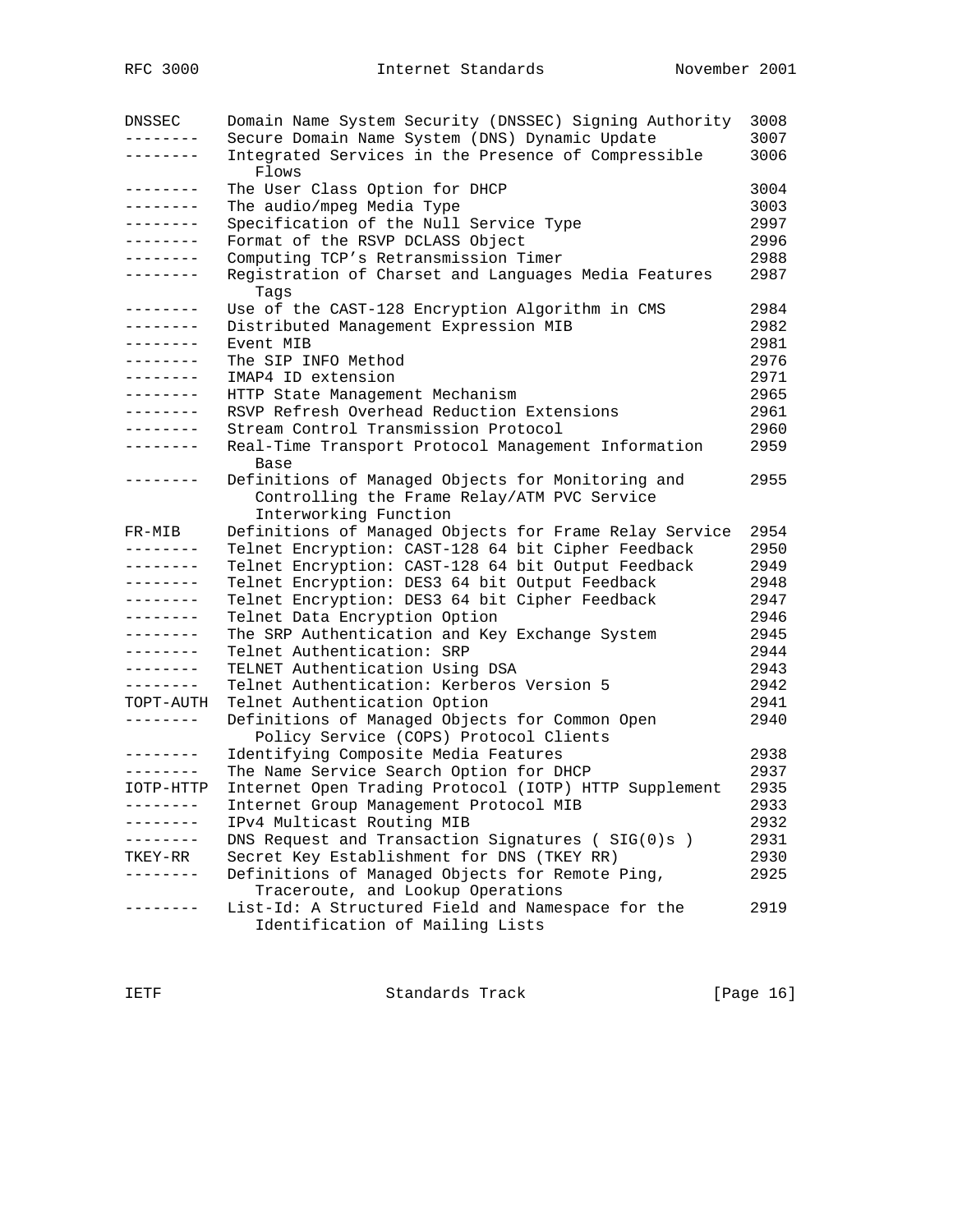| --------   | Route Refresh Capability for BGP-4<br>E.164 number and DNS                                       | 2918<br>2916 |
|------------|--------------------------------------------------------------------------------------------------|--------------|
| NAPTR      | The Naming Authority Pointer (NAPTR) DNS Resource<br>Record                                      | 2915         |
| .          | MIME Content Types in Media Feature Expressions                                                  | 2913         |
| --------   | Indicating Media Features for MIME Content                                                       | 2912         |
| $IPP-M-S$  | Internet Printing Protocol/1.1: Model and Semantics                                              | 2911         |
| $IPP-E-T$  | Internet Printing Protocol/1.1: Encoding and Transport                                           | 2910         |
| --------   | MADCAP Multicast Scope Nesting State Option                                                      | 2907         |
| RMON-MIB   | Remote Network Monitoring MIB Protocol Identifier<br>Reference                                   | 2895         |
| . <u>.</u> | Router Renumbering for IPv6                                                                      | 2894         |
| TRANS-IPV6 | Transition Mechanisms for IPv6 Hosts and Routers                                                 | 2893         |
| .          | LDAP Control Extension for Server Side Sorting<br>of Search Results                              | 2891         |
| --------   | Key and Sequence Number Extensions to GRE                                                        | 2890         |
| SACK       | An Extension to the Selective Acknowledgement (SACK)<br>Option for TCP                           | 2883         |
| --------   | Content Feature Schema for Internet Fax (V2)                                                     | 2879         |
| $PPP-BCP$  | PPP Bridging Control Protocol (BCP)                                                              | 2878         |
| .          | Diffie-Hellman Proof-of-Possession Algorithms                                                    | 2875         |
| --------   | DNS Extensions to Support IPv6 Address Aggregation<br>and Renumbering                            | 2874         |
| . <u>.</u> | TCP Processing of the IPv4 Precedence Field                                                      | 2873         |
| . <u>.</u> | Application and Sub Application Identity Policy<br>Element for Use with RSVP                     | 2872         |
| . <u>.</u> | The Inverted Stack Table Extension to the Interfaces<br>Group MIB                                | 2864         |
| --------   | RTP Payload Format for Real-Time Pointers                                                        | 2862         |
| MEXT-BGP4  | Multiprotocol Extensions for BGP-4                                                               | 2858         |
| --------   | The Use of HMAC-RIPEMD-160-96 within ESP and AH                                                  | 2857         |
| --------   | Textual Conventions for Additional High Capacity<br>Data Types                                   | 2856         |
| . <u>.</u> | DHCP for IEEE 1394                                                                               | 2855         |
| --------   | Generic Security Service API Version 2 : Java Bindings                                           | 2853         |
| --------   | Deliver By SMTP Service Extension                                                                | 2852         |
| --------   | Textual Conventions for Internet Network Addresses                                               | 2851         |
| LDIF       | The LDAP Data Interchange Format (LDIF) - Technical<br>Specification                             | 2849         |
| --------   | The PINT Service Protocol: Extensions to SIP and<br>SDP for IP Access to Telephone Call Services | 2848         |
| LIPKEY     | LIPKEY - A Low Infrastructure Public Key Mechanism<br>Using SPKM                                 | 2847         |
|            | GSTN Address Element Extensions in E-mail Services                                               | 2846         |
| TSIG       | Secret Key Transaction Authentication for DNS (TSIG)                                             | 2845         |
|            | Capabilities Advertisement with BGP-4                                                            | 2842         |
|            | Definitions of Managed Objects for the Fabric Element<br>in Fibre Channel Standard               | 2837         |

IETF Standards Track [Page 17]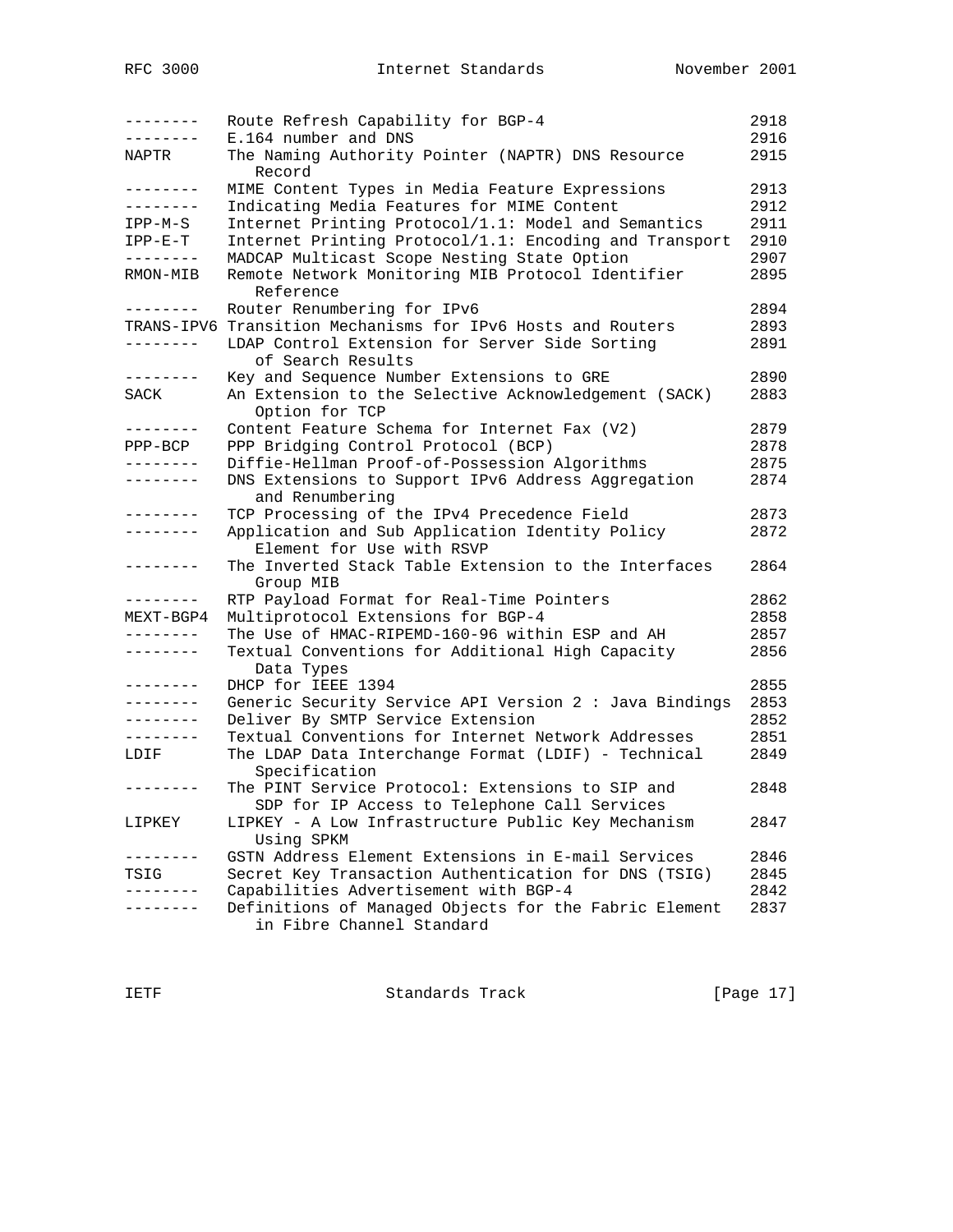| GSN       | IP and ARP over HIPPI-6400 (GSN)                                              | 2835 |
|-----------|-------------------------------------------------------------------------------|------|
| --------  | ARP and IP Broadcast over HIPPI-800                                           | 2834 |
| --------  | RTP Payload for DTMF Digits, Telephony Tones and<br>Telephony Signals         | 2833 |
| --------  | Using Digest Authentication as a SASL Mechanism                               | 2831 |
| LDAP      | Lightweight Directory Access Protocol (v3): Extension                         | 2830 |
|           | for Transport Layer Security                                                  |      |
| --------  | Authentication Methods for LDAP                                               | 2829 |
| MAIL      | Internet Message Format                                                       | 2822 |
| SMTP      | Simple Mail Transfer Protocol                                                 | 2821 |
| --------  | Integrated Service Mappings on IEEE 802 Networks                              | 2815 |
| --------  | SBM (Subnet Bandwidth Manager): A Protocol for                                | 2814 |
|           | RSVP-based Admission Control over IEEE 802-                                   |      |
|           | style networks                                                                |      |
| .         | URLs for Telephone Calls                                                      | 2806 |
| .         | Certificate Management Messages over CMS                                      | 2797 |
|           | BGP Route Reflection - An Alternative to Full Mesh                            | 2796 |
|           | IBGP                                                                          |      |
| --------  | Mobile IP Network Access Identifier Extension for IPv4                        | 2794 |
| --------  | RTP Payload for Text Conversation                                             | 2793 |
| --------  | Mail Monitoring MIB                                                           | 2789 |
| --------  | Network Services Monitoring MIB                                               | 2788 |
| --------  | Definitions of Managed Objects for the Virtual                                | 2787 |
|           | Router Redundancy Protocol                                                    |      |
| GRE       | Generic Routing Encapsulation (GRE)                                           | 2784 |
| DNS-SRV   | A DNS RR for specifying the location of services<br>(DNS SRV)                 | 2782 |
| MZAP      | Multicast-Scope Zone Announcement Protocol (MZAP)                             | 2776 |
| RPSL      | Routing Policy System Replication                                             | 2769 |
| NAT-PT    | Network Address Translation - Protocol Translation<br>$(NAT-PT)$              | 2766 |
| SIIT      | Stateless IP/ICMP Translation Algorithm (SIIT)                                | 2765 |
| --------  | Identity Representation for RSVP                                              | 2752 |
| RSVP      | Signaled Preemption Priority Policy Element                                   | 2751 |
| --------  | RSVP Extensions for Policy Control                                            | 2750 |
| --------- | COPS usage for RSVP                                                           | 2749 |
| COPS      | The COPS (Common Open Policy Service) Protocol                                | 2748 |
| --------  | RSVP Cryptographic Authentication                                             | 2747 |
| --------  | RSVP Operation Over IP Tunnels                                                | 2746 |
| --------  | RSVP Diagnostic Messages                                                      | 2745 |
| --------  | Generic Security Service API Version 2 : C-bindings                           | 2744 |
| -------   | Generic Security Service Application Program Interface<br>Version 2, Update 1 | 2743 |
| SNMP      | Definitions of Managed Objects for Extensible SNMP<br>Agents                  | 2742 |
|           | Agent Extensibility (AgentX) Protocol Version 1                               | 2741 |
|           | OSPF for IPv6                                                                 | 2740 |
|           | Calendar Attributes for vCard and LDAP                                        | 2739 |
|           |                                                                               |      |

IETF Standards Track [Page 18]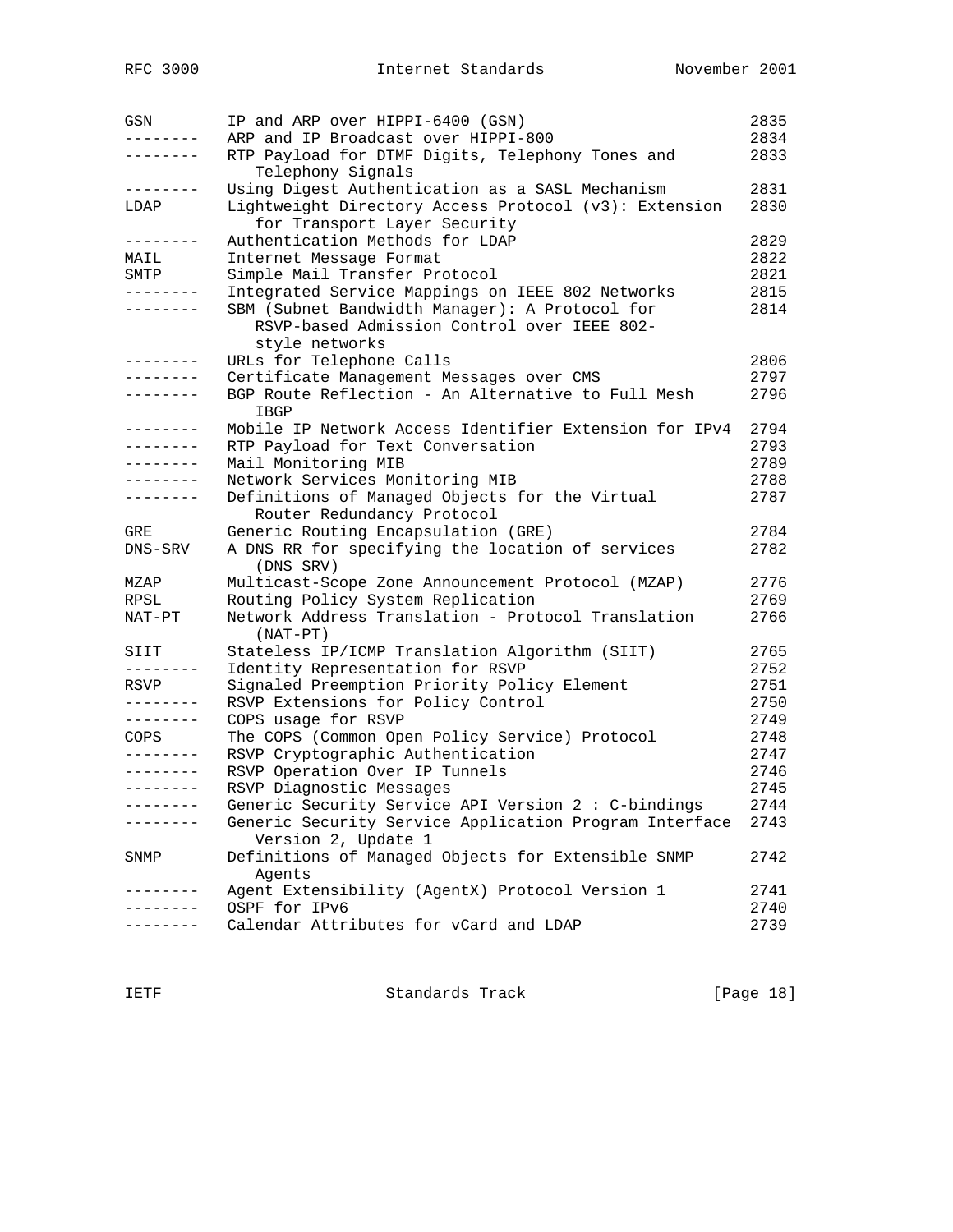| --------              | Corrections to "A Syntax for Describing Media Feature<br>Sets"                       | 2738 |
|-----------------------|--------------------------------------------------------------------------------------|------|
| --------              | Entity MIB (Version 2)                                                               | 2737 |
| --------              | NHRP Support for Virtual Private Networks                                            | 2735 |
| --------              | IPv4 over IEEE 1394                                                                  | 2734 |
| --------              | An RTP Payload Format for Generic Forward Error<br>Correction                        | 2733 |
|                       | Format for Literal IPv6 Addresses in URL's                                           | 2732 |
| MADCAP                | Multicast Address Dynamic Client Allocation Protocol<br>(MADCAP)                     | 2730 |
| $- - - - - - -$       | The Transmission of IP Over the Vertical Blanking<br>Interval of a Television Signal | 2728 |
| --------              | PGP Authentication for RIPE Database Updates                                         | 2726 |
|                       | Routing Policy System Security                                                       | 2725 |
| --------              | Traffic Flow Measurement: Meter MIB                                                  | 2720 |
| TLS                   | Addition of Kerberos Cipher Suites to Transport                                      | 2712 |
|                       | Layer Security (TLS)                                                                 |      |
| --------              | IPv6 Router Alert Option                                                             | 2711 |
| MLD-IPv6              | Multicast Listener Discovery (MLD) for IPv6                                          | 2710 |
| --------              | Integrated Services Mappings for Low Speed Networks                                  | 2688 |
| --------              | PPP in a Real-time Oriented HDLC-like Framing                                        | 2687 |
| --------              | The Multi-Class Extension to Multi-Link PPP                                          | 2686 |
| VPNI                  | Virtual Private Networks Identifier                                                  | 2685 |
| --------              | Multiprotocol Encapsulation over ATM Adaptation                                      | 2684 |
|                       | Layer 5                                                                              |      |
| . <u>.</u>            | A Round-trip Delay Metric for IPPM                                                   | 2681 |
| $- - - - - - - -$     | A One-way Packet Loss Metric for IPPM                                                | 2680 |
| . <u>.</u> .          | A One-way Delay Metric for IPPM                                                      | 2679 |
| IPPM-MET              | IPPM Metrics for Measuring Connectivity                                              | 2678 |
| NHRP-MIB              | Definitions of Managed Objects for the NBMA Next<br>Hop Resolution Protocol (NHRP)   | 2677 |
|                       | IPv6 Jumbograms                                                                      | 2675 |
| --------              | Definitions of Managed Objects for Bridges with                                      | 2674 |
|                       | Traffic Classes, Multicast Filtering and Virtual<br>LAN Extensions                   |      |
| DNS                   | Binary Labels in the Domain Name System                                              | 2673 |
| $- - - -$<br>$-- - -$ | Non-Terminal DNS Name Redirection                                                    | 2672 |
| EDNS0                 | Extension Mechanisms for DNS (EDNS0)                                                 | 2671 |
|                       | Radio Frequency (RF) Interface Management Information                                | 2670 |
|                       | Base for MCNS/DOCSIS compliant RF interfaces                                         |      |
|                       | DOCSIS Cable Device MIB Cable Device Management                                      | 2669 |
|                       | Information Base for DOCSIS compliant Cable                                          |      |
|                       | Modems and Cable Modem Termination Systems                                           |      |
| MAU-MIB               | Definitions of Managed Objects for IEEE 802.3 Medium                                 | 2668 |
|                       | Attachment Units (MAUs)                                                              |      |
|                       | IP Tunnel MIB                                                                        | 2667 |
|                       | Definitions of Managed Objects for the Ethernet-                                     | 2665 |
|                       | like Interface Types                                                                 |      |

IETF Standards Track [Page 19]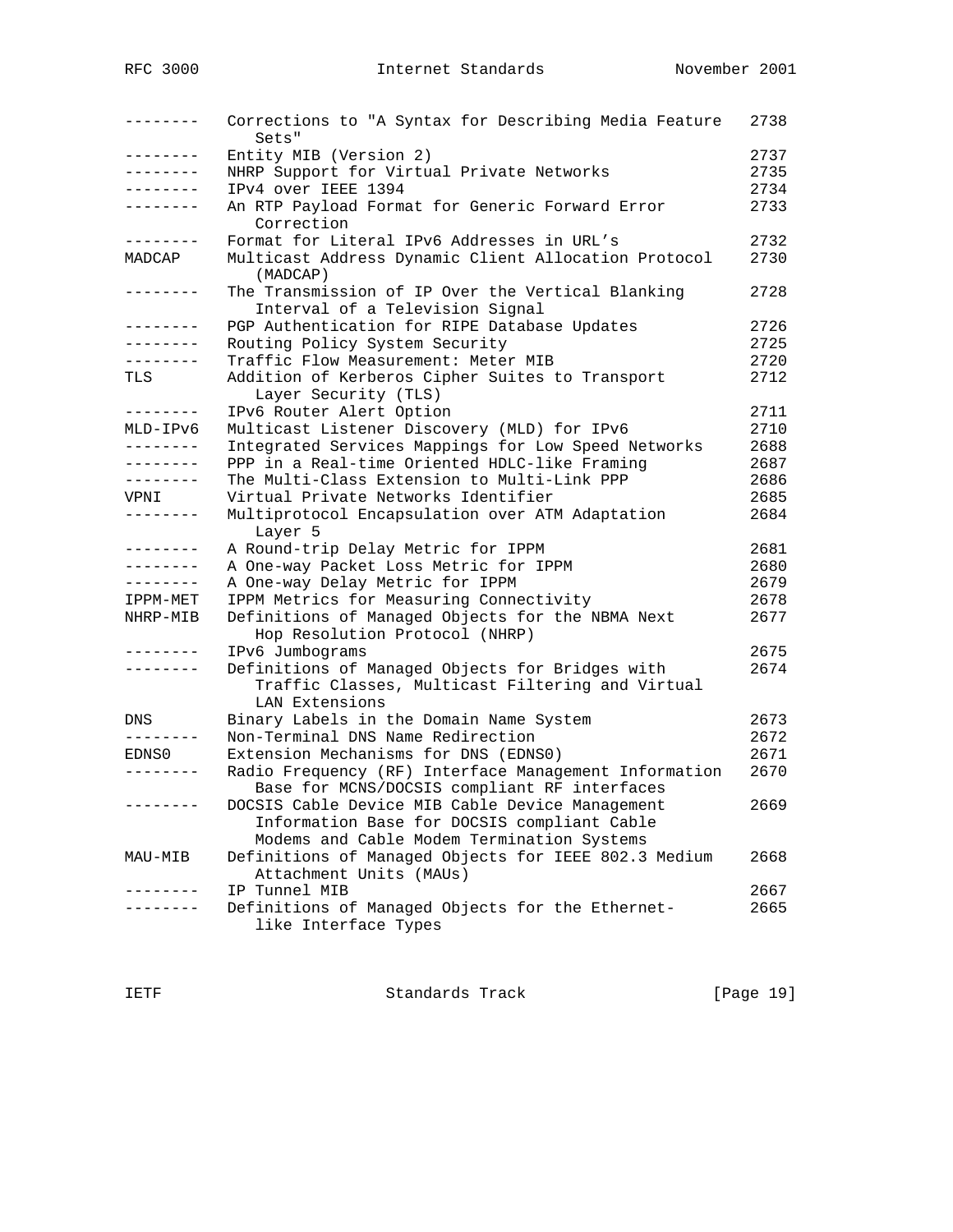| --------<br>L2TP | Definitions of Managed Objects for the ADSL Lines<br>Layer Two Tunneling Protocol "L2TP" | 2662<br>2661 |
|------------------|------------------------------------------------------------------------------------------|--------------|
| --------         |                                                                                          |              |
| ---------        | RTP Payload Format for PureVoice(tm) Audio                                               | 2658         |
|                  | CIP Transport Protocols                                                                  | 2653         |
| --------         | MIME Object Definitions for the Common Indexing<br>Protocol (CIP)                        | 2652         |
| CIP              | The Architecture of the Common Indexing Protocol (CIP)                                   | 2651         |
| . <u>.</u> .     | The Text/Plain Format Parameter                                                          | 2646         |
| ODMR-SMTP        | ON-DEMAND MAIL RELAY (ODMR) SMTP with Dynamic IP<br>Addresses                            | 2645         |
| --------         | Internationalization of the File Transfer Protocol                                       | 2640         |
| ---------        | Enhanced Security Services for S/MIME                                                    | 2634         |
| --------         | S/MIME Version 3 Message Specification                                                   | 2633         |
| --------         | S/MIME Version 3 Certificate Handling                                                    | 2632         |
| ---------        | Diffie-Hellman Key Agreement Method                                                      | 2631         |
| . <u>.</u> .     | Cryptographic Message Syntax                                                             | 2630         |
| . <u>.</u> .     | IP and ARP over Fibre Channel                                                            | 2625         |
| --------         | NFS Version 2 and Version 3 Security Issues and                                          | 2623         |
|                  | the NFS Protocol's Use of RPCSEC_GSS and Kerberos<br>V5                                  |              |
| RPSL             | Routing Policy Specification Language (RPSL)                                             | 2622         |
| --------         | RADIUS Authentication Server MIB                                                         | 2619         |
| - - - - - - - -  | RADIUS Authentication Client MIB                                                         | 2618         |
| ---------        | PPP over SONET/SDH                                                                       | 2615         |
| --------         | Remote Network Monitoring MIB Extensions for Switched                                    | 2613         |
|                  | Networks Version 1.0                                                                     |              |
| --------         | DHCP Options for Service Location Protocol                                               | 2610         |
| --------         | Service Templates and Service: Schemes                                                   | 2609         |
| SLP              | Service Location Protocol, Version 2                                                     | 2608         |
| --------         | Directory Server Monitoring MIB                                                          | 2605         |
| --------         | ILMI-Based Server Discovery for NHRP                                                     | 2603         |
| --------         | ILMI-Based Server Discovery for MARS                                                     | 2602         |
| --------         | ILMI-Based Server Discovery for ATMARP                                                   | 2601         |
| .                | An Expedited Forwarding PHB                                                              | 2598         |
| - - - - - - - -  | Assured Forwarding PHB Group                                                             | 2597         |
| --------         | Use of Language Codes in LDAP                                                            | 2596         |
| --------         | Using TLS with IMAP, POP3 and ACAP                                                       | 2595         |
| --------         | Definitions of Managed Objects for WWW Services                                          | 2594         |
| ---------        | Definitions of Managed Objects for Scheduling                                            | 2591         |
|                  | Management Operations                                                                    |              |
| --------         | Transmission of IPv6 Packets over Frame Relay Networks<br>Specification                  | 2590         |
| LDAPv3           | Lightweight Directory Access Protocol (v3): Extensions                                   | 2589         |
|                  | for Dynamic Directory Services                                                           |              |
|                  | Internet X.509 Public Key Infrastructure LDAPv2 Schema                                   | 2587         |
| --------         | Internet X.509 Public Key Infrastructure Operational                                     | 2585         |
|                  | Protocols: FTP and HTTP                                                                  |              |

IETF Standards Track [Page 20]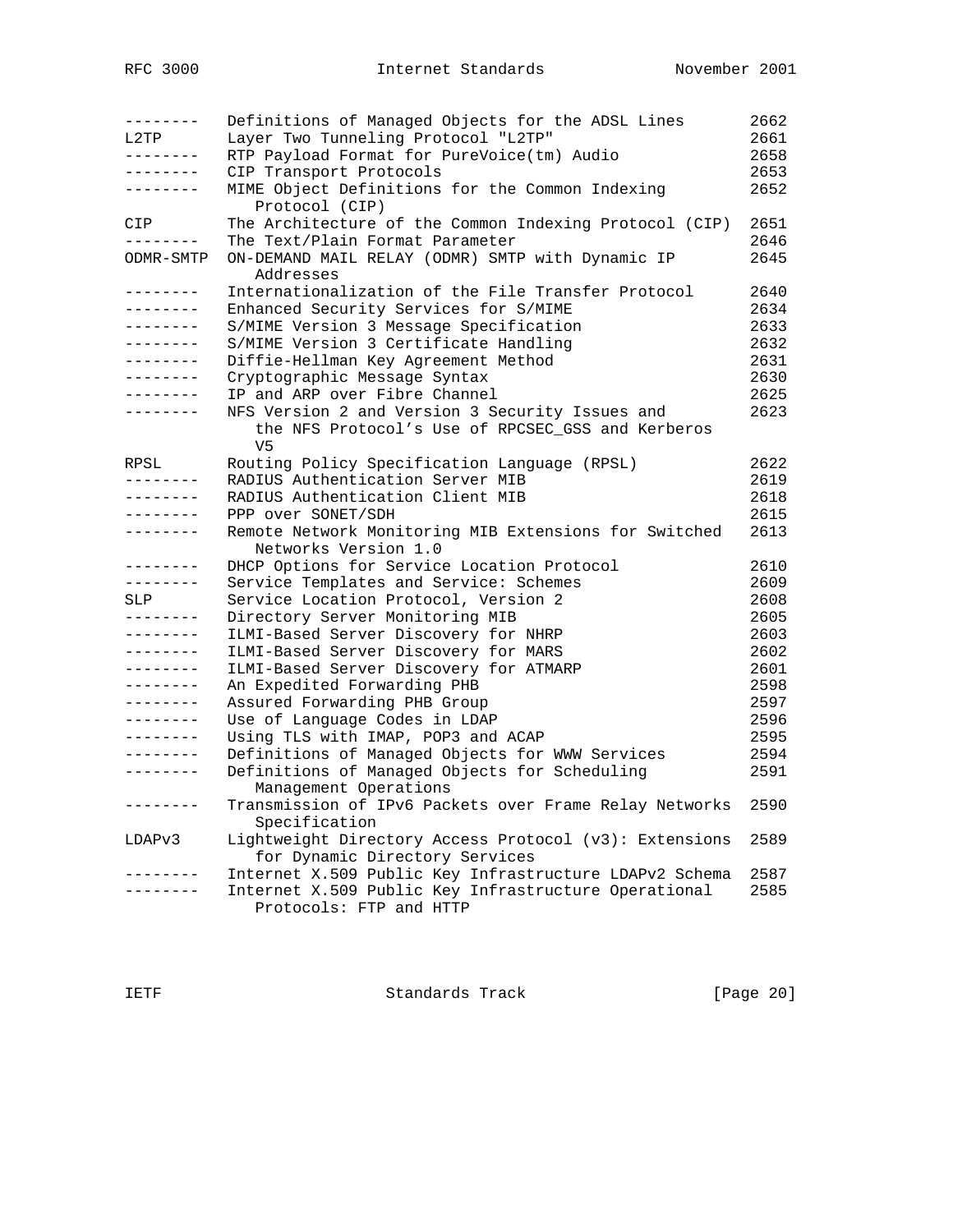| $- - - - - - -$   | Definitions of Managed Objects for APPN/HPR in<br>IP Networks | 2584 |
|-------------------|---------------------------------------------------------------|------|
| $TCP-CC$          | TCP Congestion Control                                        | 2581 |
| SNMP              | Coexistence between Version 1, Version 2, and Version         | 2576 |
|                   | 3 of the Internet-standard Network Management                 |      |
|                   | Framework                                                     |      |
| APP-MIB           | Application Management MIB                                    | 2564 |
| . <u>.</u> .      | DHCP Option to Disable Stateless Auto-Configuration           | 2563 |
|                   | in IPv4 Clients                                               |      |
|                   | TN2370E-RT Definitions of Protocol and Managed Objects for    | 2562 |
|                   | TN3270E Response Time Collection Using SMIv2                  |      |
|                   | $(TN3270E-RT-MIB)$                                            |      |
|                   | Base Definitions of Managed Objects for TN3270E               | 2561 |
|                   | Using SMIv2                                                   |      |
| PKIX              | X.509 Internet Public Key Infrastructure Online               | 2560 |
|                   | Certificate Status Protocol - OCSP                            |      |
| --------          | Internet X.509 Public Key Infrastructure Operational          | 2559 |
|                   | Protocols - LDAPv2                                            |      |
| --------          | Definitions of Managed Objects for the SONET/SDH              | 2558 |
|                   | Interface Type                                                |      |
| MHTML             | MIME Encapsulation of Aggregate Documents, such               | 2557 |
|                   | as HTML (MHTML)                                               |      |
| --------          |                                                               | 2554 |
| --------          | SMTP Service Extension for Authentication                     |      |
|                   | Use of BGP-4 Multiprotocol Extensions for IPv6                | 2545 |
|                   | Inter-Domain Routing                                          |      |
| SIP               | SIP: Session Initiation Protocol                              | 2543 |
| DHK-DNS           | Storage of Diffie-Hellman Keys in the Domain Name             | 2539 |
|                   | System (DNS)                                                  |      |
| SC-DNS            | Storing Certificates in the Domain Name System (DNS)          | 2538 |
| --------          | RSA/MD5 KEYs and SIGs in the Domain Name System (DNS)         | 2537 |
| --------          | DSA KEYs and SIGs in the Domain Name System (DNS)             | 2536 |
|                   | DNS-SECEXT Domain Name System Security Extensions             | 2535 |
| --------          | Media Features for Display, Print, and Fax                    | 2534 |
| --------          | A Syntax for Describing Media Feature Sets                    | 2533 |
| $- - - - - - - -$ | Extended Facsimile Using Internet Mail                        | 2532 |
| --------          | Indicating Supported Media Features Using Extensions          | 2530 |
|                   | to DSN and MDN                                                |      |
| --------          | Transmission of IPv6 over IPv4 Domains without                | 2529 |
|                   | Explicit Tunnels                                              |      |
|                   | Reserved IPv6 Subnet Anycast Addresses                        | 2526 |
| WEBDAV            | HTTP Extensions for Distributed Authoring -- WEBDAV           | 2518 |
|                   | ATM-MIBMAN Definitions of Managed Objects for ATM Management  | 2515 |
|                   | ATM-TC-OID Definitions of Textual Conventions and OBJECT-     | 2514 |
|                   | IDENTITIES for ATM Management                                 |      |
|                   | Managed Objects for Controlling the Collection                | 2513 |
|                   | and Storage of Accounting Information for                     |      |
|                   | Connection-Oriented Networks                                  |      |
|                   | Accounting Information for ATM Networks                       | 2512 |
|                   |                                                               |      |

IETF Standards Track [Page 21]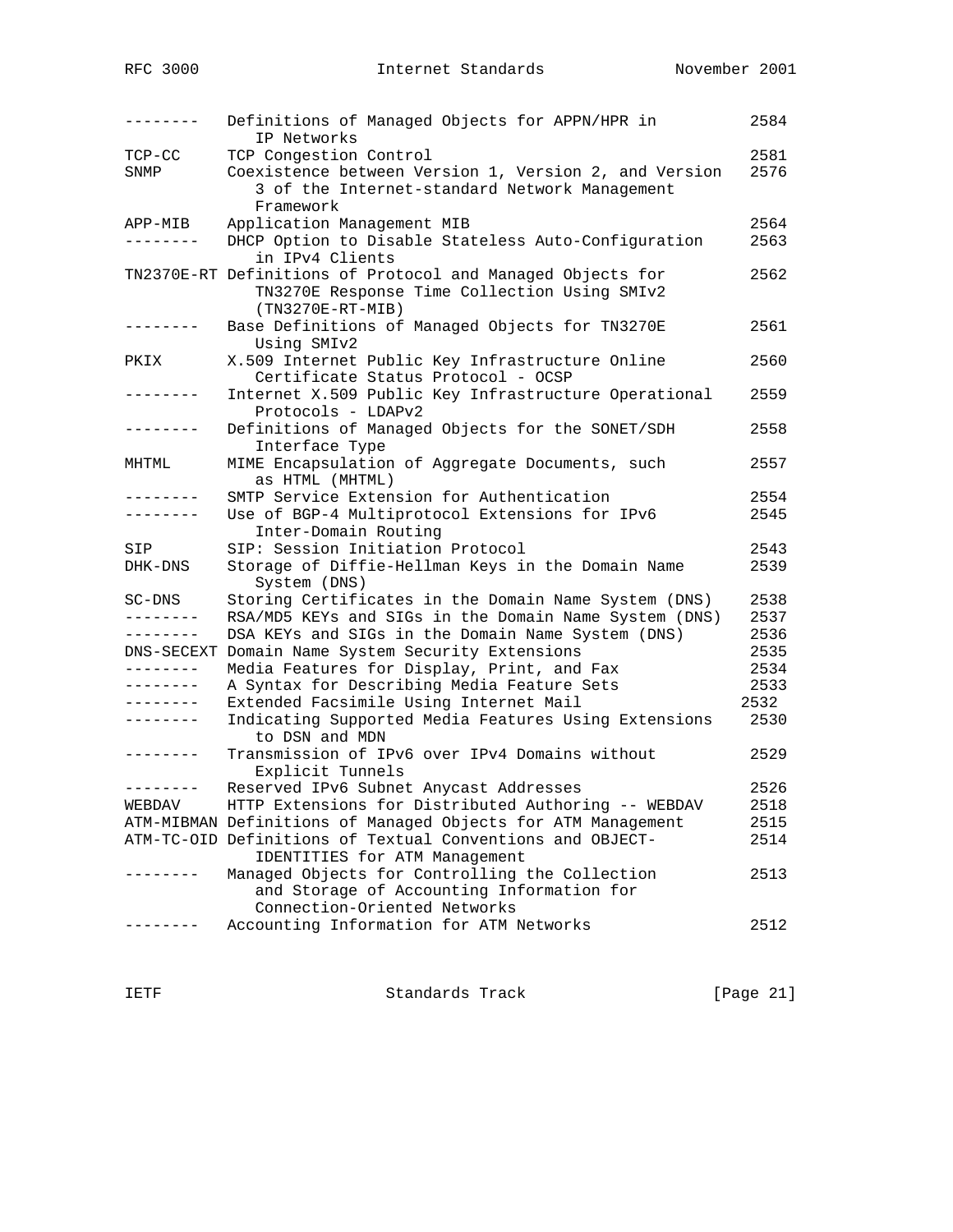| PKICMP       | X.509-CRMF Internet X.509 Certificate Request Message Format<br>Internet X.509 Public Key Infrastructure Certificate<br>Management Protocols | 2511<br>2510 |
|--------------|----------------------------------------------------------------------------------------------------------------------------------------------|--------------|
| IPCOM-PPP    | IP Header Compression over PPP                                                                                                               | 2509         |
| --------     | Compressing IP/UDP/RTP Headers for Low-Speed Serial<br>Links                                                                                 | 2508         |
| . <i>.</i> . | IP Header Compression                                                                                                                        | 2507         |
| --------     | Transmission of IPv6 Packets over ARCnet Networks                                                                                            | 2497         |
|              | DS3-E3-MIB Definitions of Managed Object for the DS3/E3 Interface<br>Type                                                                    | 2496         |
| --------     | Definitions of Managed Objects for the DS1, E1,<br>DS2 and E2 Interface Types                                                                | 2495         |
| . <i>.</i> . | Definitions of Managed Objects for the DS0 and<br>DS0 Bundle Interface Type                                                                  | 2494         |
| -------      | Textual Conventions for MIB Modules Using Performance<br>History Based on 15 Minute Intervals                                                | 2493         |
|              | IPV6ATMNET IPV6 over ATM Networks                                                                                                            | 2492         |
| IPv6-NBMA    | IPv6 over Non-Broadcast Multiple Access (NBMA)<br>networks                                                                                   | 2491         |
| --------     | SMTP Service Extension for Secure SMTP over TLS                                                                                              | 2487         |
| NAI          | The Network Access Identifier                                                                                                                | 2486         |
| .            | DHCP Option for The Open Group's User Authentication<br>Protocol                                                                             | 2485         |
| ---------    | PPP LCP Internationalization Configuration Option                                                                                            | 2484         |
|              | Gateways and MIME Security Multiparts                                                                                                        | 2480         |
| .            | The Simple and Protected GSS-API Negotiation Mechanism                                                                                       | 2478         |
| -------      | Message Submission                                                                                                                           | 2476         |
|              | Definition of the Differentiated Services Field<br>(DS Field) in the IPv4 and IPv6 Headers                                                   | 2474         |
| --------     | Generic Packet Tunneling in IPv6 Specification                                                                                               | 2473         |
| IPv6-PPP     | IP Version 6 over PPP                                                                                                                        | 2472         |
| --------     | Transmission of IPv6 Packets over Token Ring Networks                                                                                        | 2470         |
| --------     | Transmission of IPv6 Packets over FDDI Networks                                                                                              | 2467         |
|              | ICMPv6-MIB Management Information Base for IP Version 6: ICMPv6<br>Group                                                                     | 2466         |
| .            | Management Information Base for IP Version 6: Textual<br>Conventions and General Group                                                       | 2465         |
|              | Transmission of IPv6 Packets over Ethernet Networks                                                                                          | 2464         |
| .            | Internet X.509 Public Key Infrastructure Certificate<br>and CRL Profile                                                                      | 2459         |
| EBN-MIB      | Definitions of Managed Objects for Extended Border<br>Node                                                                                   | 2457         |
|              | Definitions of Managed Objects for APPN TRAPS                                                                                                | 2456         |
| APPN-MIB     | Definitions of Managed Objects for APPN                                                                                                      | 2455         |
|              | IP Version 6 Management Information Base for the<br>User Datagram Protocol                                                                   | 2454         |
|              | IP Version 6 Management Information Base for the<br>Transmission Control Protocol                                                            | 2452         |

IETF Standards Track [Page 22]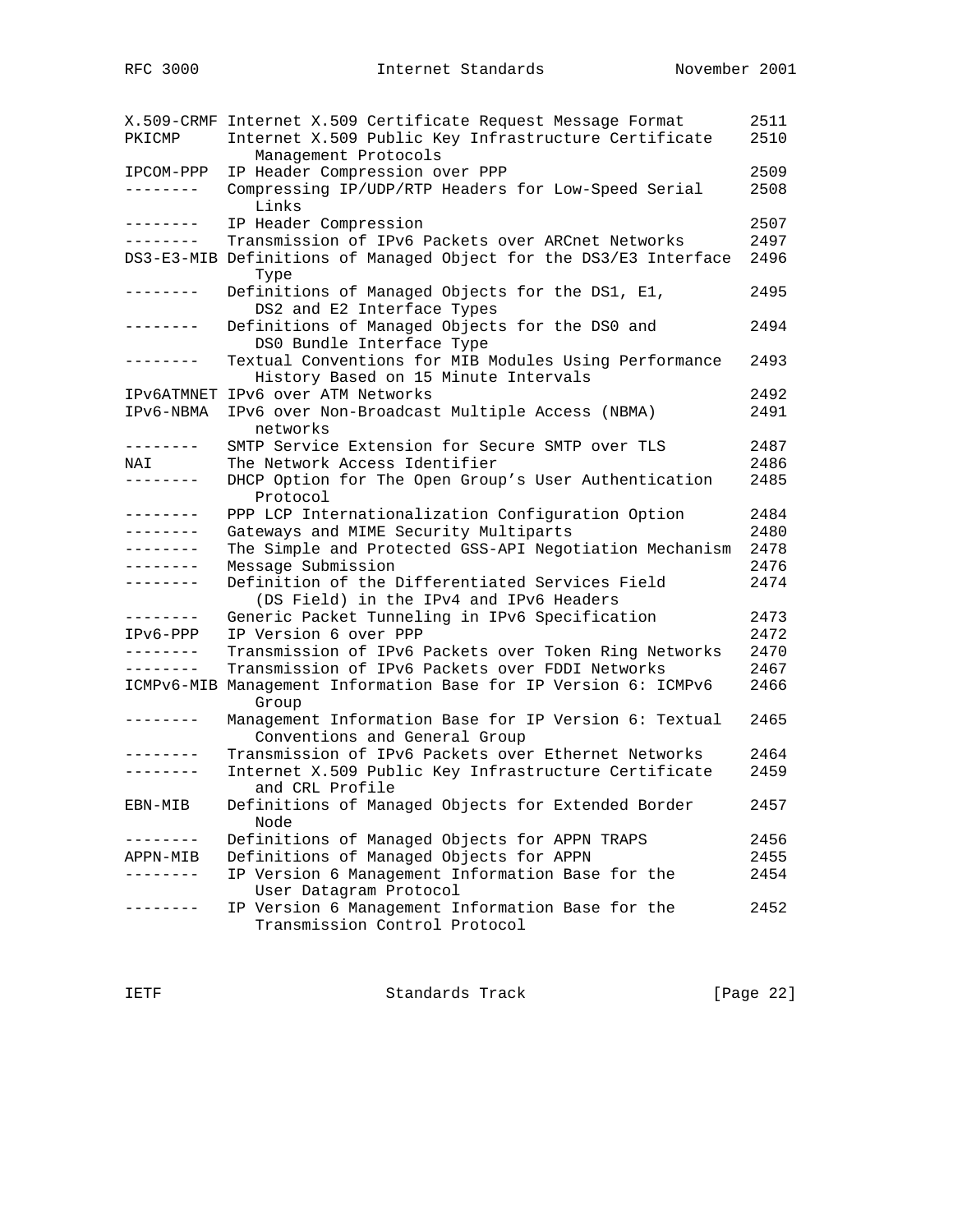| $- - - - - - - -$     | The ESP CBC-Mode Cipher Algorithms                                                  | 2451 |
|-----------------------|-------------------------------------------------------------------------------------|------|
| POP3-EXT              | POP3 Extension Mechanism                                                            | 2449 |
| IMIP                  | iCalendar Message-Based Interoperability Protocol<br>(iMIP)                         | 2447 |
| ITIP                  | iCalendar Transport-Independent Interoperability                                    | 2446 |
|                       | Protocol (iTIP) Scheduling Events, BusyTime,                                        |      |
|                       | To-dos and Journal Entries                                                          |      |
| ICALENDAR             | Internet Calendaring and Scheduling Core Object                                     | 2445 |
|                       | Specification (iCalendar)<br>The One-Time-Password SASL Mechanism                   | 2444 |
| OTP-SASL<br>--------- | OpenPGP Message Format                                                              | 2440 |
| --------              | BGP Route Flap Damping                                                              | 2439 |
| --------              | RTP Payload Format for JPEG-compressed Video                                        | 2435 |
| --------              | RTP Payload Format for BT.656 Video Encoding                                        | 2431 |
| --------              | RTP Payload Format for the 1998 Version of ITU-                                     | 2429 |
|                       | T Rec. H.263 Video (H.263+)                                                         |      |
| --------              | FTP Extensions for IPv6 and NATs                                                    | 2428 |
|                       | MIME-VCARD vCard MIME Directory Profile                                             | 2426 |
| TXT-DIR               | A MIME Content-Type for Directory Information                                       | 2425 |
| CONT-DUR              | Content Duration MIME Header Definition                                             | 2424 |
| MIME-VPIM             | VPIM Voice Message MIME Sub-type Registration                                       | 2423 |
|                       | MIME-ADPCM Toll Quality Voice - 32 kbit/s ADPCM MIME Sub-type                       | 2422 |
|                       | Registration                                                                        |      |
| MIME-VP2              | Voice Profile for Internet Mail - version 2                                         | 2421 |
| 3DESE                 | The PPP Triple-DES Encryption Protocol (3DESE)                                      | 2420 |
| DESE-bis              | The PPP DES Encryption Protocol, Version 2 (DESE-bis)                               | 2419 |
| --------              | Definitions of Managed Objects for Multicast over<br>UNI 3.0/3.1 based ATM Networks | 2417 |
| ---------             | The NULL Encryption Algorithm and Its Use With IPsec                                | 2410 |
| IKE                   | The Internet Key Exchange (IKE)                                                     | 2409 |
| ISAKMP                | Internet Security Association and Key Management<br>Protocol (ISAKMP)               | 2408 |
| ISAKMPSEC             | The Internet IP Security Domain of Interpretation<br>for ISAKMP                     | 2407 |
| ESP                   | IP Encapsulating Security Payload (ESP)                                             | 2406 |
| ESPDES-CBC            | The ESP DES-CBC Cipher Algorithm With Explicit IV                                   | 2405 |
| --------              | The Use of HMAC-SHA-1-96 within ESP and AH                                          | 2404 |
| - - - - - - - -       | The Use of HMAC-MD5-96 within ESP and AH                                            | 2403 |
| IP-AUTH               | IP Authentication Header                                                            | 2402 |
| <b>IPSEC</b>          | Security Architecture for the Internet Protocol                                     | 2401 |
| DATA-URL              | The "data" URL scheme                                                               | 2397 |
|                       | CIDMID-URL Content-ID and Message-ID Uniform Resource Locators                      | 2392 |
|                       | Feature negotiation mechanism for the File Transfer<br>Protocol                     | 2389 |
|                       | Returning Values from Forms: multipart/form-data                                    | 2388 |
|                       | MIME-RELAT The MIME Multipart/Related Content-type                                  | 2387 |
|                       | Protection of BGP Sessions via the TCP MD5 Signature                                | 2385 |
|                       | Option                                                                              |      |

IETF Standards Track [Page 23]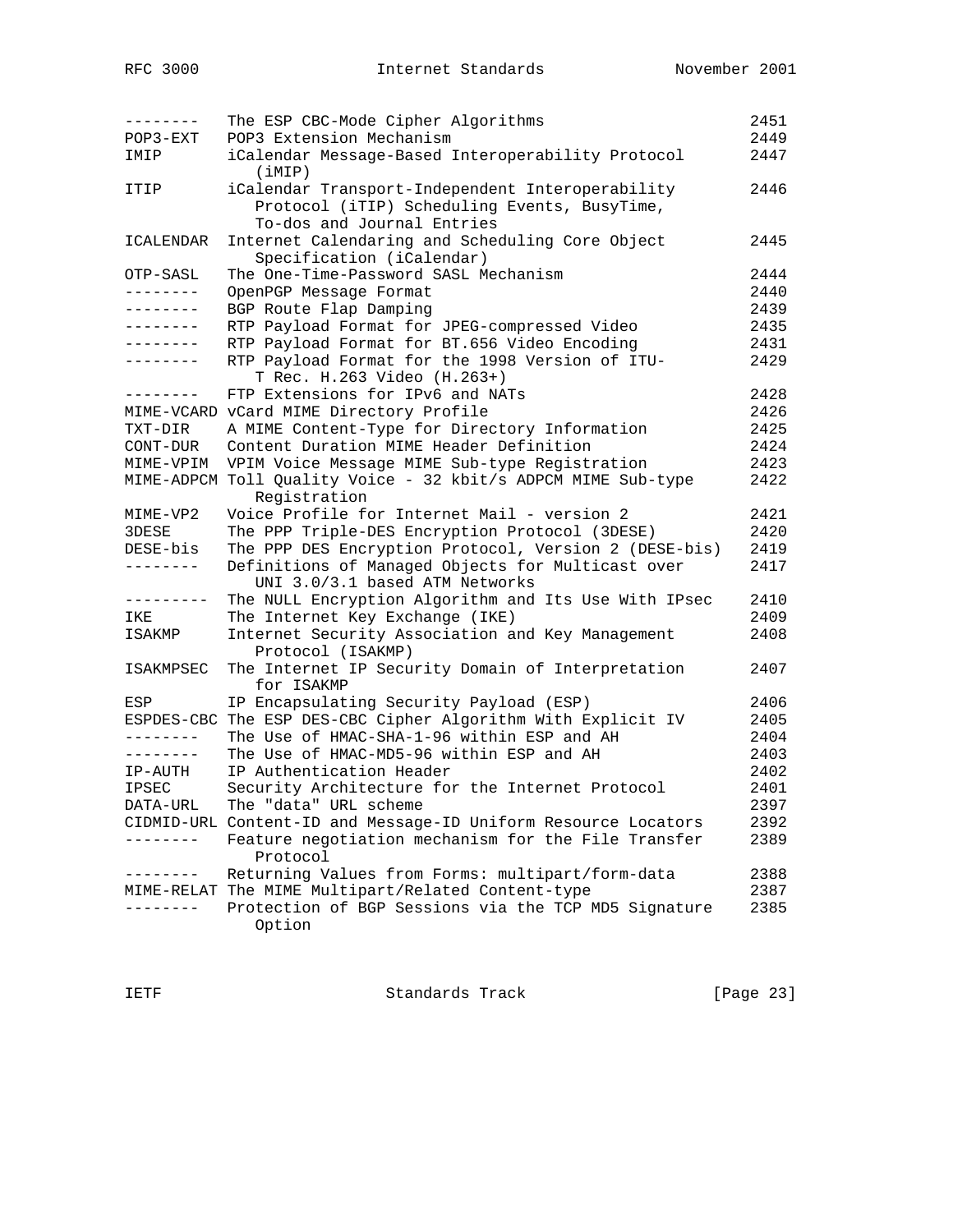| POP-URL           | POP URL Scheme                                               | 2384 |
|-------------------|--------------------------------------------------------------|------|
|                   | Interoperation of Controlled-Load Service and                | 2381 |
|                   | Guaranteed Service with ATM                                  |      |
| --------          | RSVP over ATM Implementation Requirements                    | 2380 |
| --------          | An IPv6 Aggregatable Global Unicast Address Format           | 2374 |
| .                 | IP Version 6 Addressing Architecture                         | 2373 |
| TIPV3             | Transaction Internet Protocol Version 3.0                    | 2371 |
| OSPF-LSA          | The OSPF Opaque LSA Option                                   | 2370 |
| $- - - - - - - -$ | The Use of URLs as Meta-Syntax for Core Mail List            | 2369 |
|                   | Commands and their Transport through Message                 |      |
|                   | Header Fields                                                |      |
| URLMAILTO         | The mailto URL scheme                                        | 2368 |
| PPP-AAL           | PPP Over AAL5                                                | 2364 |
| PPP-FUNI          | PPP Over FUNI                                                | 2363 |
|                   | IMAP4UIDPL IMAP4 UIDPLUS extension                           | 2359 |
| IMAP4NAME         | IMAP4 Namespace                                              | 2342 |
| VRRP              | Virtual Router Redundancy Protocol                           | 2338 |
| NHRP-SCSP         | A Distributed NHRP Service Using SCSP                        | 2335 |
| SCSP              | Server Cache Synchronization Protocol (SCSP)                 | 2334 |
| --------          | NHRP Protocol Applicability Statement                        | 2333 |
| NHRP              | NBMA Next Hop Resolution Protocol (NHRP)                     | 2332 |
| UNI-SIG           | ATM Signalling Support for IP over ATM - UNI Signalling 2331 |      |
|                   | 4.0 Update                                                   |      |
| SDP               | SDP: Session Description Protocol                            | 2327 |
| RTSP              | Real Time Streaming Protocol (RTSP)                          | 2326 |
| IPOA-MIB          | Definitions of Managed Objects for Classical IP              | 2320 |
|                   | and ARP Over ATM Using SMIv2 (IPOA-MIB)                      |      |
|                   | DNS-NCACHE Negative Caching of DNS Queries (DNS NCACHE)      | 2308 |
| SMFAX-IM          | A Simple Mode of Facsimile Using Internet Mail               | 2305 |
| MINFAX-IM         | Minimal FAX address format in Internet Mail                  | 2304 |
| MIN-PSTN          | Minimal PSTN address format in Internet Mail                 | 2303 |
| TIFF              | Tag Image File Format (TIFF) - image/tiff MIME               | 2302 |
|                   | Sub-type Registration                                        |      |
| FFIF              | File Format for Internet Fax                                 | 2301 |
| EMF-MDN           | An Extensible Message Format for Message Disposition         | 2298 |
|                   | Notifications                                                |      |
| OR-ADD            | Representing the O/R Address hierarchy in the X.500          | 2294 |
|                   | Directory Information Tree                                   |      |
| SUBTABLE          | Representing Tables and Subtrees in the X.500 Directory 2293 |      |
| --------          | Mobile-IPv4 Configuration Option for PPP IPCP                | 2290 |
| SLM-APP           | Definitions of System-Level Managed Objects for              | 2287 |
|                   | Applications                                                 |      |
| $PPP-EAP$         | PPP Extensible Authentication Protocol (EAP)                 | 2284 |
|                   | Definitions of Managed Objects for IEEE 802.12               | 2266 |
|                   | Repeater Devices                                             |      |
| . _ _ _ _ _ _ _   | A Summary of the X.500(96) User Schema for use               | 2256 |
|                   | with LDAPv3                                                  |      |
| LDAP-URL          | The LDAP URL Format                                          | 2255 |
|                   |                                                              |      |
|                   |                                                              |      |

IETF Standards Track [Page 24]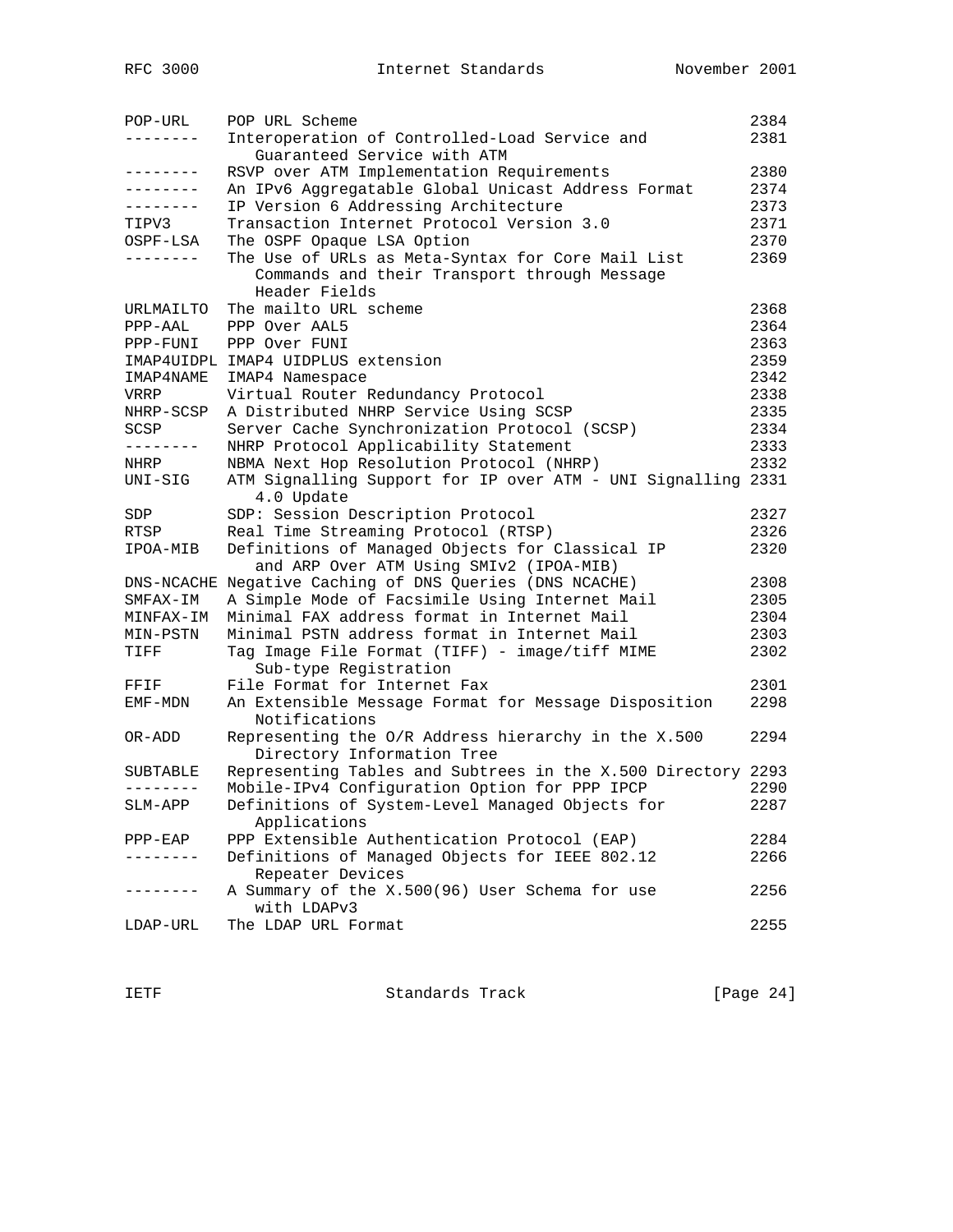| $STR-LDAP$ | The String Representation of LDAP Search Filters            | 2254 |
|------------|-------------------------------------------------------------|------|
|            | LDAP3-UTF8 Lightweight Directory Access Protocol (v3): UTF- | 2253 |
|            | 8 String Representation of Distinguished Names              |      |
| LDAP3-ATD  | Lightweight Directory Access Protocol (v3): Attribute       | 2252 |
|            | Syntax Definitions                                          |      |
| LDAPV3     | Lightweight Directory Access Protocol (v3)                  | 2251 |
| RTP-MPEG   | RTP Payload Format for MPEG1/MPEG2 Video                    | 2250 |
| ---------  | Using Domains in LDAP/X.500 Distinguished Names             | 2247 |
| --------   | The TLS Protocol Version 1.0                                | 2246 |
| SASL-ANON  | Anonymous SASL Mechanism                                    | 2245 |
| ACAP       | ACAP -- Application Configuration Access Protocol           | 2244 |
| OTP-ER     | OTP Extended Responses                                      | 2243 |
| NETWAREIP  | NetWare/IP Domain Name and Information                      | 2242 |
| DHCP-NDS   | DHCP Options for Novell Directory Services                  | 2241 |
| HPR-MIB    | Definitions of Managed Objects for HPR using SMIv2          | 2238 |
| IGMP       | Internet Group Management Protocol, Version 2               | 2236 |
| ABNF       | Augmented BNF for Syntax Specifications: ABNF               | 2234 |
| DLUR-MIB   | Definitions of Managed Objects for DLUR using SMIv2         | 2232 |
| MIME-EXT   | MIME Parameter Value and Encoded Word Extensions:           | 2231 |
|            | Character Sets, Languages, and Continuations                |      |
| FTPSECEXT  | FTP Security Extensions                                     | 2228 |
| ---------  | Simple Hit-Metering and Usage-Limiting for HTTP             | 2227 |
| ---------  | IP Broadcast over ATM Networks                              | 2226 |
| IP-ATM     | Classical IP and ARP over ATM                               | 2225 |
| SASL       | Simple Authentication and Security Layer (SASL)             | 2222 |
|            | IMAP4LOGIN IMAP4 Login Referrals                            | 2221 |
| ---------  | A Common Schema for the Internet White Pages Service        | 2218 |
| ---------  | General Characterization Parameters for Integrated          | 2215 |
|            | Service Network Elements                                    |      |
| ---------  | Integrated Services Management Information Base             | 2214 |
|            | Guaranteed Service Extensions using SMIv2                   |      |
| ---------  | Integrated Services Management Information Base             | 2213 |
|            | using SMIv2                                                 |      |
| GQOS       | Specification of Guaranteed Quality of Service              | 2212 |
|            | Specification of the Controlled-Load Network Element        | 2211 |
|            | Service                                                     |      |
| RSVP-IS    | The Use of RSVP with IETF Integrated Services               | 2210 |
|            | RSVP-IPSEC RSVP Extensions for IPSEC Data Flows             | 2207 |
| RSVP-MIB   | RSVP Management Information Base using SMIv2                | 2206 |
| RSVP       | Resource ReSerVation Protocol (RSVP) -- Version             | 2205 |
|            | 1 Functional Specification                                  |      |
|            | RPCSEC-GSS RPCSEC_GSS Protocol Specification                | 2203 |
| RTP-RAD    | RTP Payload for Redundant Audio Data                        | 2198 |
| IMAPPOPAU  | IMAP/POP AUTHorize Extension for Simple Challenge/          | 2195 |
|            | Response                                                    |      |
| IMAP4MAIL  | IMAP4 Mailbox Referrals                                     | 2193 |
| IMAP-URL   | IMAP URL Scheme                                             | 2192 |
| ---------  | RTP Payload Format for H.263 Video Streams                  | 2190 |
|            |                                                             |      |

IETF Standards Track [Page 25]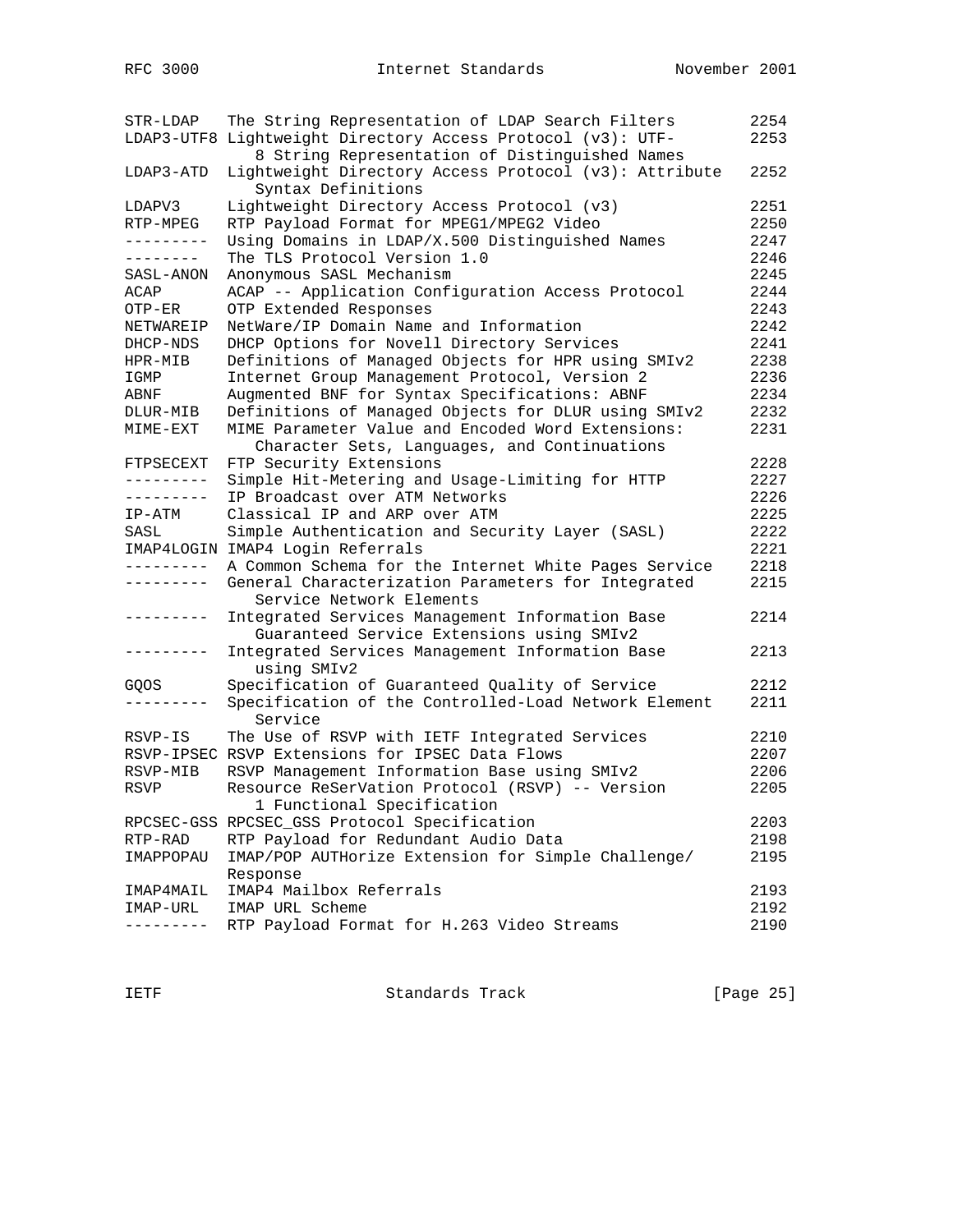| --------- | Communicating Presentation Information in Internet<br>Messages: The Content-Disposition Header Field     | 2183 |
|-----------|----------------------------------------------------------------------------------------------------------|------|
| DNS-CLAR  | Clarifications to the DNS Specification                                                                  | 2181 |
|           | IMAP4-IDLE IMAP4 IDLE command                                                                            | 2177 |
| SLP       | Service Location Protocol                                                                                | 2165 |
| --------- | Use of an X.500/LDAP directory to support MIXER<br>address mapping                                       | 2164 |
| DNS-MCGAM | Using the Internet DNS to Distribute MIXER Conformant<br>Global Address Mapping (MCGAM)                  | 2163 |
| --------- | Carrying PostScript in X.400 and MIME                                                                    | 2160 |
| --------- | A MIME Body Part for FAX                                                                                 | 2159 |
| --------- | X.400 Image Body Parts                                                                                   | 2158 |
| --------- | Mapping between X.400 and RFC-822/MIME Message Bodies                                                    | 2157 |
| MIXER     | MIXER (Mime Internet X.400 Enhanced Relay): Mapping<br>between X.400 and RFC 822/MIME                    | 2156 |
| MAIL-SERV | Mailbox Names for Common Services, Roles and Functions                                                   | 2142 |
|           | URN-SYNTAX URN Syntax                                                                                    | 2141 |
|           | DNS-UPDATE Dynamic Updates in the Domain Name System (DNS UPDATE)                                        | 2136 |
| DC-MIB    | Dial Control Management Information Base using SMIv2                                                     | 2128 |
| ISDN-MIB  | ISDN Management Information Base using SMIv2                                                             | 2127 |
| ITOT      | ISO Transport Service on top of TCP (ITOT)                                                               | 2126 |
| BAP-BACP  | The PPP Bandwidth Allocation Protocol (BAP) / The<br>PPP Bandwidth Allocation Control Protocol (BACP)    | 2125 |
| VEMMI-URL | VEMMI URL Specification                                                                                  | 2122 |
|           | ROUT-ALERT IP Router Alert Option                                                                        | 2113 |
| 802.3-MIB | Definitions of Managed Objects for IEEE 802.3 Repeater                                                   | 2108 |
|           | Devices using SMIv2                                                                                      |      |
| PPP-NBFCP | The PPP NetBIOS Frames Control Protocol (NBFCP)                                                          | 2097 |
| TABLE-MIB | IP Forwarding Table MIB                                                                                  | 2096 |
| RIP-TRIG  | Triggered Extensions to RIP to Support Demand Circuits                                                   | 2091 |
| IMAP4-LIT | IMAP4 non-synchronizing literals                                                                         | 2088 |
| IMAP4-QUO | IMAP4 QUOTA extension                                                                                    | 2087 |
| IMAP4-ACL | IMAP4 ACL extension                                                                                      | 2086 |
| HMAC-MD5  | HMAC-MD5 IP Authentication with Replay Prevention                                                        | 2085 |
| RIP2-MD5  | RIP-2 MD5 Authentication                                                                                 | 2082 |
|           | RIPNG-IPV6 RIPng for IPv6                                                                                | 2080 |
| URI-ATT   | Definition of an X.500 Attribute Type and an Object<br>Class to Hold Uniform Resource Identifiers (URIs) | 2079 |
|           | MIME-MODEL The Model Primary Content Type for Multipurpose<br>Internet Mail Extensions                   | 2077 |
| IMAPV4    | Internet Message Access Protocol - Version 4rev1                                                         | 2060 |
| URLZ39.50 | Uniform Resource Locators for Z39.50                                                                     | 2056 |
|           | SNANAU-APP Definitions of Managed Objects for APPC using SMIv2                                           | 2051 |
| PPP-SNACP | The PPP SNA Control Protocol (SNACP)                                                                     | 2043 |
| SMTP-ENH  | SMTP Service Extension for Returning Enhanced Error<br>Codes                                             | 2034 |
| RTP-H.261 | RTP Payload Format for H.261 Video Streams                                                               | 2032 |
| RTP-CELLB | RTP Payload Format of Sun's CellB Video Encoding                                                         | 2029 |

IETF Standards Track [Page 26]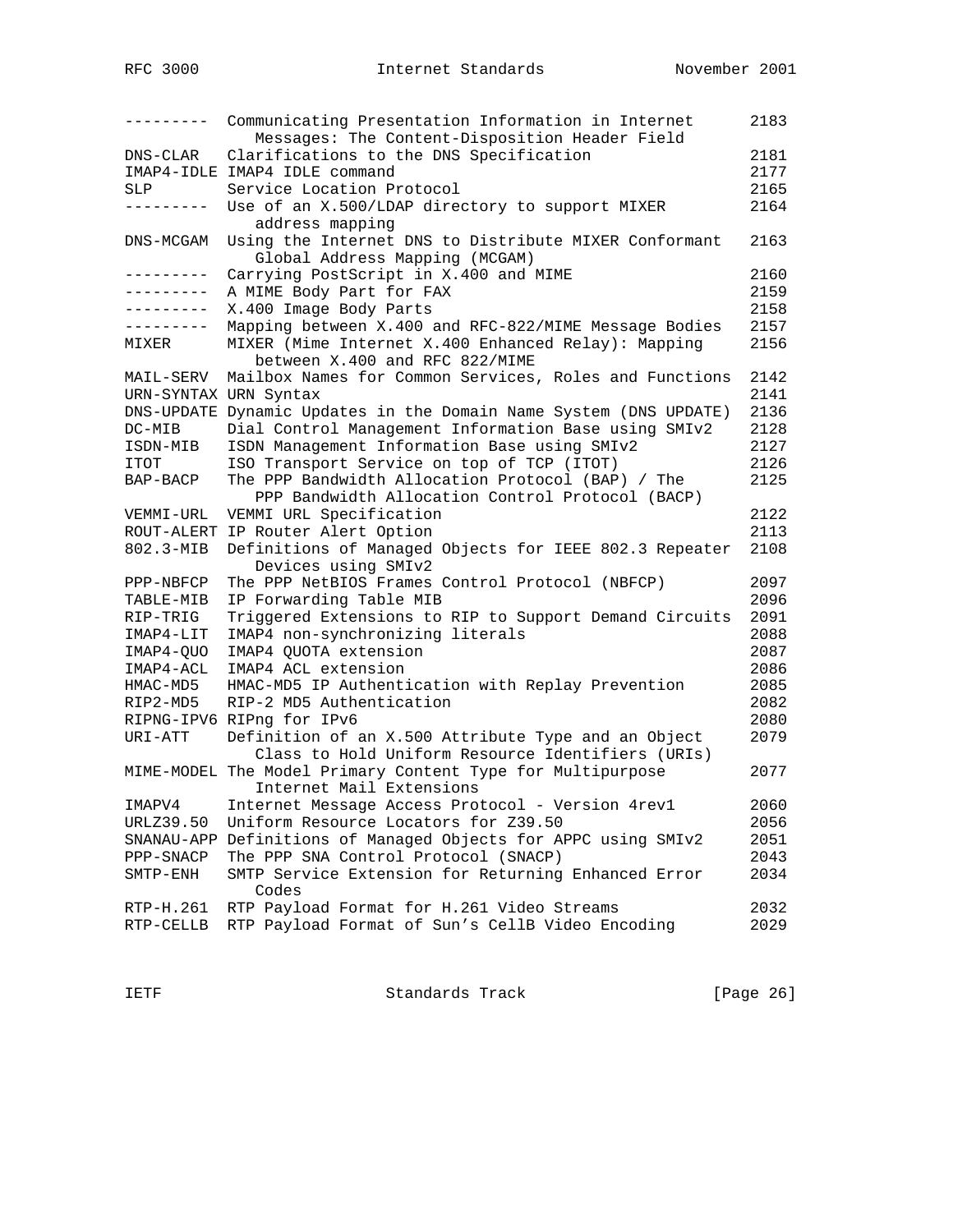| SPKM<br>DLSW-MIB | The Simple Public-Key GSS-API Mechanism (SPKM)<br>Definitions of Managed Objects for Data Link Switching<br>using SMIv2 | 2025<br>2024 |
|------------------|-------------------------------------------------------------------------------------------------------------------------|--------------|
| MULTI-UNI        | Support for Multicast over UNI 3.0/3.1 based ATM<br>Networks                                                            | 2022         |
| RMON-MIB         | Remote Network Monitoring Management Information<br>Base Version 2 using SMIv2                                          | 2021         |
|                  | 802.12-MIB IEEE 802.12 Interface MIB                                                                                    | 2020         |
| TCP-ACK          | TCP Selective Acknowledgement Options                                                                                   | 2018         |
| URL-ACC          | Definition of the URL MIME External-Body Access-Type                                                                    | 2017         |
| MIME-PGP         | MIME Security with Pretty Good Privacy (PGP)                                                                            | 2015         |
| MIB-UDP          | SNMPv2 Management Information Base for the User<br>Datagram Protocol using SMIv2                                        | 2013         |
| $MIB-TCP$        | SNMPv2 Management Information Base for the Transmission 2012<br>Control Protocol using SMIv2                            |              |
| MIB-IP           | SNMPv2 Management Information Base for the Internet<br>Protocol using SMIv2                                             | 2011         |
|                  | MOBILEIPMI The Definitions of Managed Objects for IP Mobility<br>Support using SMIv2                                    | 2006         |
| --------         | Applicability Statement for IP Mobility Support                                                                         | 2005         |
| MINI-IP          | Minimal Encapsulation within IP                                                                                         | 2004         |
| IPENCAPIP        | IP Encapsulation within IP                                                                                              | 2003         |
|                  | MOBILEIPSU IP Mobility Support                                                                                          | 2002         |
| BGP-COMM         | BGP Communities Attribute                                                                                               | 1997         |
|                  | DNS-NOTIFY A Mechanism for Prompt Notification of Zone Changes<br>(DNS NOTIFY)                                          | 1996         |
| $DNS - IZT$      | Incremental Zone Transfer in DNS                                                                                        | 1995         |
| SMTP-ETRN        | SMTP Service Extension for Remote Message Queue<br>Starting                                                             | 1985         |
| SNA              | Serial Number Arithmetic                                                                                                | 1982         |
| MTU-IPV6         | Path MTU Discovery for IP version 6                                                                                     | 1981         |
| PPP-FRAME        | PPP in Frame Relay                                                                                                      | 1973         |
| $PPP-ECP$        | The PPP Encryption Control Protocol (ECP)                                                                               | 1968         |
|                  | GSSAPI-KER The Kerberos Version 5 GSS-API Mechanism                                                                     | 1964         |
| PPP-CCP          | The PPP Compression Control Protocol (CCP)                                                                              | 1962         |
|                  | GSSAPI-SOC GSS-API Authentication Method for SOCKS Version 5                                                            | 1961         |
|                  | AUTH-SOCKS Username/Password Authentication for SOCKS V5                                                                | 1929         |
| SOCKSV5          | SOCKS Protocol Version 5                                                                                                | 1928         |
| WHOIS++M         | How to Interact with a Whois++ Mesh                                                                                     | 1914         |
| WHOIS++A         | Architecture of the Whois++ Index Service                                                                               | 1913         |
| DSN              | An Extensible Message Format for Delivery Status<br>Notifications                                                       | 1894         |
| EMS-CODE         | Enhanced Mail System Status Codes                                                                                       | 1893         |
| MIME-RPT         | The Multipart/Report Content Type for the Reporting                                                                     | 1892         |
|                  | of Mail System Administrative Messages                                                                                  |              |
| SMTP-DSN         | SMTP Service Extension for Delivery Status                                                                              | 1891         |
|                  | Notifications                                                                                                           |              |

IETF Standards Track [Page 27]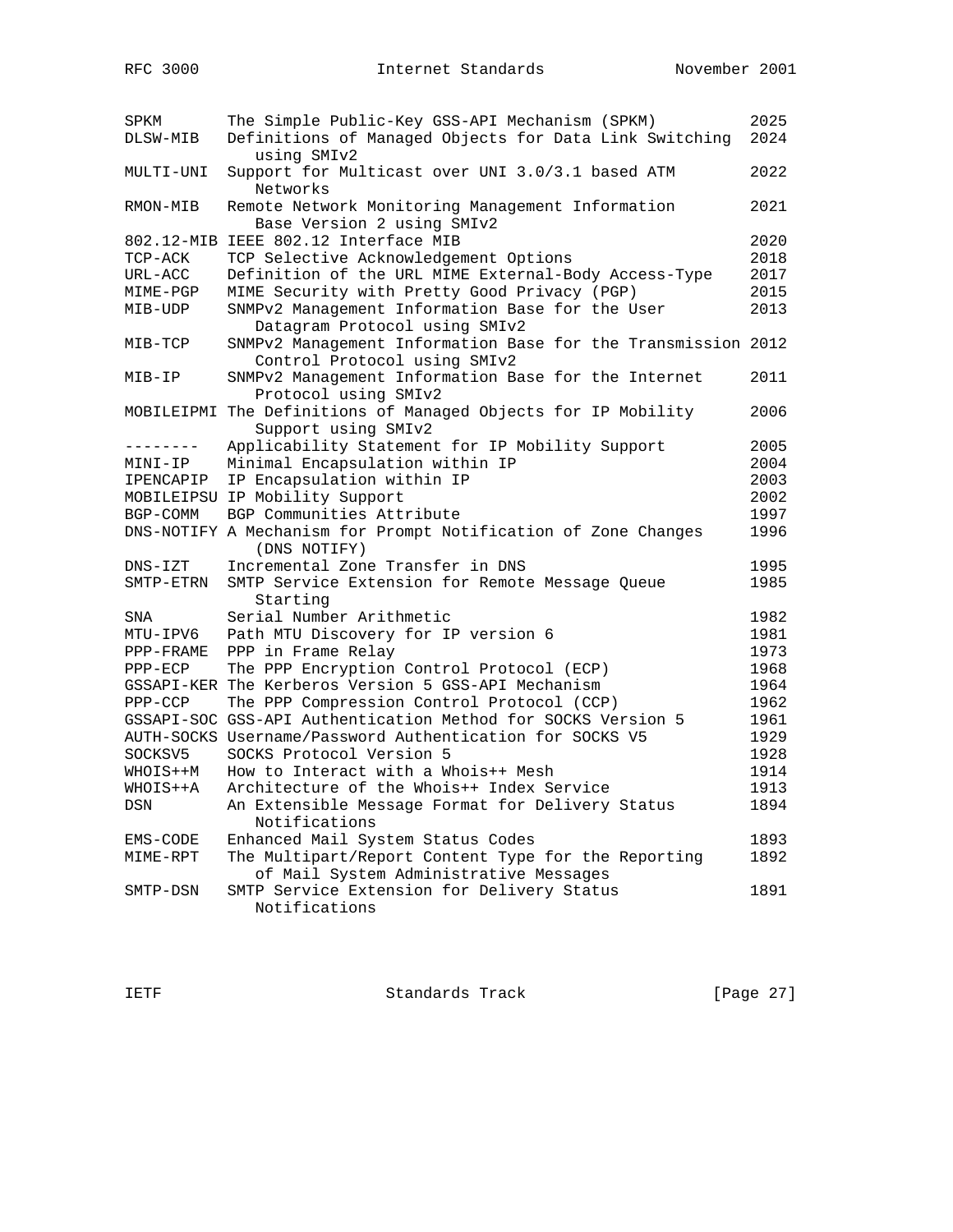| RTP-AV        | RTP Profile for Audio and Video Conferences with<br>Minimal Control | 1890 |
|---------------|---------------------------------------------------------------------|------|
| RTP           | RTP: A Transport Protocol for Real-Time Applications                | 1889 |
| DNS-IPV6      | DNS Extensions to support IP version 6                              | 1886 |
| MIME-Sec      | MIME Object Security Services                                       | 1848 |
| MIME-Encyp    | Security Multiparts for MIME: Multipart/Signed                      | 1847 |
|               | and Multipart/Encrypted                                             |      |
| WHOIS++       | Architecture of the WHOIS++ service                                 | 1835 |
| .             | Binding Protocols for ONC RPC Version 2                             | 1833 |
| RPC           | RPC: Remote Procedure Call Protocol Specification                   | 1831 |
|               | Version 2                                                           |      |
| ---------     | The ESP DES-CBC Transform                                           | 1829 |
| --------      | IP Authentication using Keyed MD5                                   | 1828 |
|               | Requirements for IP Version 4 Routers                               | 1812 |
| URL           | Relative Uniform Resource Locators                                  | 1808 |
| CLDAP         | Connection-less Lightweight X.500 Directory Access                  | 1798 |
|               | Protocol                                                            |      |
| OSPF-DC       | Extending OSPF to Support Demand Circuits                           | 1793 |
| $OSI-Dir$     | Using the OSI Directory to Achieve User Friendly                    | 1781 |
|               | Naming                                                              |      |
| MIME-EDI      | MIME Encapsulation of EDI Objects                                   | 1767 |
| XNSCP         | The PPP XNS IDP Control Protocol (XNSCP)                            | 1764 |
| <b>BVCP</b>   | The PPP Banyan Vines Control Protocol (BVCP)                        | 1763 |
| Print-MIB     | Printer MIB                                                         | 1759 |
| ATM           | ATM Signaling Support for IP over ATM                               | 1755 |
| IPNG          | The Recommendation for the IP Next Generation Protocol              | 1752 |
| 802.5-SSR     | IEEE 802.5 Station Source Routing MIB using SMIv2                   | 1749 |
| SDLCSMIv2     | Definitions of Managed Objects for SNA Data Link                    | 1747 |
|               | Control (SDLC) using SMIv2                                          |      |
| AT-MIB        | AppleTalk Management Information Base II                            | 1742 |
| MacMIME       | MIME Encapsulation of Macintosh Files - MacMIME                     | 1740 |
| URL           | Uniform Resource Locators (URL)                                     | 1738 |
| POP3-AUTH     | POP3 AUTHentication command                                         | 1734 |
|               | IMAP4-AUTH IMAP4 Authentication Mechanisms                          | 1731 |
| RDBMS-MIB     | Relational Database Management System (RDBMS)                       | 1697 |
|               | Management Information Base (MIB) using SMIv2                       |      |
| MODEM-MIB     | Modem Management Information Base (MIB) using SMIv2                 | 1696 |
| TMUX          | Transport Multiplexing Protocol (TMux)                              | 1692 |
|               | SNANAU-MIB Definitions of Managed Objects for SNA NAUs using        | 1666 |
|               | SMI <sub>v2</sub>                                                   |      |
| PPP-TRANS     | PPP Reliable Transmission                                           | 1663 |
| $- - - - - -$ | Postmaster Convention for X.400 Operations                          | 1648 |
| UPS-MIB       | UPS Management Information Base                                     | 1628 |
| PPP-ISDN      | PPP over ISDN                                                       | 1618 |
| DNS-R-MIB     | DNS Resolver MIB Extensions                                         | 1612 |
| DNS-S-MIB     | DNS Server MIB Extensions                                           | 1611 |
| $PPP-X25$     | PPP in X.25                                                         | 1598 |
| OSPF-NSSA     | The OSPF NSSA Option                                                | 1587 |
|               |                                                                     |      |

IETF Standards Track [Page 28]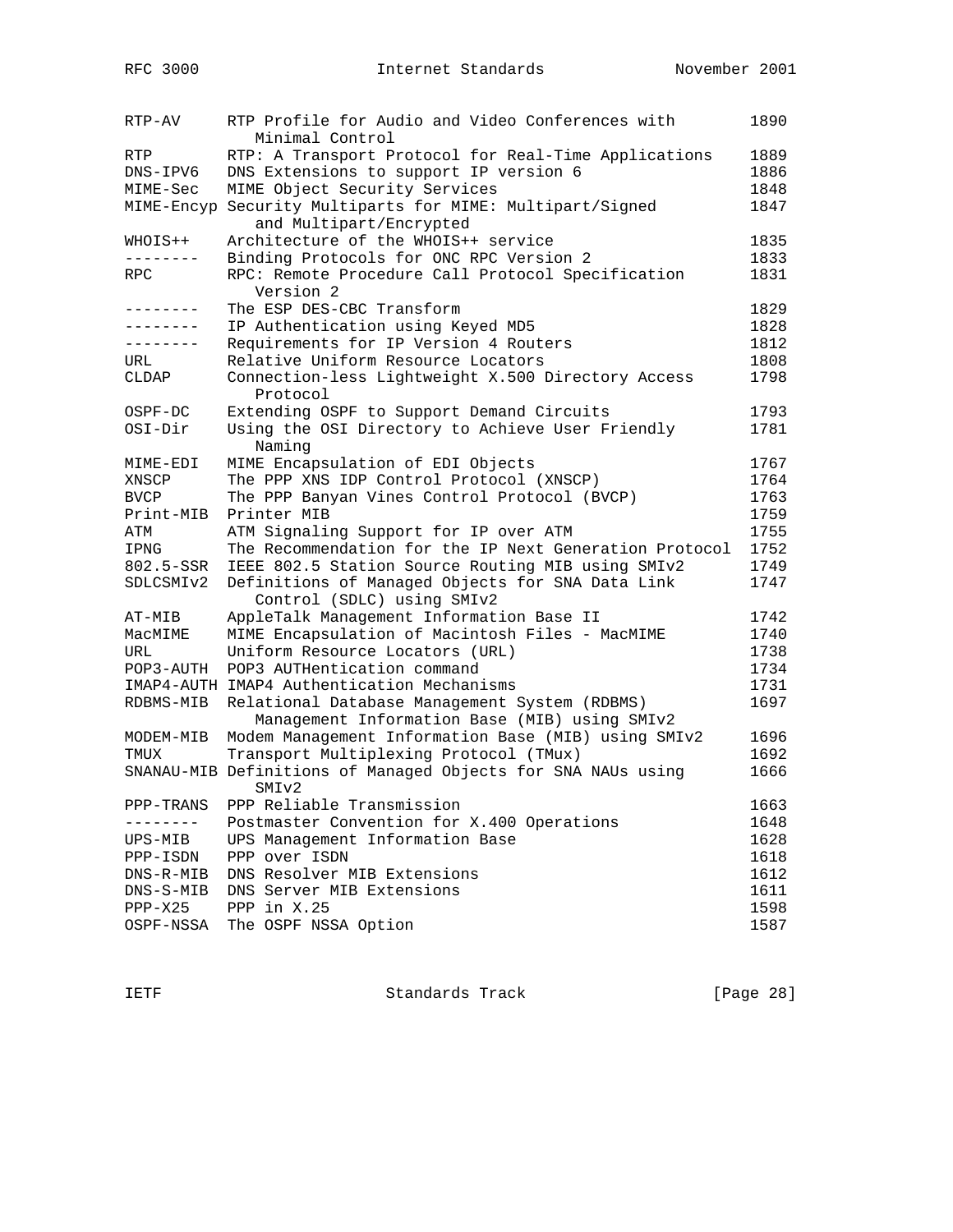|             | OSPF-Multi Multicast Extensions to OSPF                                                                                    | 1584 |
|-------------|----------------------------------------------------------------------------------------------------------------------------|------|
| RIP-DC      | Extensions to RIP to Support Demand Circuits                                                                               | 1582 |
|             | TOPT-ENVIR Telnet Environment Option                                                                                       | 1572 |
| PPP-LCP     | PPP LCP Extensions                                                                                                         | 1570 |
| CIPX        | Compressing IPX Headers Over WAN Media (CIPX)                                                                              | 1553 |
| IPXCP       | The PPP Internetworking Packet Exchange Control                                                                            | 1552 |
|             | Protocol (IPXCP)                                                                                                           |      |
| SRB-MIB     | Definitions of Managed Objects for Source Routing<br><b>Bridges</b>                                                        | 1525 |
| $CIDR-STRA$ | Classless Inter-Domain Routing (CIDR): an Address<br>Assignment and Aggregation Strategy                                   | 1519 |
| CIDR-ARCH   | An Architecture for IP Address Allocation with CIDR                                                                        | 1518 |
| CIDR        | Applicability Statement for the Implementation                                                                             | 1517 |
|             | of Classless Inter-Domain Routing (CIDR)                                                                                   |      |
| -------     | Definitions of Managed Objects for IEEE 802.3 Medium<br>Attachment Units (MAUs)                                            | 1515 |
| -------     | Token Ring Extensions to the Remote Network Monitoring<br>MIB                                                              | 1513 |
| FDDI-MIB    | FDDI Management Information Base                                                                                           | 1512 |
| KERBEROS    | The Kerberos Network Authentication Service (V5)                                                                           | 1510 |
| ---------   | X.400 Use of Extended Character Sets                                                                                       | 1502 |
| HARPOON     | Rules for downgrading messages from X.400/88 to                                                                            | 1496 |
|             | X.400/84 when MIME content-types are present<br>in the messages                                                            |      |
| Equiv       | Equivalences between 1988 X.400 and RFC-822 Message<br>Bodies                                                              | 1494 |
| IDPR        | Inter-Domain Policy Routing Protocol Specification:<br>Version 1                                                           | 1479 |
| IDPR-ARCH   | An Architecture for Inter-Domain Policy Routing                                                                            | 1478 |
|             | PPP/Bridge The Definitions of Managed Objects for the Bridge<br>Network Control Protocol of the Point-to-Point<br>Protocol | 1474 |
| PPP/IPMIB   | The Definitions of Managed Objects for the IP Network<br>Control Protocol of the Point-to-Point Protocol                   | 1473 |
|             | PPP/SECMIB The Definitions of Managed Objects for the Security<br>Protocols of the Point-to-Point Protocol                 | 1472 |
|             | PPP/LCPMIB The Definitions of Managed Objects for the Link<br>Control Protocol of the Point-to-Point Protocol              | 1471 |
| $IP-TR-MC$  | IP Multicast over Token-Ring Local Area Networks                                                                           | 1469 |
| $X25 - MIB$ | SNMP MIB extension for Multiprotocol Interconnect<br>over X.25                                                             | 1461 |
| SNMPv2      | Introduction to version 2 of the Internet-standard<br>Network Management Framework                                         | 1441 |
| PEM-KEY     | Privacy Enhancement for Internet Electronic Mail:<br>Part IV                                                               | 1424 |
| PEM-ALG     | Privacy Enhancement for Internet Electronic Mail:<br>Part III                                                              | 1423 |

IETF Standards Track [Page 29]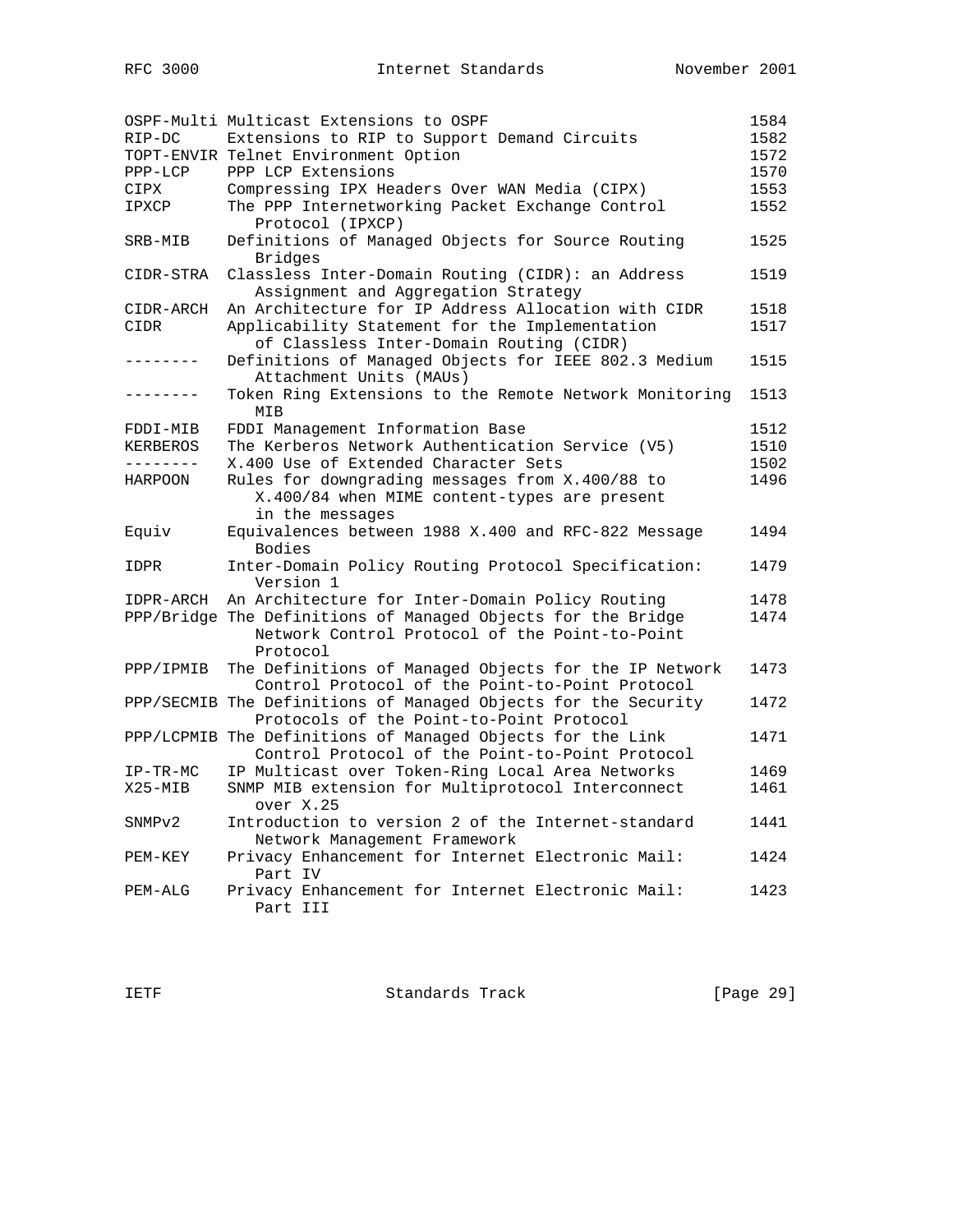| PEM-CKM             | Privacy Enhancement for Internet Electronic Mail:<br>Part II                                      | 1422 |
|---------------------|---------------------------------------------------------------------------------------------------|------|
| PEM-ENC             | Privacy Enhancement for Internet Electronic Mail:<br>Part I                                       | 1421 |
| SNMP-IPX            | SNMP over IPX                                                                                     | 1420 |
| $SNNP-AT$           | SNMP over AppleTalk                                                                               | 1419 |
| SNMP-OSI            | SNMP over OSI                                                                                     | 1418 |
| FTP                 | FTP-FTAM Gateway Specification                                                                    | 1415 |
| IDENT-MIB           | Identification MIB                                                                                | 1414 |
| IDENT               | Identification Protocol                                                                           | 1413 |
| ---------           | Default Route Advertisement In BGP2 and BGP3 Version                                              | 1397 |
|                     | of The Border Gateway Protocol                                                                    |      |
| $SNMP-X.25$         | SNMP MIB Extension for the X.25 Packet Layer                                                      | 1382 |
| $S NMP-LAPB$        | SNMP MIB Extension for X.25 LAPB                                                                  | 1381 |
| PPP-ATCP            | The PPP AppleTalk Control Protocol (ATCP)                                                         | 1378 |
| PPP-OSINLC          | The PPP OSI Network Layer Control Protocol (OSINLCP)                                              | 1377 |
| TOPT-RFC            | Telnet Remote Flow Control Option                                                                 | 1372 |
| --------            | Applicability Statement for OSPF                                                                  | 1370 |
| PPP-IPCP            | The PPP Internet Protocol Control Protocol (IPCP)                                                 | 1332 |
| ---------           | X.400 1988 to 1984 downgrading                                                                    | 1328 |
| $TCP-EXT$           | TCP Extensions for High Performance                                                               | 1323 |
| NETFAX              | A File Format for the Exchange of Images in the<br>Internet                                       | 1314 |
| FDDI-MIB            | FDDI Management Information Base                                                                  | 1285 |
| --------            | Encoding Network Addresses to Support Operation<br>over Non-OSI Lower Layers                      | 1277 |
| $- - - - - - - - -$ | Replication and Distributed Operations extensions<br>to provide an Internet Directory using X.500 | 1276 |
| . <u>.</u> .        | The COSINE and Internet X.500 Schema                                                              | 1274 |
| BGP-MIB             | Definitions of Managed Objects for the Border Gateway<br>Protocol: Version 3                      | 1269 |
| ICMP-ROUT           | ICMP Router Discovery Messages                                                                    | 1256 |
| STD-MIBs            | Reassignment of experimental MIBs to standard MIBs                                                | 1239 |
| IPX-IP              | Tunneling IPX traffic through IP networks                                                         | 1234 |
| IS-IS               | Use of OSI IS-IS for routing in TCP/IP and dual<br>environments                                   | 1195 |
| IP-CMPRS            | Compressing TCP/IP headers for low-speed serial links                                             | 1144 |
| TOPT-XDL            | Telnet X display location option                                                                  | 1096 |
| TOPT-TERM           | Telnet terminal-type option                                                                       | 1091 |
| TOPT-TS             | Telnet terminal speed option                                                                      | 1079 |
| TOPT-NAWS           | Telnet window size option                                                                         | 1073 |
| $TOPT-X.3$          | Telnet X.3 PAD option                                                                             | 1053 |
| TOPT-DATA           | Telnet Data Entry Terminal option: DODIIS<br>implementation                                       | 1043 |
| TOPT-3270           | Telnet 3270 regime option                                                                         | 1041 |
| <b>NNTP</b>         | Network News Transfer Protocol                                                                    | 977  |
| TOPT-TLN            | Telnet terminal location number option                                                            | 946  |
| TOPT-OM             | Output marking Telnet option                                                                      | 933  |

IETF Standards Track [Page 30]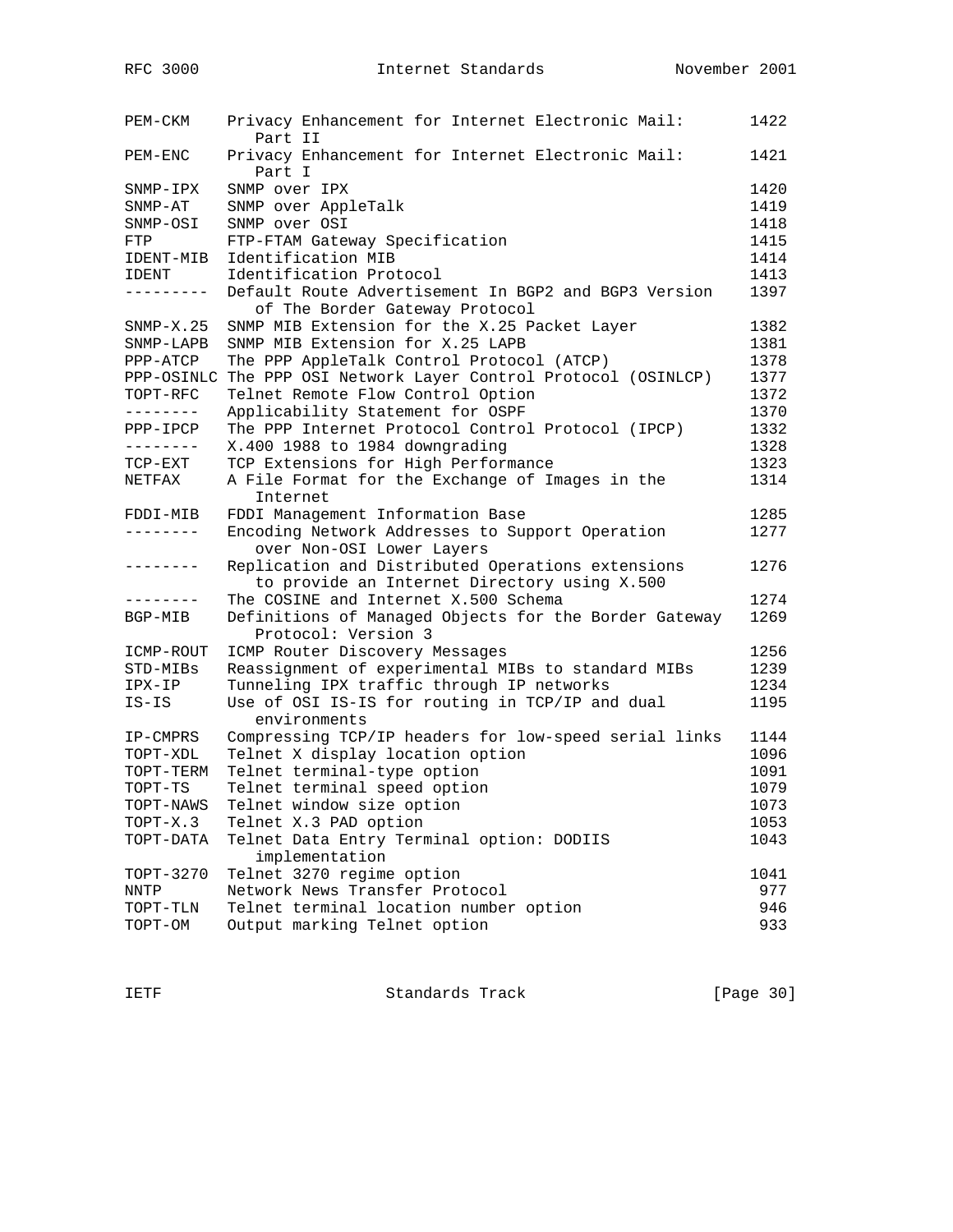|           | TOPT-TACAC TACACS user identification Telnet option | 927 |
|-----------|-----------------------------------------------------|-----|
| TOPT-EOR  | Telnet end of record option                         | 885 |
| TOPT-SNDL | Telnet send-location option                         | 779 |
| TOPT-SUPO | Telnet SUPDUP-Output option                         | 749 |
| TOPT-SUP  | Telnet SUPDUP option                                | 736 |
| TOPT-BYTE | Revised Telnet byte macro option                    | 735 |
| TOPT-LOGO | Telnet logout option                                | 727 |
| TOPT-REM  | Remote Controlled Transmission and Echoing Telnet   | 726 |
|           | option                                              |     |
| TOPT-EXT  | Telnet extended ASCII option                        | 698 |
|           |                                                     |     |

 [Note: an asterisk at the end of a line indicates a change from the previous edition of this document.]

IETF Standards Track [Page 31]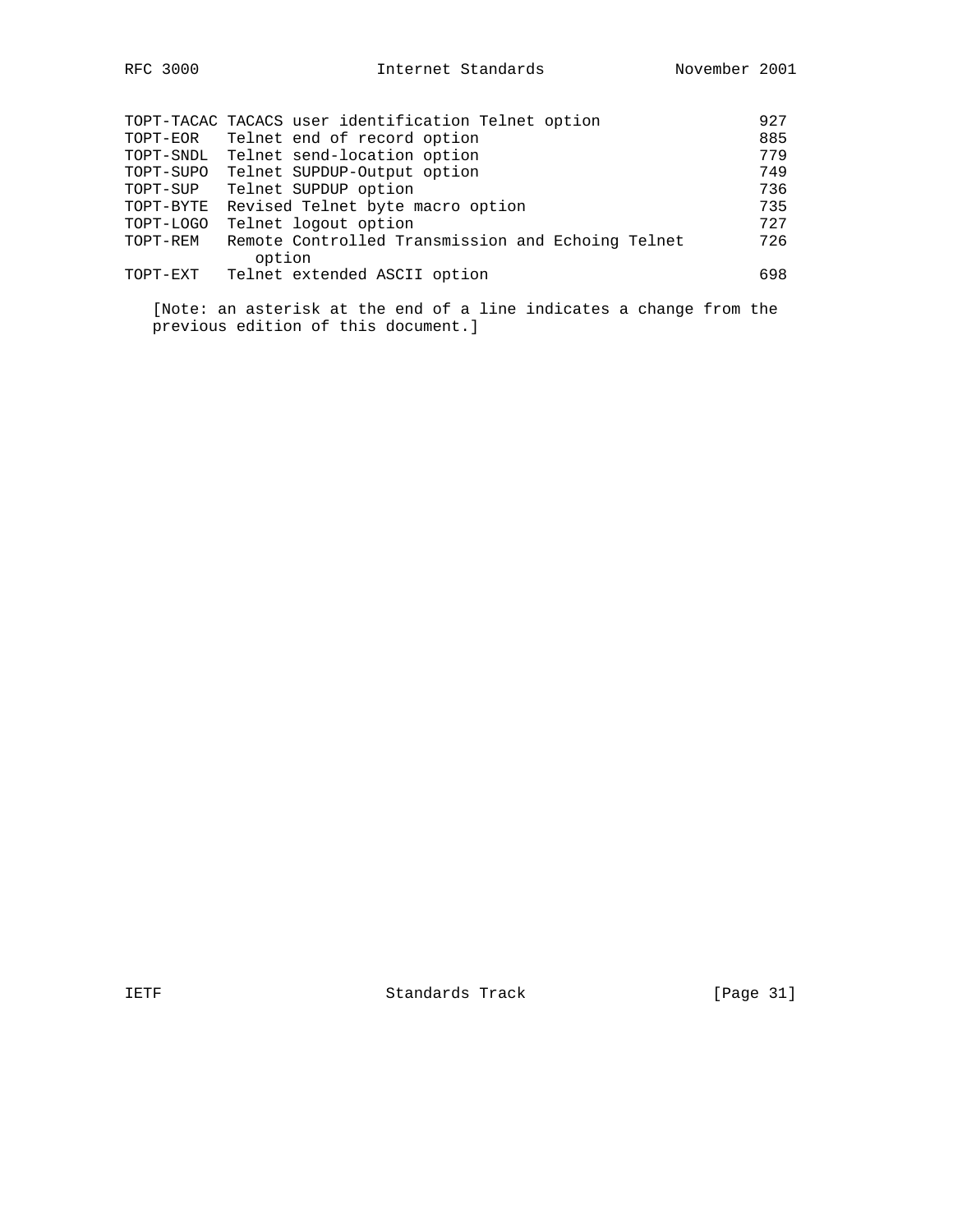# 3.5. Best Current Practice by BCP

| Mnemonic | Title                                                                                                | RFC# BCP# |                   |
|----------|------------------------------------------------------------------------------------------------------|-----------|-------------------|
|          | -------- Best Current Practices                                                                      | 1818      | 1                 |
|          | -------- Addendum to RFC 1602 -- Variance Procedure                                                  | 1871      | 2                 |
|          | -------- Variance for The PPP Connection Control Protocol<br>and The PPP Encryption Control Protocol | 1915      | 3                 |
|          | -------- An Appeal to the Internet Community to Return<br>Unused IP Networks (Prefixes) to the IANA  | 1917      | 4                 |
|          | -------- Address Allocation for Private Internets                                                    | 1918      | 5                 |
|          | -------- Guidelines for creation, selection, and<br>registration of an Autonomous System (AS)        | 1930      | 6                 |
|          | -------- Implications of Various Address Allocation<br>Policies for Internet Routing                 | 2008      | 7                 |
| .        | IRTF Research Group Guidelines and Procedures                                                        | 2014      | 8                 |
|          | ------- The Internet Standards Process -- Revision 3                                                 | 2026      | 9                 |
|          | ------- IAB and IESG Selection, Confirmation, and Recall                                             | 2727      | 10                |
|          | Process: Operation of the Nominating and Recall<br>Committees                                        |           |                   |
|          | ------- The Organizations Involved in the IETF Standards<br>Process                                  | 2028      | 11                |
|          | ------- Internet Registry IP Allocation Guidelines                                                   | 2050      | $12 \overline{ }$ |
|          | -------- Multipurpose Internet Mail Extensions (MIME) Part<br>Four: Registration Procedures          | 2048      | 13                |
|          | ------- Key words for use in RFCs to Indicate Requirement<br>Levels                                  | 2119      | 14                |
|          | -------- Deployment of the Internet White Pages Service                                              | 2148      | 15                |
|          | -------- Selection and Operation of Secondary DNS Servers                                            | 2182      | 16                |
|          | -------- Use of DNS Aliases for Network Services                                                     | 2219      | 17                |
|          | -------- IETF Policy on Character Sets and Languages                                                 | 2277      | 18                |
|          | -------- IANA Charset Registration Procedures                                                        | 2978      | 19                |
|          | -------- Classless IN-ADDR.ARPA delegation                                                           | 2317      | 20                |
|          | -------- Expectations for Computer Security Incident<br>Response                                     | 2350      | 21                |
|          | -------- Guide for Internet Standards Writers                                                        | 2360      | 22                |
|          | -------- Administratively Scoped IP Multicast                                                        | 2365      | 23                |
|          | -------- RSVP over ATM Implementation Guidelines                                                     | 2379      | 24                |
|          | -------- IETF Working Group Guidelines and Procedures                                                | 2418      | 25                |
|          | -------- Guidelines for Writing an IANA Considerations<br>Section in RFCs                            | 2434      | 26                |
|          | -------- Advancement of MIB specifications on the IETF<br>Standards Track                            | 2438      | 27                |
|          | --- Enhancing TCP Over Satellite Channels using<br>Stanard Mechanisms                                | 2488      | 28                |

IETF Standards Track [Page 32]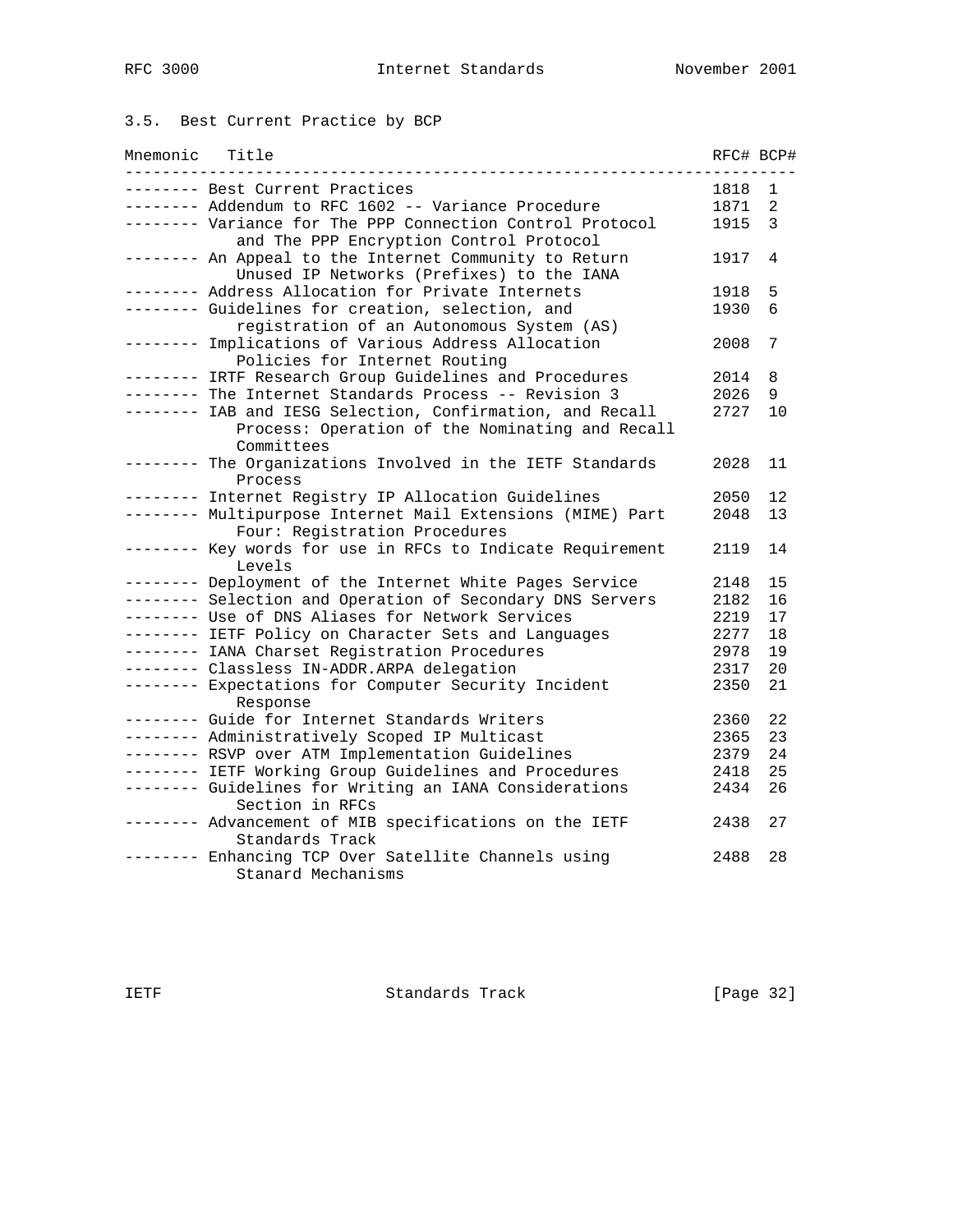| -------- Procedure for Defining New DHCP Options<br>-------- Anti-Spam Recommendations for SMTP MTAs<br>-------- Media Feature Tag Registration Procedure<br>-------- Reserved Top Level DNS Names | 2489<br>2505<br>2506<br>2606 | 29<br>30<br>31<br>32 |
|----------------------------------------------------------------------------------------------------------------------------------------------------------------------------------------------------|------------------------------|----------------------|
| -------- URN Namespace Definition Mechanisms<br>-------- Changing the Default for Directed Broadcasts in<br>Routers                                                                                | 2611<br>2644                 | 33<br>34             |
| -------- Registration Procedures for URL Scheme Names                                                                                                                                              | 2717<br>2736                 | 35<br>36             |
| -------- Guidelines for Writers of RTP Payload Format<br>Specifications                                                                                                                            |                              |                      |
| -------- IANA Allocation Guidelines For Values In the<br>Internet Protocol and Related Headers                                                                                                     | 2780                         | 37                   |
| -------- Network Ingress Filtering: Defeating Denial of<br>Service Attacks which employ IP Source Address<br>Spoofing                                                                              | 2827                         | 38                   |
| -------- Charter of the Internet Architecture Board (IAB)                                                                                                                                          | 2850                         | 39                   |
| -------- Root Name Server Operational Requirements                                                                                                                                                 | 2870                         | 40                   |
| -------- Congestion Control Principles                                                                                                                                                             | 2914                         | 41                   |
| -------- Domain Name System (DNS) IANA Considerations                                                                                                                                              | 2929                         | 42                   |
| -------- Procedures and IANA Guidelines for Definition of<br>New DHCP Options and Message Types                                                                                                    | 2939                         | 43                   |
| -------- Use of HTTP State Management                                                                                                                                                              | 2964                         | 44                   |
| -------- IETF Discussion List Charter                                                                                                                                                              | 3005                         | 45                   |
| -------- Recommended Internet Service Provider Security<br>Services and Procedures                                                                                                                 | 3013                         | 46                   |
| -------- Tags for the Identification of Languages                                                                                                                                                  | 3066                         | 47                   |
| -------- End-to-end Performance Implications of Slow Links                                                                                                                                         | 3150                         | $48*$                |
| -------- Delegation of IP6.ARPA                                                                                                                                                                    | 3152                         | $49*$                |
| -------- End-to-end Performance Implications of Links with<br>Errors                                                                                                                               | 3155                         | $50*$                |
| -------- IANA Guidelines for IPv4 Multicast Address<br>Assignments                                                                                                                                 | 3171                         | $51*$                |
| -------- Management Guidelines & Operational Requirements<br>for the Address and Routing Parameter Area<br>Domain ("arpa")                                                                         | 3172                         | $52*$                |
| ------- GLOP Addressing in 233/8                                                                                                                                                                   | 3180                         | $53*$                |
| -------- IETF Guidelines for Conduct                                                                                                                                                               | 3184                         | $54*$                |

 [Note: an asterisk at the end of a line indicates a change from the previous edition of this document.]

IETF Standards Track [Page 33]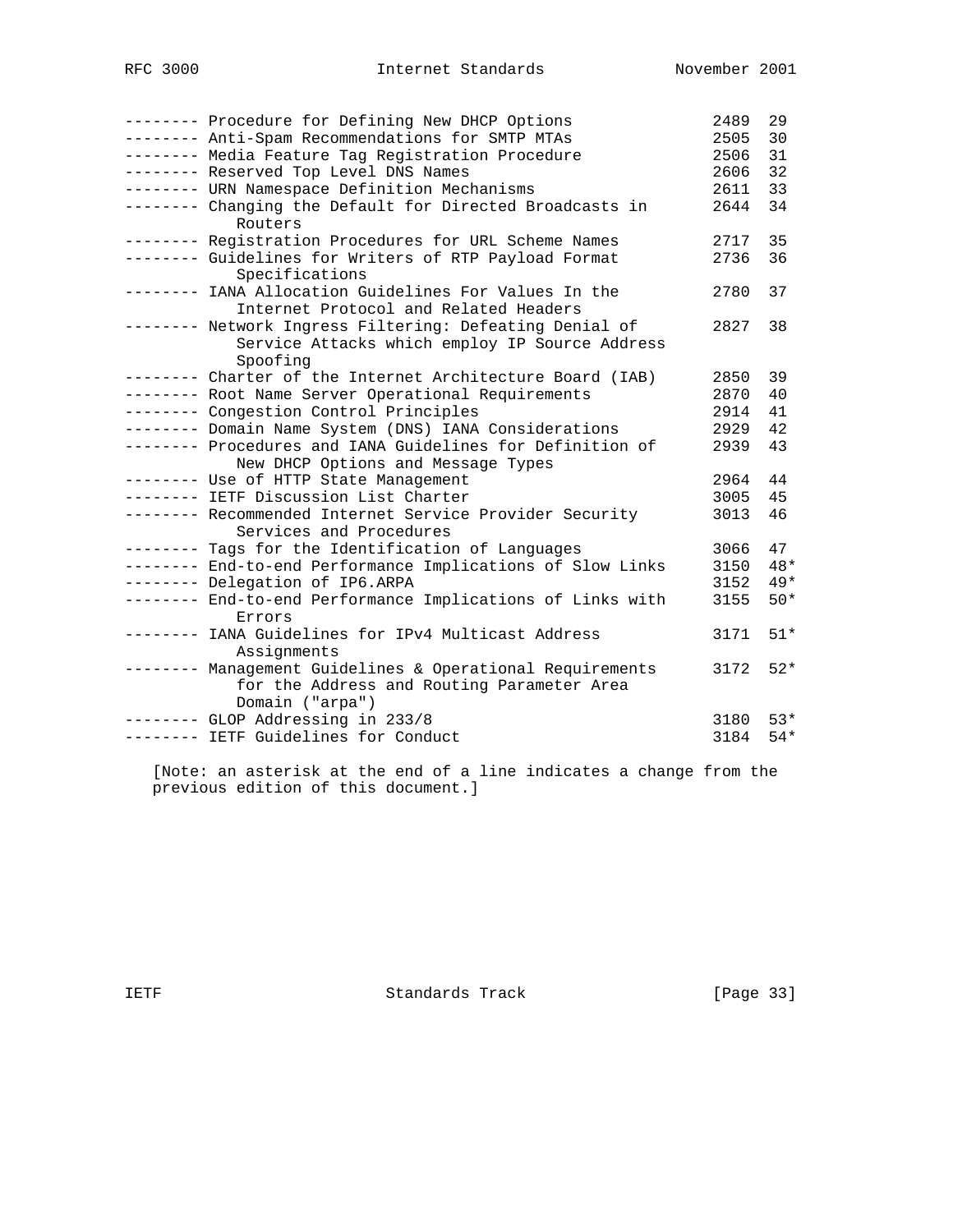# 3.6. Best Current Practice by RFC

| Mnemonic | Title                                                                                                                      |    | BCP# RFC# |
|----------|----------------------------------------------------------------------------------------------------------------------------|----|-----------|
|          | ------- IETF Guidelines for Conduct                                                                                        | 54 | 3184*     |
|          | -------- GLOP Addressing in 233/8                                                                                          | 53 | 3180*     |
|          | -------- Management Guidelines & Operational Requirements<br>for the Address and Routing Parameter Area Domain<br>("arpa") | 52 | $3172*$   |
| -------- | IANA Guidelines for IPv4 Multicast Address<br>Assignments                                                                  | 51 | $3171*$   |
|          | ------- End-to-end Performance Implications of Links with<br>Errors                                                        | 50 | 3155*     |
|          | -------- Delegation of IP6.ARPA                                                                                            | 49 | $3152*$   |
|          | -------- End-to-end Performance Implications of Slow Links                                                                 | 48 | $3150*$   |
|          | -------- Tags for the Identification of Languages                                                                          | 47 | 3066      |
|          | -------- Recommended Internet Service Provider Security<br>Services and Procedures                                         | 46 | 3013      |
|          | -------- IETF Discussion List Charter                                                                                      | 45 | 3005      |
|          | -------- IANA Charset Registration Procedures                                                                              | 19 | 2978      |
|          | -------- Use of HTTP State Management                                                                                      | 44 | 2964      |
|          | -------- Procedures and IANA Guidelines for Definition of<br>New DHCP Options and Message Types                            | 43 | 2939      |
|          | -------- Domain Name System (DNS) IANA Considerations                                                                      | 42 | 2929      |
|          | -------- Congestion Control Principles                                                                                     | 41 | 2914      |
|          | -------- Root Name Server Operational Requirements                                                                         | 40 | 2870      |
|          | -------- Charter of the Internet Architecture Board (IAB)                                                                  | 39 | 2850      |
|          | -------- Network Ingress Filtering: Defeating Denial of<br>Service Attacks which employ IP Source Address<br>Spoofing      | 38 | 2827      |
|          | IANA Allocation Guidelines For Values In the<br>Internet Protocol and Related Headers                                      | 37 | 2780      |
|          | ------- Guidelines for Writers of RTP Payload Format<br>Specifications                                                     | 36 | 2736      |
|          | -------- IAB and IESG Selection, Confirmation, and Recall<br>Process: Operation of the Nominating and Recall<br>Committees | 10 | 2727      |
|          | ------- Registration Procedures for URL Scheme Names                                                                       | 35 | 2717      |
|          | -------- Changing the Default for Directed Broadcasts in<br>Routers                                                        | 34 | 2644      |
|          | -------- URN Namespace Definition Mechanisms                                                                               | 33 | 2611      |
|          | -------- Reserved Top Level DNS Names                                                                                      | 32 | 2606      |
|          | -------- Media Feature Tag Registration Procedure                                                                          | 31 | 2506      |
|          | -------- Anti-Spam Recommendations for SMTP MTAs                                                                           | 30 | 2505      |
|          | -------- Procedure for Defining New DHCP Options                                                                           | 29 | 2489      |
|          | -------- Enhancing TCP Over Satellite Channels using                                                                       | 28 | 2488      |
|          | Standard Mechanisms                                                                                                        |    |           |

IETF Standards Track [Page 34]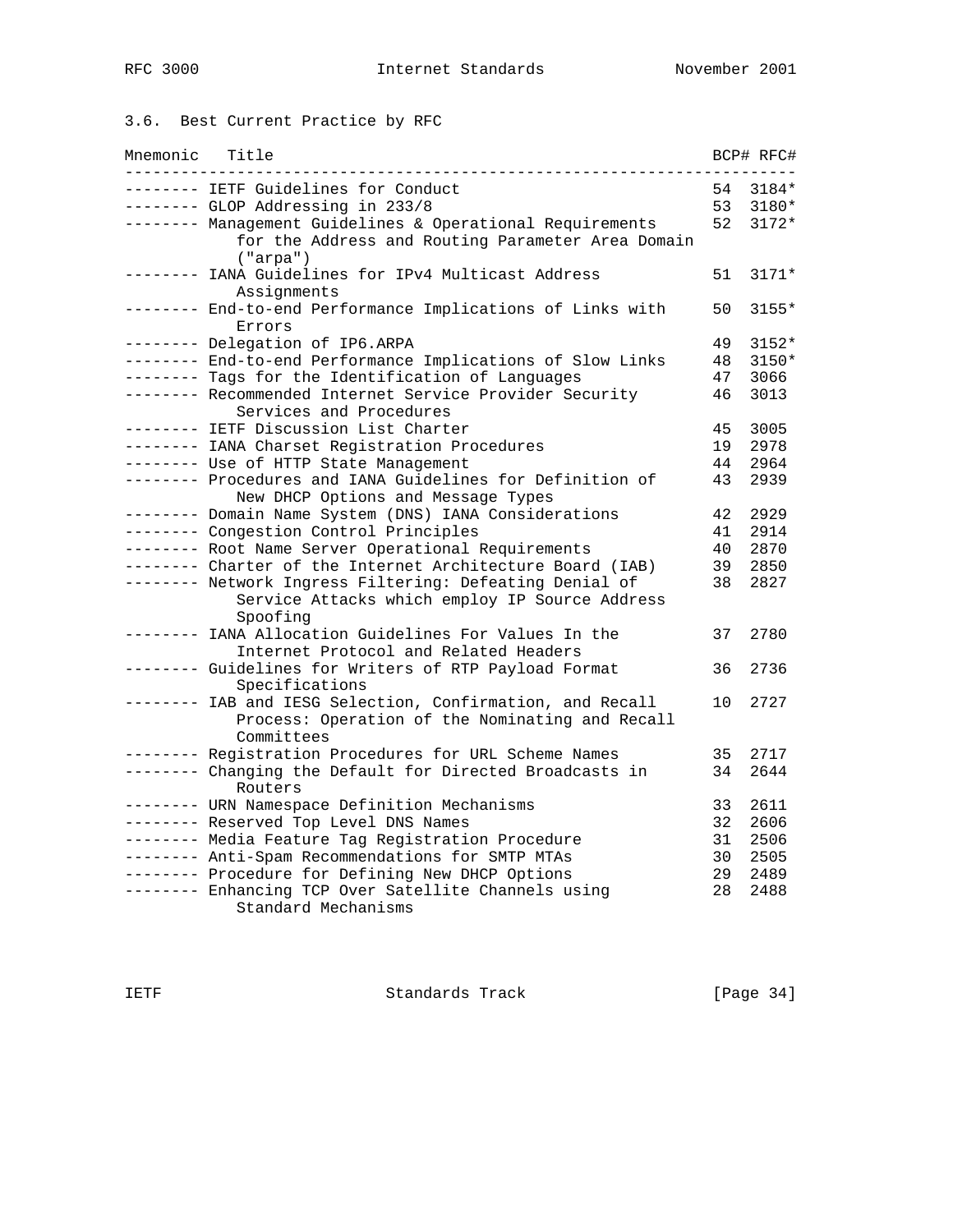|           | -------- Advancement of MIB specifications on the IETF<br>Standards Track                            | 27              | 2438 |
|-----------|------------------------------------------------------------------------------------------------------|-----------------|------|
|           | -------- Guidelines for Writing an IANA Considerations<br>Section in RFCs                            | 26              | 2434 |
|           | -------- IETF Working Group Guidelines and Procedures                                                | 25              | 2418 |
|           | -------- RSVP over ATM Implementation Guidelines                                                     | 24              | 2379 |
|           | -------- Administratively Scoped IP Multicast                                                        | 23              | 2365 |
|           | -------- Guide for Internet Standards Writers                                                        | 22              | 2360 |
|           | -------- Expectations for Computer Security Incident<br>Response                                     | 21              | 2350 |
|           | -------- Classless IN-ADDR.ARPA delegation                                                           | 20              | 2317 |
|           | -------- IETF Policy on Character Sets and Languages                                                 | 18              | 2277 |
|           | -------- Use of DNS Aliases for Network Services                                                     | 17              | 2219 |
|           | -------- Selection and Operation of Secondary DNS Servers                                            | 16              | 2182 |
|           | -------- Deployment of the Internet White Pages Service                                              | 15 <sup>1</sup> | 2148 |
|           | -------- Key words for use in RFCs to Indicate Requirement<br>Levels                                 | 14              | 2119 |
|           | -------- Internet Registry IP Allocation Guidelines                                                  | 12              | 2050 |
|           | -------- Multipurpose Internet Mail Extensions (MIME) Part<br>Four: Registration Procedures          | 13              | 2048 |
| --------- | The Organizations Involved in the IETF Standards<br>Process                                          | 11              | 2028 |
|           | -------- The Internet Standards Process -- Revision 3                                                | 9               | 2026 |
|           | -------- IRTF Research Group Guidelines and Procedures                                               | 8               | 2014 |
|           | -------- Implications of Various Address Allocation<br>Policies for Internet Routing                 | 7               | 2008 |
|           | -------- Guidelines for creation, selection, and<br>registration of an Autonomous System (AS)        | 6               | 1930 |
|           | -------- Address Allocation for Private Internets                                                    | 5               | 1918 |
|           | -------- An Appeal to the Internet Community to Return<br>Unused IP Networks (Prefixes) to the IANA  | 4               | 1917 |
|           | -------- Variance for The PPP Connection Control Protocol<br>and The PPP Encryption Control Protocol | 3               | 1915 |
|           | -------- Addendum to RFC 1602 -- Variance Procedure                                                  | $\overline{2}$  | 1871 |
|           | -------- Best Current Practices                                                                      | 1               | 1818 |

 [Note: an asterisk at the end of a line indicates a change from the previous edition of this document.]

IETF Standards Track [Page 35]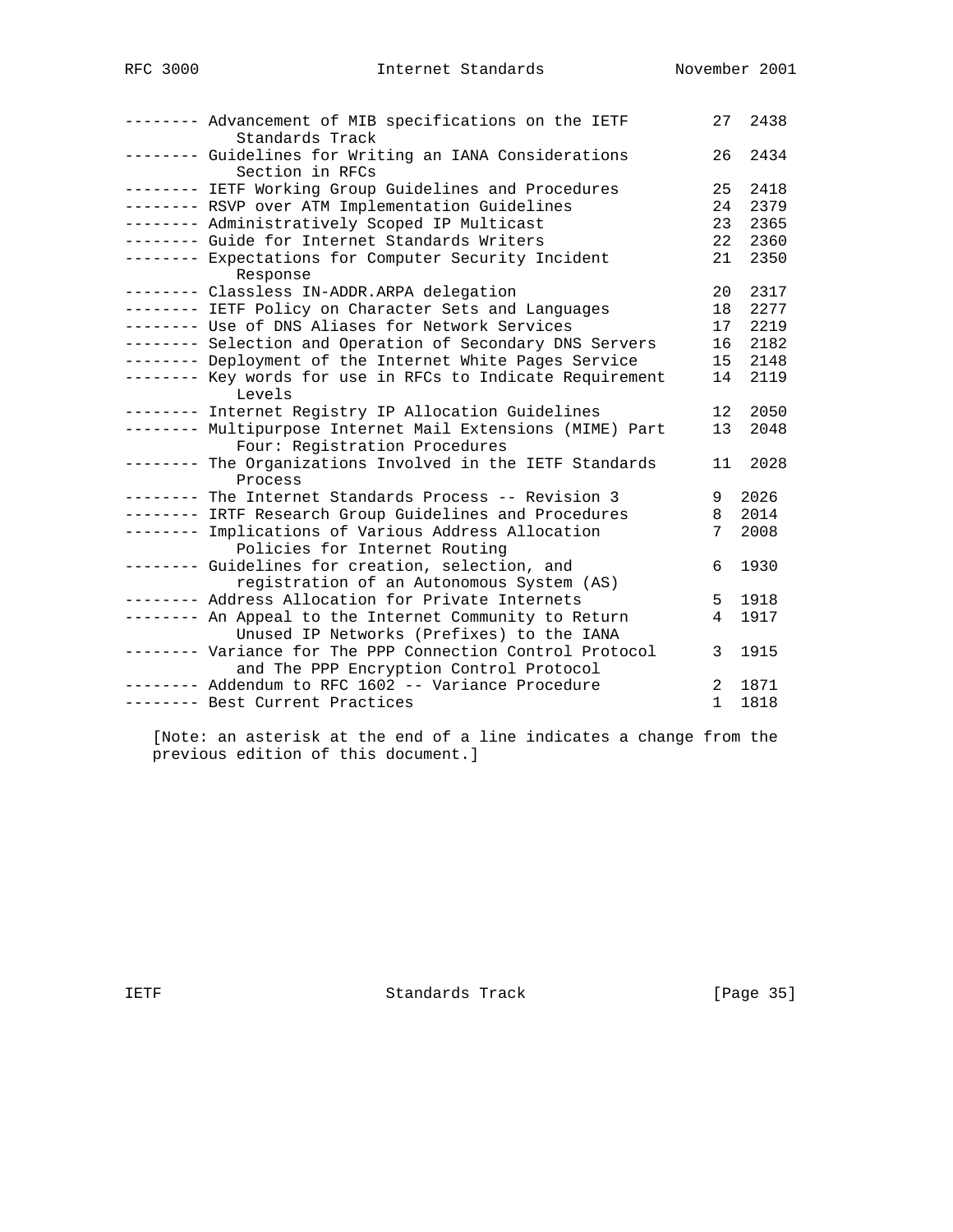### 3.7. Experimental Protocols

| Mnemonic          | Title                                                                                          | RFC#    |
|-------------------|------------------------------------------------------------------------------------------------|---------|
| SMX               | Script MIB Extensibility Protocol Version 1.1                                                  | 3179*   |
| --------          | A DNS RR Type for Lists of Address Prefixes (APL RR)                                           | $3123*$ |
| $- - - - - - - -$ | OpenLDAP Root Service An experimental LDAP referral<br>service                                 | 3088    |
| . <u>.</u> .      | Notification and Subscription for SLP                                                          | 3082    |
|                   | MPLS Loop Prevention Mechanism                                                                 | 3063    |
| . <u>.</u> .      | Internet X.509 Public Key Infrastructure Data<br>Validation and Certification Server Protocols | 3029    |
| --------          | Unified Memory Space Protocol Specification                                                    | 3018    |
| SAP               | Session Announcement Protocol                                                                  | 2974    |
| --------          | Protocol Independent Multicast MIB for IPv4                                                    | 2934    |
| MASC              | The Multicast Address-Set Claim (MASC) Protocol                                                | 2909    |
| --------          | Generic AAA Architecture                                                                       | 2903    |
| . <u>.</u> .      | TCP Congestion Window Validation                                                               | 2861    |
| TSWTCM            | A Time Sliding Window Three Colour Marker (TSWTCM)                                             | 2859    |
| . <u>.</u> .      | OSPF over ATM and Proxy-PAR                                                                    | 2844    |
| PPP-SDL           | PPP over Simple Data Link (SDL) using SONET/SDH<br>with ATM-like framing                       | 2823    |
|                   | Diffie-Helman USM Key Management Information Base<br>and Textual Convention                    | 2786    |
| -------           | An HTTP Extension Framework                                                                    | 2774    |
| . _ _ _ _ _ _ _   | Encryption using KEA and SKIPJACK                                                              | 2773    |
| .                 | GLOP Addressing in 233/8                                                                       | 2770    |
| .                 | Sampling of the Group Membership in RTP                                                        | 2762    |
| . _ _ _ _ _ _ _   | Definitions of Managed Objects for Service Level<br>Agreements Performance Monitoring          | 2758    |
| HTCP              | Hyper Text Caching Protocol (HTCP/0.0)                                                         | 2756    |
|                   | RTFM: New Attributes for Traffic Flow Measurement                                              | 2724    |
| . <u>.</u> .      | PPP EAP TLS Authentication Protocol                                                            | 2716    |
| .                 | SPKI Certificate Theory                                                                        | 2693    |
| .                 | SPKI Requirements                                                                              | 2692    |
| . _ _ _ _ _ _ _   | QoS Routing Mechanisms and OSPF Extensions                                                     | 2676    |
| . _ _ _ _ _ _ _   | The Secure HyperText Transfer Protocol                                                         | 2660    |
| . <u>.</u> .      | Security Extensions For HTML                                                                   | 2659    |
| .                 | LDAPv2 Client vs. the Index Mesh                                                               | 2657    |
| .                 | Registration Procedures for SOIF Template Types                                                | 2656    |
| .                 | CIP Index Object Format for SOIF Objects                                                       | 2655    |
| . <u>.</u>        | A Tagged Index Object for use in the Common Indexing<br>Protocol                               | 2654    |
|                   | An LDAP Control and Schema for Holding Operation<br>Signatures                                 | 2649    |
|                   | The NewReno Modification to TCP's Fast Recovery<br>Algorithm                                   | 2582    |
|                   | Mapping between LPD and IPP Protocols                                                          | 2569    |

IETF Standards Track [Page 36]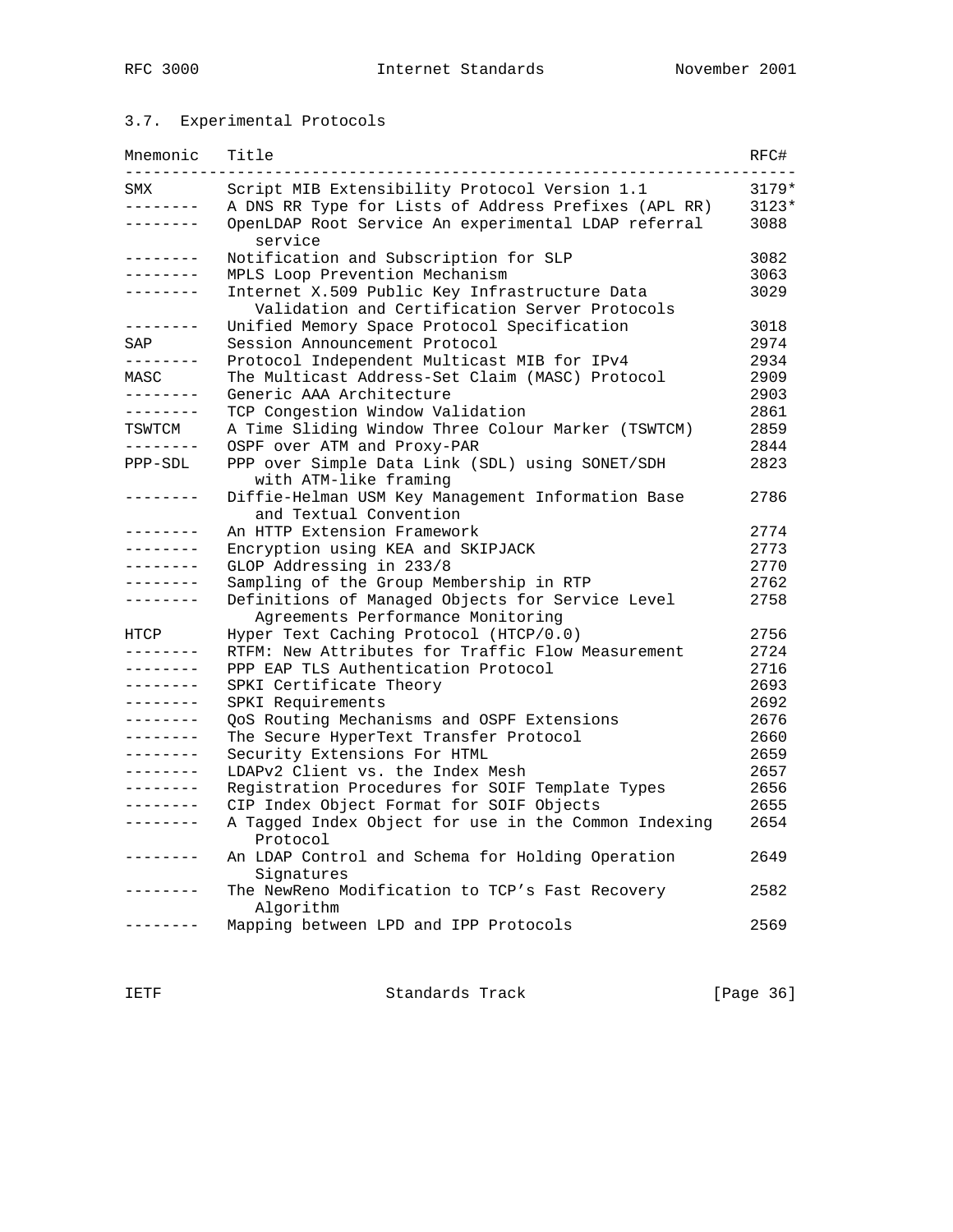| IPP-RAT      | Rationale for the Structure of the Model and Protocol<br>for the Internet Printing Protocol | 2568 |
|--------------|---------------------------------------------------------------------------------------------|------|
| IPP-DG       | Design Goals for an Internet Printing Protocol                                              | 2567 |
| DNS-INFO     | Detached Domain Name System (DNS) Information                                               | 2540 |
| PHOTURIS-E   | Photuris: Extended Schemes and Attributes                                                   | 2523 |
|              | PHOTURIS-S Photuris: Session-Key Management Protocol                                        | 2522 |
| ICMP-SEC     | ICMP Security Failures Messages                                                             | 2521 |
|              | NHRP-MNHCS NHRP with Mobile NHCs                                                            | 2520 |
| --------     | URI Resolution Services Necessary for URN Resolution                                        | 2483 |
| --------     | IPv6 Testing Address Allocation                                                             | 2471 |
| MARS-SCSP    | A Distributed MARS Service Using SCSP                                                       | 2443 |
| TCP-WIN      | Increasing TCP's Initial Window                                                             | 2414 |
| PIM-SM       | Protocol Independent Multicast-Sparse Mode<br>PIM-SM): Protocol Specification               | 2362 |
| --------     | Domain Names and Company Name Retrieval                                                     | 2345 |
| RTP-MPEG     | RTP Payload Format for Bundled MPEG                                                         | 2343 |
| --------     | Intra-LIS IP multicast among routers over ATM                                               | 2337 |
|              | using Sparse Mode PIM                                                                       |      |
| --------     | The Safe Response Header Field                                                              | 2310 |
| LDAP-NIS     | An Approach for Using LDAP as a Network Information                                         | 2307 |
|              | Service                                                                                     |      |
| HTTP-RVSA    | HTTP Remote Variant Selection Algorithm -- RVSA/1.0                                         | 2296 |
| TCN-HTTP     | Transparent Content Negotiation in HTTP                                                     | 2295 |
| TOPT-COMPO   | Telnet Com Port Control Option                                                              | 2217 |
| . <u>.</u> . | Core Based Trees (CBT) Multicast Routing Architecture                                       | 2201 |
|              | Core Based Trees (CBT version 2) Multicast Routing                                          | 2189 |
|              | A Trivial Convention for using HTTP in URN Resolution                                       | 2169 |
| --------     | Resolution of Uniform Resource Identifiers using                                            | 2168 |
|              | the Domain Name System                                                                      |      |
| MAP-MAIL     | MaXIM-11 - Mapping between X.400 / Internet mail<br>and Mail-11 mail                        | 2162 |
| MIME-ODA     | A MIME Body Part for ODA                                                                    | 2161 |
| OSPF-DIG     | OSPF with Digital Signatures                                                                | 2154 |
| IP-SCSI      | Encapsulating IP with the Small Computer System                                             | 2143 |
|              | Interface                                                                                   |      |
|              | X.500-NAME Managing the X.500 Root Naming Context                                           | 2120 |
| GKMP-ARCH    | Group Key Management Protocol (GKMP) Architecture                                           | 2094 |
| GKMP-SPEC    | Group Key Management Protocol (GKMP) Specification                                          | 2093 |
|              | TFTP-MULTI TFTP Multicast Option                                                            | 2090 |
| $IP-ECho$    | IP Echo Host Service                                                                        | 2075 |
|              | TOPT-CHARS TELNET CHARSET Option                                                            | 2066 |
| URAS         | Uniform Resource Agents (URAs)                                                              | 2016 |
| $GPS-AR$     | GPS-Based Addressing and Routing                                                            | 2009 |
| <b>ETFTP</b> | Experiments with a Simple File Transfer Protocol                                            | 1986 |
|              | for Radio Links using Enhanced Trivial File                                                 |      |
|              | Transfer Protocol (ETFTP)                                                                   |      |
| BGP-RR       | BGP Route Reflection An alternative to full mesh IBGP                                       | 1966 |
| SMKD         | Scalable Multicast Key Distribution                                                         | 1949 |

IETF Standards Track [Page 37]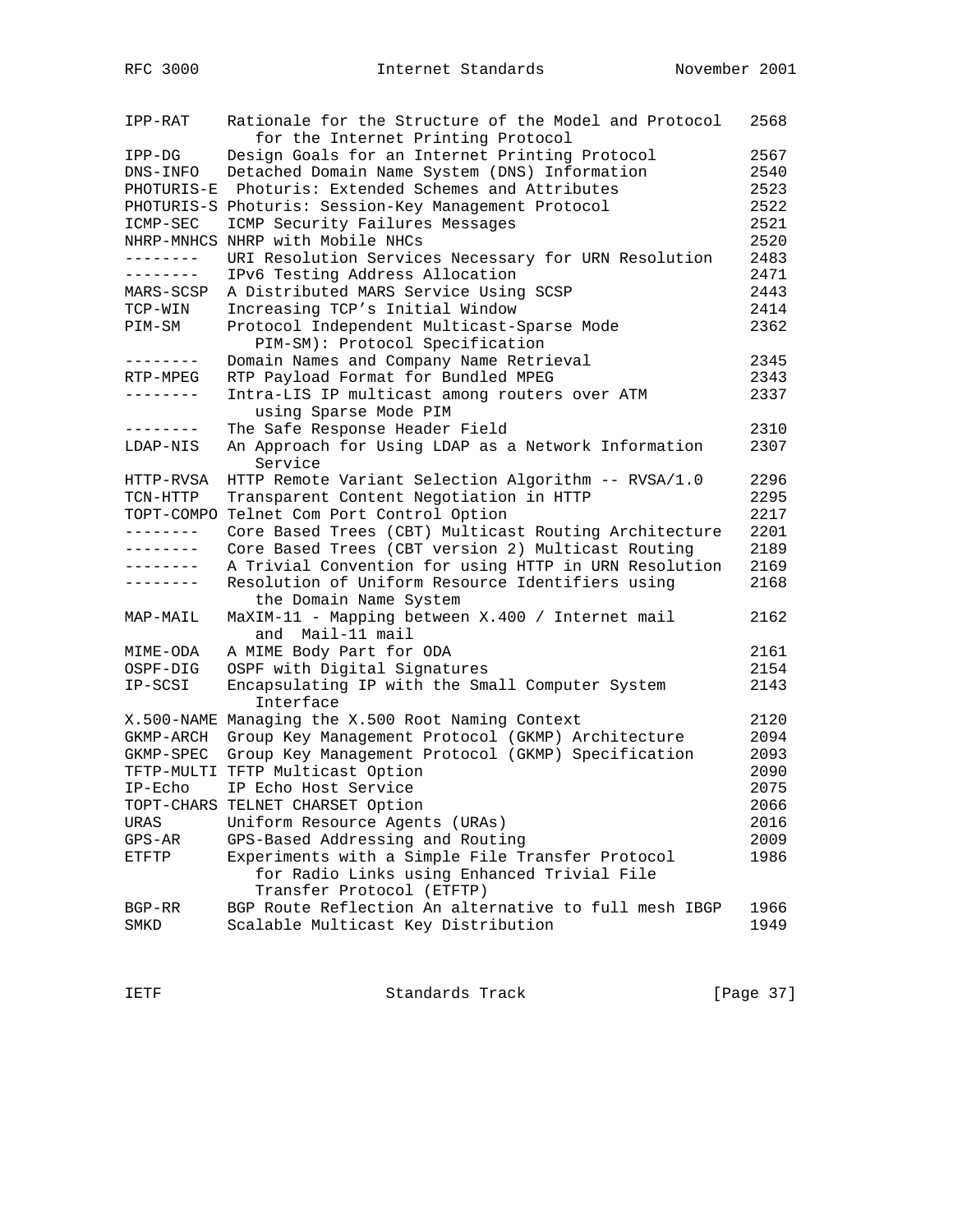| SNMPV2SM   | User-based Security Model for SNMPv2                  | 1910 |
|------------|-------------------------------------------------------|------|
| SNMPV2AI   | An Administrative Infrastructure for SNMPv2           | 1909 |
| SNMPV2CB   | Introduction to Community-based SNMPv2                | 1901 |
| --------   | OSI NSAPs and IPv6                                    | 1888 |
| DNS-LOC    | A Means for Expressing Location Information in        | 1876 |
|            | the Domain Name System                                |      |
| SGML-MT    | SGML Media Types                                      | 1874 |
| CONT-MT    | Message/External-Body Content-ID Access Type          | 1873 |
| UNARP      | ARP Extension - UNARP                                 | 1868 |
| BGP-IDRP   | A BGP/IDRP Route Server alternative to a full         | 1863 |
|            | mesh routing                                          |      |
| ESP3DES    | The ESP Triple DES Transform                          | 1851 |
| --------   | SMTP 521 Reply Code                                   | 1846 |
| --------   | SMTP Service Extension for Checkpoint/Restart         | 1845 |
| ST2        | Internet Stream Protocol Version 2 (ST2) Protocol     | 1819 |
|            | Specification - Version ST2+                          |      |
| --------   | Communicating Presentation Information in Internet    | 1806 |
|            | Messages: The Content-Disposition Header              |      |
| --------   | Schema Publishing in X.500 Directory                  | 1804 |
| --------   | MHS use of the X.500 Directory to support MHS Routing | 1801 |
| --------   | Class A Subnet Experiment                             | 1797 |
| TCP/IPXMIB | TCP/IPX Connection Mib Specification                  | 1792 |
| --------   | TCP And UDP Over IPX Networks With Fixed Path MTU     | 1791 |
| ICMP-DM    | ICMP Domain Name Messages                             | 1788 |
| CLNP-MULT  | Host Group Extensions for CLNP Multicasting           | 1768 |
| OSPF-OVFL  | OSPF Database Overflow                                | 1765 |
| RWP        | Remote Write Protocol - Version 1.0                   | 1756 |
| NARP       | NBMA Address Resolution Protocol (NARP)               | 1735 |
|            | DNS-ENCODE DNS Encoding of Geographical Location      | 1712 |
| TCP-POS    | An Extension to TCP : Partial Order Service           | 1693 |
| T/TCP      | T/TCP -- TCP Extensions for Transactions Functional   | 1644 |
|            | Specification                                         |      |
| MIME-UNI   | Using Unicode with MIME                               | 1641 |
| FOOBAR     | FTP Operation Over Big Address Records (FOOBAR)       | 1639 |
|            | X500-CHART Charting Networks in the X.500 Directory   | 1609 |
| X500-DIR   | Representing IP Information in the X.500 Directory    | 1608 |
| SNMP-DPI   | Simple Network Management Protocol Distributed        | 1592 |
|            | Protocol Interface Version 2.0                        |      |
| CLNP-TUBA  | Use of ISO CLNP in TUBA Environments                  | 1561 |
| REM-PRINT  | Principles of Operation for the TPC. INT Subdomain:   | 1528 |
|            | Remote Printing -- Technical Procedures               |      |
| DASS       | DASS - Distributed Authentication Security Service    | 1507 |
| EHF-MAIL   | Encoding Header Field for Internet Messages           | 1505 |
| RAP        | RAP: Internet Route Access Protocol                   | 1476 |
| TP-IX      | TP/IX: The Next Internet                              | 1475 |

IETF Standards Track [Page 38]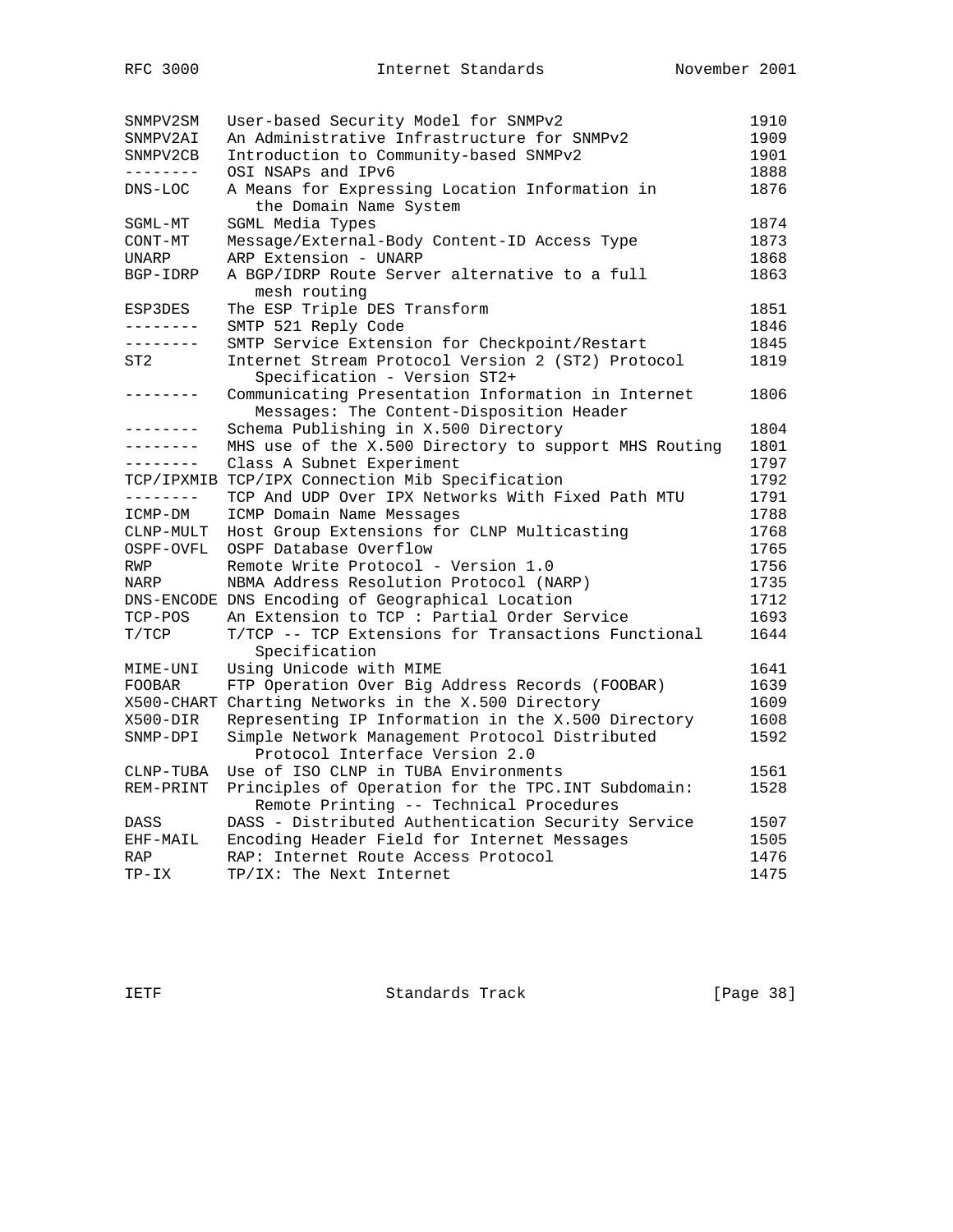| --------   | Routing Coordination for X.400 MHS Services Within<br>a Multi Protocol / Multi Network Environment                      | 1465 |
|------------|-------------------------------------------------------------------------------------------------------------------------|------|
|            | Table Format V3 for Static Routing                                                                                      |      |
| .          | Using the Domain Name System To Store Arbitrary<br>String Attributes                                                    | 1464 |
| IRCP       | Internet Relay Chat Protocol                                                                                            | 1459 |
| SIFT       | SIFT/UFT: Sender-Initiated/Unsolicited File Transfer                                                                    | 1440 |
| DIR-ARP    | Directed ARP                                                                                                            | 1433 |
| TEL-SPX    | Telnet Authentication: SPX                                                                                              | 1412 |
| TEL-KER    | Telnet Authentication: Kerberos Version 4                                                                               | 1411 |
| TRACE-IP   | Traceroute Using an IP Option                                                                                           | 1393 |
| $DNS-IP$   | An Experiment in DNS Based IP Routing                                                                                   | 1383 |
| RMCP       | Remote Mail Checking Protocol                                                                                           | 1339 |
| MSP2       | Message Send Protocol 2                                                                                                 | 1312 |
| DSLCP      | Dynamically Switched Link Control Protocol                                                                              | 1307 |
| --------   | X.500 and Domains                                                                                                       | 1279 |
| IN-ENCAP   | Scheme for an internet encapsulation protocol:<br>Version 1                                                             | 1241 |
| CLNS-MIB   | CLNS MIB for use with Connectionless Network Protocol<br>(ISO 8473) and End System to Intermediate<br>System (ISO 9542) | 1238 |
| CFDP       | Coherent File Distribution Protocol                                                                                     | 1235 |
| $IP-AX.25$ | Internet protocol encapsulation of AX.25 frames                                                                         | 1226 |
| ALERTS     | Techniques for managing asynchronously generated alerts 1224                                                            |      |
| MPP        | Message Posting Protocol (MPP)                                                                                          | 1204 |
| SNMP-BULK  | Bulk Table Retrieval with the SNMP                                                                                      | 1187 |
| DNS-RR     | New DNS RR Definitions                                                                                                  | 1183 |
| IMAP2      | Interactive Mail Access Protocol: Version 2                                                                             | 1176 |
| NTP-OSI    | Network Time Protocol (NTP) over the OSI Remote<br>Operations Service                                                   | 1165 |
| DMF-MAIL   | Digest message format                                                                                                   | 1153 |
| <b>RDP</b> | Version 2 of the Reliable Data Protocol (RDP)                                                                           | 1151 |
| --------   | Standard for the transmission of IP datagrams<br>on avian carriers                                                      | 1149 |
| TCP-ACO    | TCP alternate checksum options                                                                                          | 1146 |
| --------   | The Q Method of Implementing TELNET Option Negotiation                                                                  | 1143 |
| IP-DVMRP   | Distance Vector Multicast Routing Protocol                                                                              | 1075 |
| VMTP       | VMTP: Versatile Message Transaction Protocol                                                                            | 1045 |
|            | COOKIE-JAR Distributed-protocol authentication scheme                                                                   | 1004 |
| NETBLT     | NETBLT: A bulk data transfer protocol                                                                                   | 998  |
| IRTP       | Internet Reliable Transaction Protocol functional<br>and interface specification                                        | 938  |
| LDP        | Loader Debugger Protocol                                                                                                | 909  |
| RDP        | Reliable Data Protocol                                                                                                  | 908  |
|            |                                                                                                                         |      |

 [Note: an asterisk at the end of a line indicates a change from the previous edition of this document.]

IETF Standards Track [Page 39]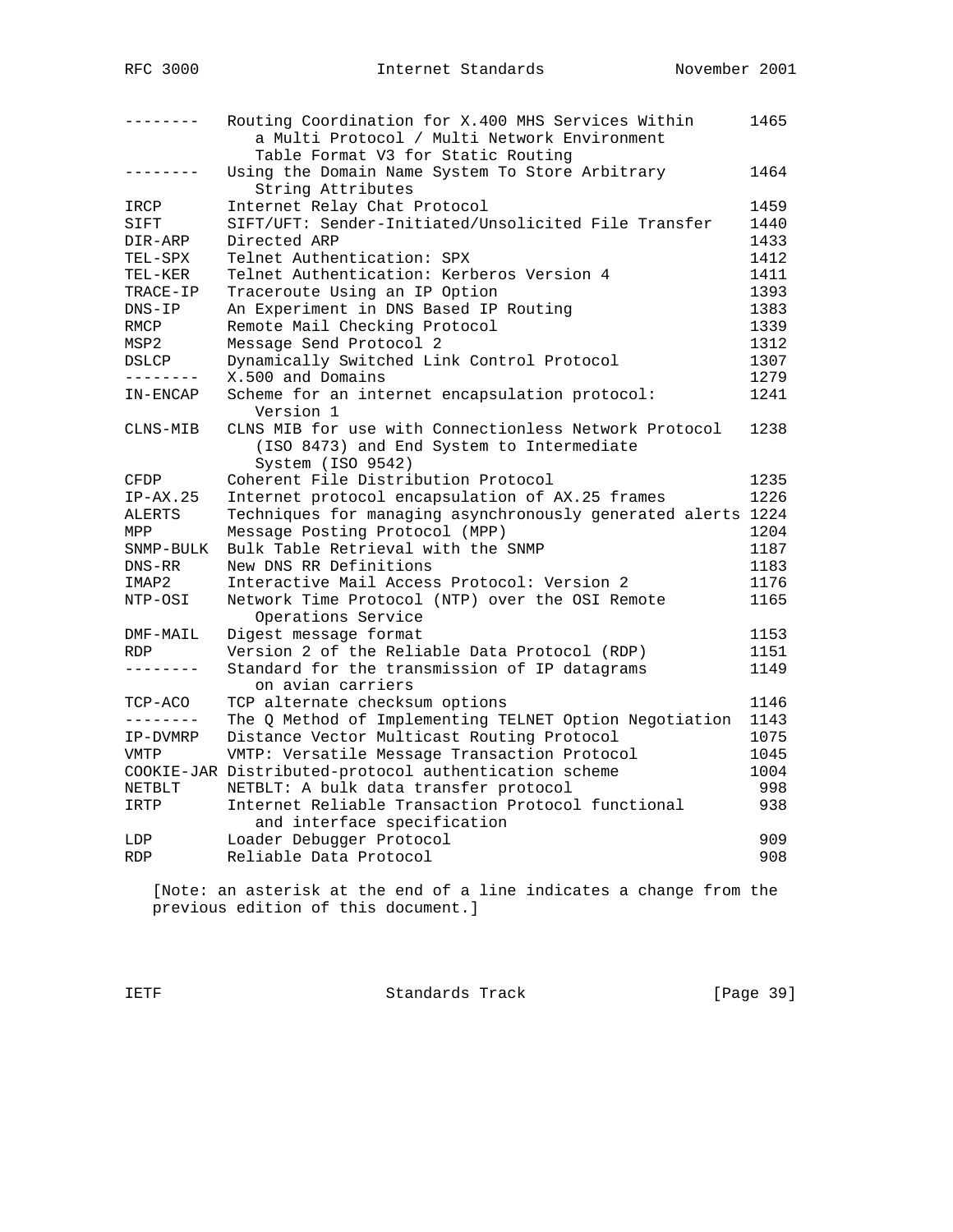### 3.8. Historic Protocols

| Mnemonic        | Title                                                                                    | RFC#  |
|-----------------|------------------------------------------------------------------------------------------|-------|
| IP-MAC          | IP Authentication using Keyed SHA1 with Interleaved<br>Padding (IP-MAC)                  | 2841  |
| L2F             | Cisco Layer Two Forwarding (Protocol) "L2F"                                              | 2341  |
| IPV6-UNI        | An IPv6 Provider-Based Unicast Address Format                                            | 2073  |
| HTML-INT        | Internationalization of the Hypertext Markup Language                                    | 2070  |
| --------        | A Proposed Extension to HTML : Client-Side Image Maps                                    | 1980  |
| HTML-TBL        | HTML Tables                                                                              | 1942  |
| IPV6-Addr       | IP Version 6 Addressing Architecture                                                     | 1884  |
| --------        | Form-based File Upload in HTML                                                           | 1867  |
| HTML            | Hypertext Markup Language - 2.0                                                          | 1866  |
| BGP4-IDRP       | BGP4/IDRP for IP---OSPF Interaction                                                      | 1745* |
| --------        | Definitions of Managed Objects for the Ethernet-<br>like Interface Types                 | 1623  |
| . <u>.</u> .    | Manager-to-Manager Management Information Base                                           | 1451  |
| --------        | Party MIB for version 2 of the Simple Network                                            | 1447  |
|                 | Management Protocol (SNMPv2)                                                             |       |
| -------         | Security Protocols for version 2 of the Simple                                           | 1446  |
|                 | Network Management Protocol (SNMPv2)                                                     |       |
| . _ _ _ _ _ _ _ | Administrative Model for version 2 of the Simple                                         | 1445  |
|                 | Network Management Protocol (SNMPv2)                                                     |       |
|                 | TOPT-ENVIR Telnet Environment Option                                                     | 1408  |
| BGP-OSPF        | BGP OSPF Interaction                                                                     | 1403* |
|                 | SNMP-PARTY Definitions of Managed Objects for Administration<br>of SNMP Parties          | 1353  |
| $SNMP-SEC$      | SNMP Security Protocols                                                                  | 1352  |
|                 | SNMP-ADMIN SNMP Administrative Model                                                     | 1351  |
| --------        | Application of the Border Gateway Protocol in<br>the Internet                            | 1268  |
| BGP3            | Border Gateway Protocol 3 (BGP-3)                                                        | 1267  |
| OSI-UDP         | OSI connectionless transport services on top of<br>UDP: Version 1                        | 1240  |
| 802.4-MIP       | IEEE 802.4 Token Bus MIB                                                                 | 1230  |
| SNMP-MUX        | SNMP MUX protocol and MIB                                                                | 1227  |
|                 | OIM-MIB-II OSI internet management: Management Information Base                          | 1214  |
| IMAP3           | Interactive Mail Access Protocol: Version 3                                              | 1203  |
| <b>CMOT</b>     | Common Management Information Services and Protocols<br>for the Internet (CMOT and CMIP) | 1189  |
| - - - - - - - - | Application of the Border Gateway Protocol in<br>the Internet                            | 1164  |
| BGP             | Border Gateway Protocol (BGP)                                                            | 1163  |
| $MIB-I$         | Management Information Base for network management                                       | 1156  |
|                 | of TCP/IP-based internets                                                                |       |
|                 | Mapping between full RFC 822 and RFC 822 with<br>restricted encoding                     | 1137  |

IETF Standards Track [Page 40]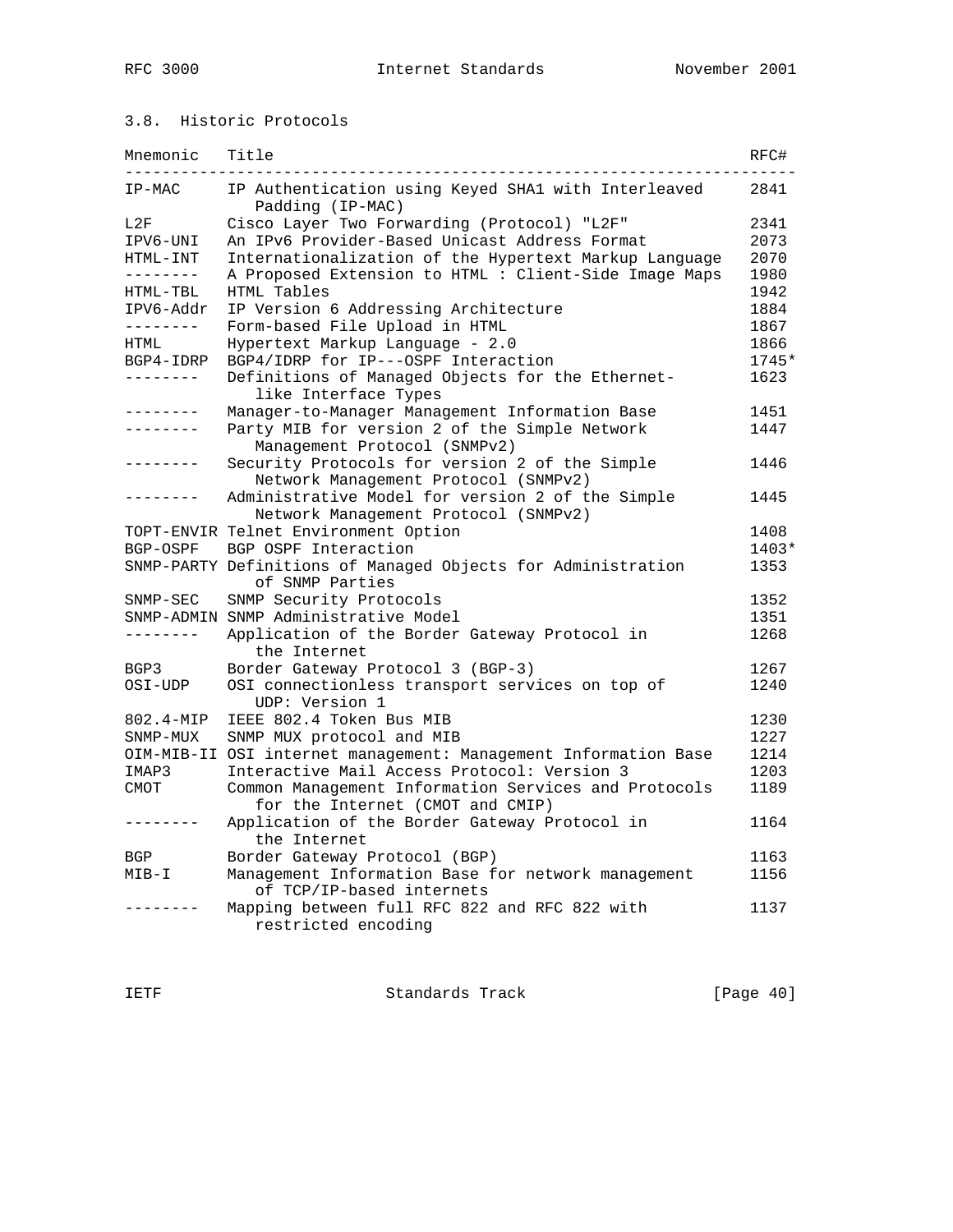| -------          | Privacy enhancement for Internet electronic mail:<br>Part III - algorithms, modes, and identifiers                  | 1115 |
|------------------|---------------------------------------------------------------------------------------------------------------------|------|
|                  | Privacy enhancement for Internet electronic mail:<br>Part II - certificate-based key management                     | 1114 |
|                  | Privacy enhancement for Internet electronic mail:<br>Part I - message encipherment and authentication<br>procedures | 1113 |
| IPSO             | U.S. Department of Defense Security Options for<br>the Internet Protocol                                            | 1108 |
| RIP              | Routing Information Protocol                                                                                        | 1058 |
|                  | Standard for the transmission of IP datagrams                                                                       | 1051 |
|                  | and ARP packets over ARCNET networks                                                                                |      |
| SUN-RPC          | RPC: Remote Procedure Call Protocol specification                                                                   | 1050 |
| CONTENT          | Content-type header field for Internet messages                                                                     | 1049 |
| NFILE            | NFILE - a file access protocol                                                                                      | 1037 |
| SGMP             | Simple Gateway Monitoring Protocol                                                                                  | 1028 |
| HEMS             | High-level Entity Management System (HEMS)                                                                          | 1021 |
| - - - - - - - -  | Requirements for Internet gateways                                                                                  | 1009 |
| STATSRV          | Statistics server                                                                                                   | 996  |
| HOSTNAME         | Hostname Server                                                                                                     | 953  |
| POP <sub>2</sub> | Post Office Protocol: Version 2                                                                                     | 937  |
| HFEP             | Proposed Host-Front End Protocol                                                                                    | 929  |
| RATP             | Reliable Asynchronous Transfer Protocol (RATP)                                                                      | 916  |
| THINWIRE         | Thinwire protocol for connecting personal computers<br>to the Internet                                              | 914  |
| SFTP             | Simple File Transfer Protocol                                                                                       | 913  |
| EGP              | Exterior Gateway Protocol formal specification                                                                      | 904  |
| HMP              | Host Monitoring Protocol                                                                                            | 869  |
| GGP              | DARPA Internet gateway                                                                                              | 823  |
| RTELNET          | Remote User Telnet service                                                                                          | 818  |
| <b>CLOCK</b>     | DCNET Internet Clock Service                                                                                        | 778  |
| MPM              | Internet Message Protocol                                                                                           | 759  |
| NETRJS           | NETRJS Protocol                                                                                                     | 740  |
| SUPDUP           | SUPDUP Protocol                                                                                                     | 734  |
| TOPT-OLD         | Telnet output linefeed disposition                                                                                  | 658  |
| TOPT-OVTD        | Telnet output vertical tab disposition option                                                                       | 657  |
| TOPT-OVT         | Telnet output vertical tabstops option                                                                              | 656  |
| TOPT-OFD         | Telnet output formfeed disposition option                                                                           | 655  |
| TOPT-OHTD        | Telnet output horizontal tab disposition option                                                                     | 654  |
| TOPT-OHT         | Telnet output horizontal tabstops option                                                                            | 653  |
| TOPT-OCRD        | Telnet output carriage-return disposition option                                                                    | 652  |
| NETED            | NETED: A Common Editor for the ARPA Network                                                                         | 569  |
| RJE              | Remote Job Entry Protocol                                                                                           | 407  |

 [Note: an asterisk at the end of a line indicates a change from the previous edition of this document.]

IETF Standards Track [Page 41]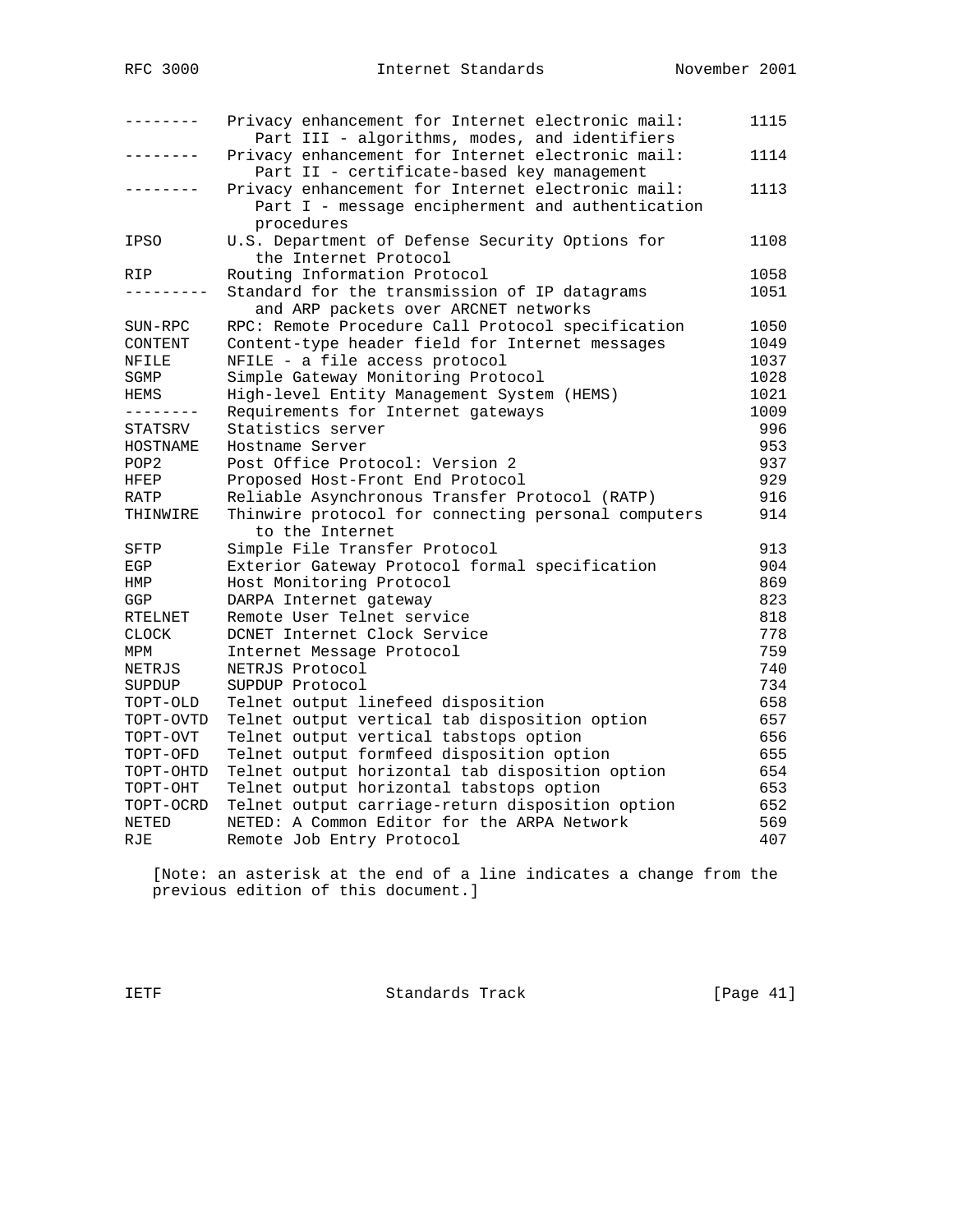#### 4. Security Coniderations

 This memo does not affect the technical security of the Internet, but it does cite a number of important security specifications.

5. Editors' Addresses

 Joyce K. Reynolds USC/Information Sciences Institute 4676 Admiralty Way Marina del Rey, CA 90292

 Phone: +1 310-822-1511 Fax: +1 310-823-6714 EMail: JKRey@ISI.EDU

 Robert Braden USC/Information Sciences Institute 4676 Admiralty Way Marina del Rey, CA 90292

 Phone: +1 310-822-1511 Fax: +1 310-823-6714 EMail: Braden@ISI.EDU

 Sandy Ginoza USC/Information Sciences Institute 4676 Admiralty Way Marina del Rey, CA 90292

 Phone: +1 310-822-1511 Fax: +1 310-823-6714 EMail: Ginoza@ISI.EDU

 Lorrie Shiota USC/Information Sciences Institute 4676 Admiralty Way Marina del Rey, CA 90292

 Phone: +1 310-822-1511 Fax: +1 310-823-6714 EMail: Shiota@ISI.EDU

IETF Standards Track [Page 42]